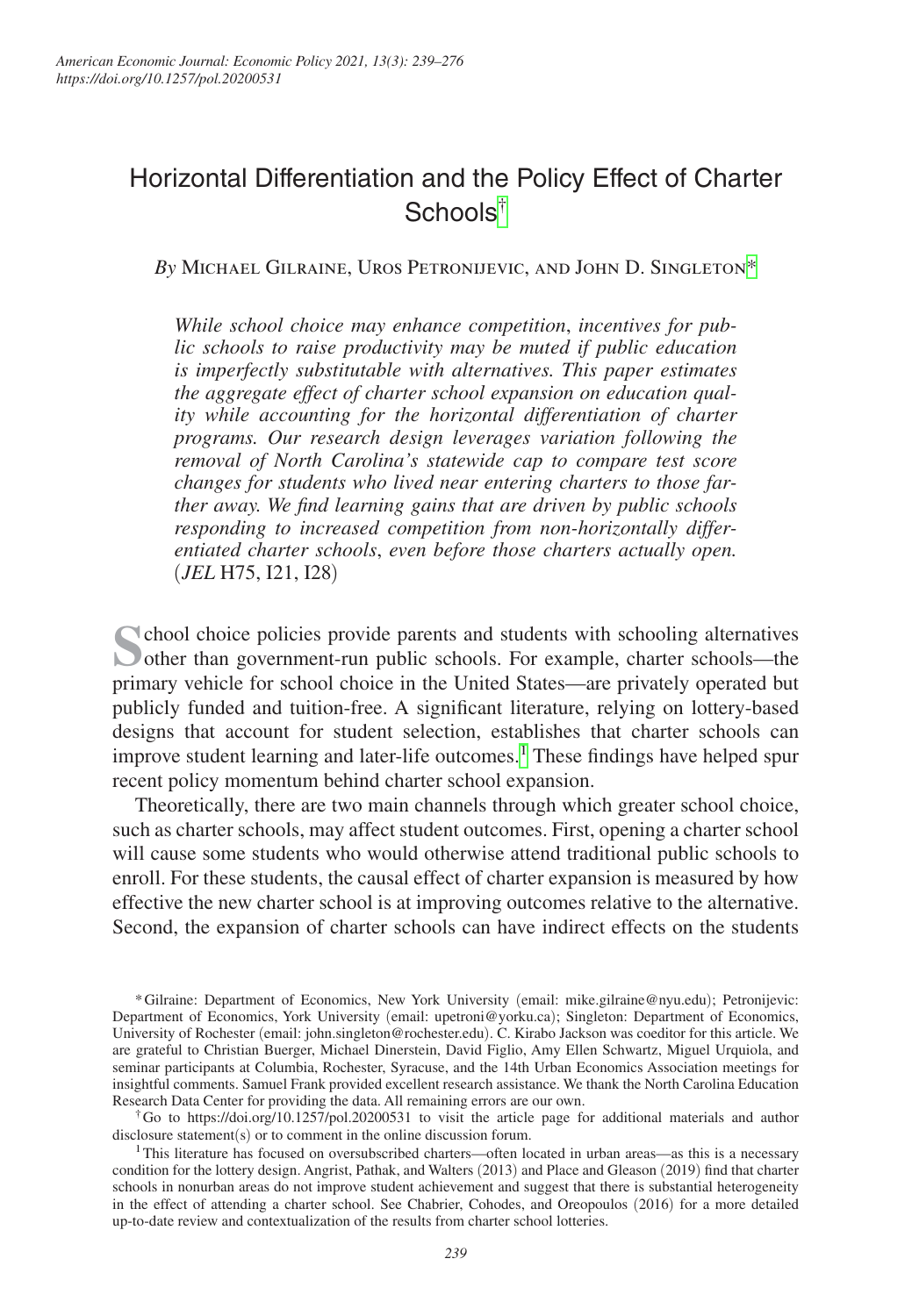who remain in public schools. Specifically, greater choice may put competitive pressure on government-run schools (Friedman 1962, Hoxby 2000). Funding for public schools, for instance, is tied to student enrollment. As a result, expansion of school choice creates incentives on the margin for public schools to be productive in order to retain students. For policy, this potential effect is first-order, as these incentives may raise the quality of education across the board, creating "a tide that lifts all boats" (Hoxby 2002).

A key premise underlying this indirect channel is that competition between schools is largely along vertical lines. Parents and students view schools as homogeneous, save for productivity differences, and choose among alternatives accordingly. However, schools may strategically differentiate through product choice (MacLeod and Urquiola 2013). Evidence from a variety of contexts indicates that parents and students view schools as differentiated products<sup>[2](#page-1-0)</sup> and select schools based on idiosyncratic match (Hastings, Kane, and Staiger 2006; Walters 2018). [3](#page-1-1) An important feature of charter schools is their autonomy to develop and implement alternative learning programs, such as Montessori, experiential and project-based learning, as well as language immersion, arts and sports-based curricula. To the degree that households view traditional public school education as imperfectly substitutable with such programs, competitive incentives for public schools to increase productivity may in turn be muted.

In this paper, we examine the role of curriculum choice by charter schools for evaluating the effects of charter school expansion on student achievement. To do so, we propose and implement an empirical strategy that leverages variation following North Carolina's Race to the Top-initiated removal of the statewide cap on charter schools in 2011. Our approach, a difference-in-differences design, does *not* require separately estimating the effects of expansion on charter and traditional public school students and is facilitated by a unique dataset that combines student-level administrative records from North Carolina with novel information about charter schools' educational programs.

The dataset that we assemble links measures of student learning in North Carolina with exposure to charter school entry following the cap removal. From the North Carolina Education Research Center (NCERDC), we obtain longitudinal student-level records that include performance on standardized exams as well as the geocoded residence of each student, which is key for defining treatment status. These data are then merged with information about the educational program of each entering charter school. Using applications to the State Board of Education to open, we classify charter schools as horizontally differentiated from public education if learning is experiential or project-based as opposed to focused on core skills through traditional instruction. This classification allows us to account for horizontal differentiation of charter programs in estimating the effect of charter expansion. While our classification is an ex ante measure of curriculum, this is likely the relevant margin in our setting since we

<span id="page-1-1"></span><span id="page-1-0"></span><sup>&</sup>lt;sup>2</sup>See, for instance, Bayer, Ferreira, and McMillan (2007); Burgess et al. (2015); Arcidiacono et al. (2017).  $3E$  vidence for school sorting on learning impacts or effectiveness, such as captured by measures of school

value-added, is also limited (e.g., Hsieh and Urquiola 2006; Rothstein 2006; Abdulkadiroğlu et al. 2017b).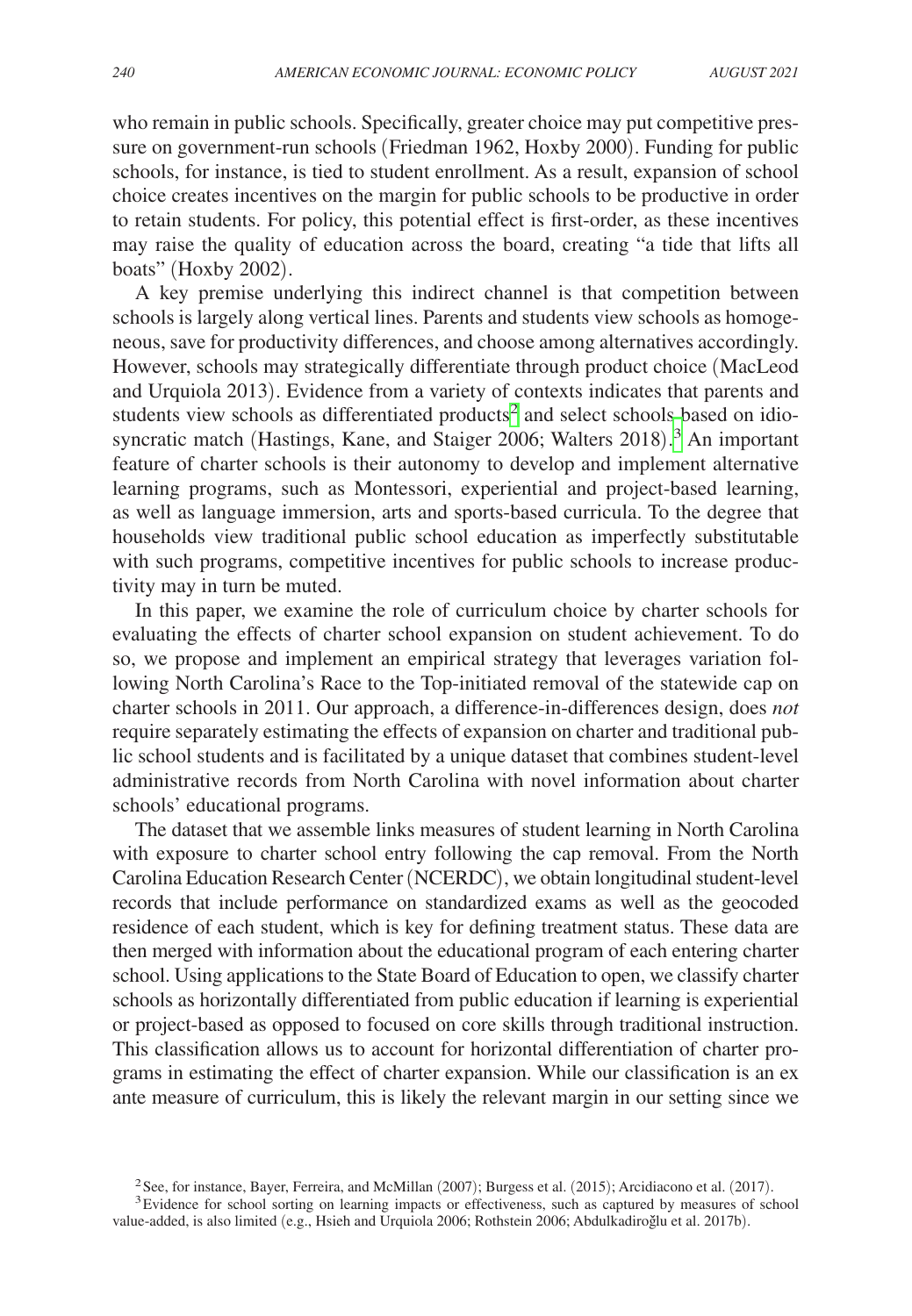are identifying responses that occur before or immediately after charter entry, when ex post curriculum choices are unobserved by the incumbent public schools.

With these data in hand, our research design combines the timing of the policy change with information on the distances between students' residences *pre-policy-change* and new charter schools that opened following the removal of the cap. Our difference-in-differences approach then identifies the aggregate or policy-relevant effect of expansion by comparing test score changes for students who lived near the new charter schools prior to the policy change (treatment) with test score changes for students who lived farther away (control). We estimate separate effects for students exposed to entry by horizontally differentiated charter schools and for those exposed to entry by non-horizontally differentiated charter schools irrespective of whether the students switched into a charter school or remained in public schools. By remaining agnostic about students' ex post schooling choices, our research design relies on weaker assumptions about student sorting than strategies used in prior work. In this vein, our approach is similar in spirit to that in Hsieh and Urquiola (2006), who estimate the aggregate effect of voucher-driven private school expansion in Chile.

We find that students exposed to charter school entry following the policy change experienced an average improvement in standardized math test scores of 0.02 standard deviations relative to untreated students. However, this combined effect masks important heterogeneity by charter school type. While the causal effect of non-horizontally differentiated charter school expansion is 0.05 standard deviations, the expansion of charter schools that are horizontally differentiated in their curricula has no effect on student test scores. We subject these findings to several robustness checks, which demonstrate that our results are not driven by either student sorting across neighborhoods in response to (or in anticipation of) the policy change or by strategic charter school location decisions based on neighborhood trends. Further, these findings are robust to alternative definitions of exposure to charter school expansion.

While these main findings are consistent with the demand for horizontally differentiated charter schools being unresponsive to adjustments in public school quality, they do not isolate the exact channel of influence. For instance, the aggregate gains caused by non-horizontally differentiated charter school expansion could stem from students switching to those schools, which may be higher value-added, rather than via the indirect channel. Likewise, changes in peer quality at public schools could attenuate student learning and confound the effect of competition, an issue highlighted by Hsieh and Urquiola (2006). As a result, we re-estimate our main specification but focus specifically on just the 2012–2013 impacts (the first year post-cap-lifting) of only those charter schools that opened *the next year*. In these cases, the charter schools have yet to open—so there cannot be any student sorting—but public schools know that charters will open the following year. This test is analogous to the natural experiment that Figlio and Hart (2014) leverage for isolating the effect of competition.<sup>[4](#page-2-0)</sup> We find that our main results are essentially

<span id="page-2-0"></span><sup>4</sup>Figlio and Hart (2014) similarly exploit the fact that, for a year following the expansion of a means-tested voucher program in Florida, students applied for vouchers the next year (exposing public schools to competition), but could not yet use them.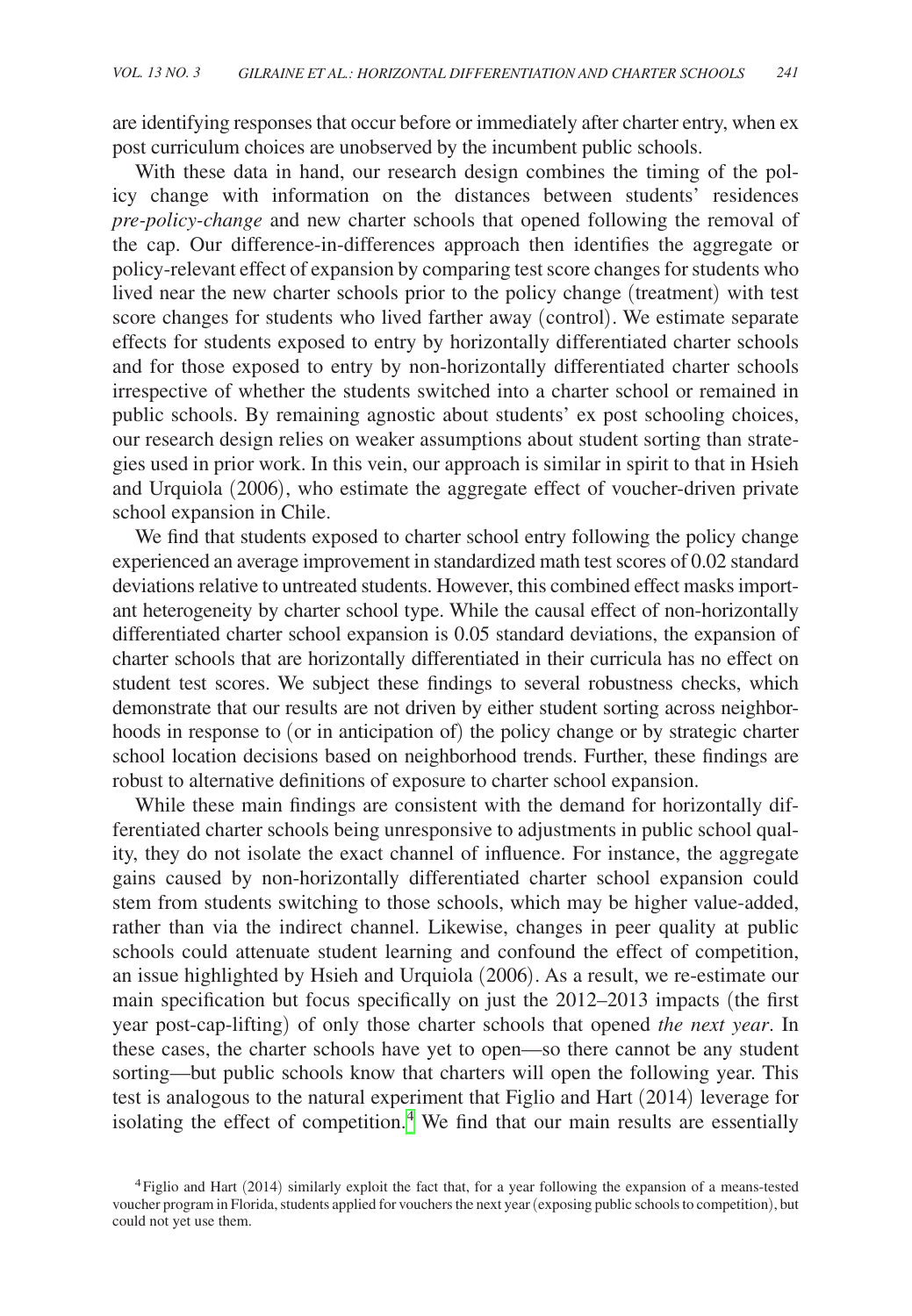unchanged. That the effect appears even prior to these charter schools opening indicates it is driven by incumbent public schools responding to competitive pressure arising from horizontal position pre-entry.

This paper connects with a growing empirical literature that examines competition in education markets (e.g., Hoxby 2000). Figlio and Hart (2014), for example, find increases in learning for students attending public schools disproportionately exposed to competition by Florida's private school voucher program, while Neilson (2017) identifies quality adjustment as the primary source of gains from a targeted voucher in Chile. In contrast, whether charter schools in the US induce competitive test score responses from traditional public schools remains an unsettled question, with mixed findings in the prior literature (see Epple, Romano, and Zimmer 2016 for a recent review). Our results, obtained from a new empirical strategy, suggest that this ambiguity stems in part from neglecting important differences among charter schools. We identify the mechanism driving the results as competition by showing that test scores of exposed students respond to non-horizontally differentiated charter school entry even before students can switch.<sup>[5](#page-3-0)</sup> Moreover, the school choice literature has largely focused on the quality and location dimensions of schools.<sup>[6](#page-3-1)</sup> Our findings, however, underscore that strategic differentiation of educational programs by schools is equally a key empirical feature of education markets.

Our findings are thus important for evaluating the expansion of school choice policies and of charter schools in particular. When considering whether to allow expansion of choice, policymakers will want to know how all students are likely to be affected regardless of whether students remain in public schools or switch to a new charter school. For students exposed to charter entry, we find gains that are driven entirely by exposure to charter schools that are not horizontally differentiated in their educational program. In identifying the importance of heterogeneity among charter schools, our findings thus complement prior work that has emphasized the effectiveness of "No Excuses" charter operators (e.g., Angrist et al. 2012; Angrist, Pathak, and Walters 2013, Dobbie and Fryer 2013) and the equilibrium implications of behavioral differences across charter school types (Singleton 2019). An important finding, therefore, is that the direct and competitive channels of charter school expansion appear to be complementary: the schools we identify as non-horizontally differentiated, a number of which follow No Excuses-type practices, are also higher value-added, on average.

The remainder of the paper proceeds as follows. In the next section, we sketch a stylized model of school competition that motivates our focus on horizontal differentiation and describe the construction of the dataset. We then detail our research design, based around the combination of North Carolina's lifting of the charter school cap in 2011 and geocoded student addresses, in Section II. We present the main results including robustness checks in Section III before examining the interpretation of our findings in Section IV. Section V concludes.

<span id="page-3-0"></span><sup>&</sup>lt;sup>5</sup>By showing traditional public schools respond to the threat of competitive pressure prior to charter schools commencing operations, our results are consistent with research on competition between public and private schools (Figlio and Hart 2014) and research on competition between airlines (Goolsbee and Syverson 2008).

<span id="page-3-1"></span> $\epsilon$ A notable exception is Bau (2019), who examines how schools in Pakistan competitively tailor material to different student populations.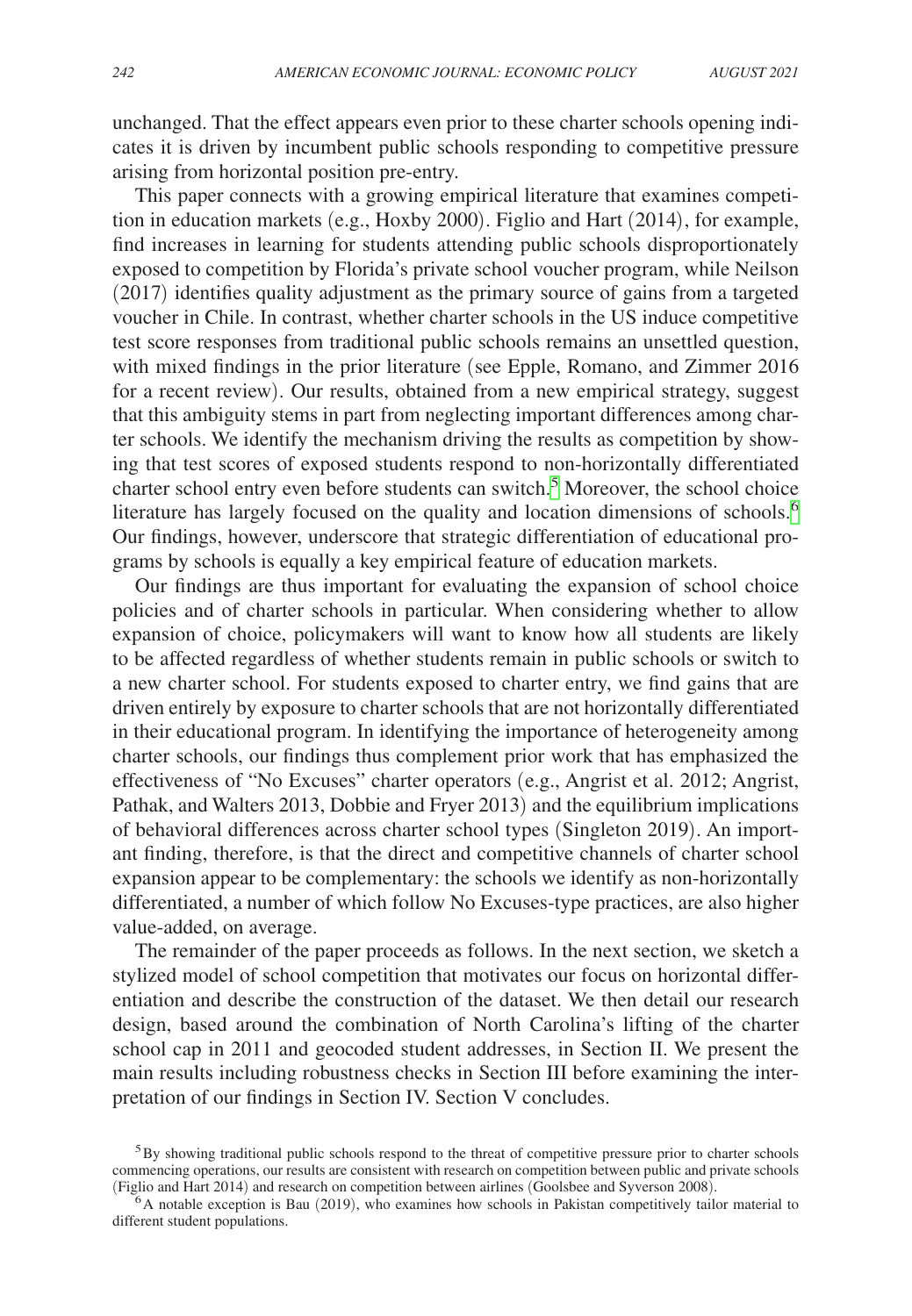## **I. Background and Data**

North Carolina lifted its statewide cap on the number of charter schools in the state on June 6, 2011. [Figure 1](#page-5-0) displays the number of charters in North Carolina for school years 1996–1997 through 2016–2017. As shown in the figure, North Carolina went from no charter schools to just shy of 100 total—the limit since the 1996 legislation that authorized charter schools in the state—by 2000–2001. The number of charter schools in the state then remained stable for the next decade (with only minor fluctuations due to a few closures). Rapid expansion came in 2012–2013 when the charter school cap was removed: Nine charter schools opened for the 2012–2013 school year, with another twenty-three approvals following in 2013–2014. By 2016–2017, 176 charter schools were in operation in North Carolina. Unlike similar policy changes spurred by Race to the Top, North Carolina's expansion applied to all school districts statewide and did not explicitly favor "high-performing" charter operators.[7](#page-4-0)

In this paper, we use the policy variation from the removal of the cap to estimate the aggregate effect of charter school expansion. This represents the combined influence of two channels: First, the opening of a charter school causes some students who would otherwise attend traditional public schools to enroll. For these students, the effect of expansion is measured by the relative effectiveness of the new charter school. In this regard, lottery-based designs provide compelling evidence of student learning gains from charter school attendance (Hoxby and Murarka 2009; Abdulkadiroˇglu et al. 2011; Angrist, Pathak, and Walters 2016; Dobbie and Fryer Jr. 2015; Abdulkadiro`glu et al. 2017a; Unterman 2017; Coen, Nichols-Barrer, and Gleason 2019; Davis and Heller 2019).<sup>[8](#page-4-1)</sup> These gains are pronounced at "No Excuses" charter schools (Angrist, Pathak, and Walters 2013; Dobbie and Fryer 2013), so-named for an educational program emphasizing high-expectations, comportment, and core math and reading skills (Carter 2000, Thernstrom and Thernstrom 2004).

Charter expansion may also cause spillover effects on students who choose to remain in public schools. Specifically, choice may stimulate competition for students, potentially raising the quality of education across the board (Hoxby 2002). [9](#page-4-2) This expectation, which motivates a large empirical literature, may be confounded by frictions in education markets, however. For example, MacLeod and Urquiola (2015) present a model in which, consistent with empirical findings (e.g., Rothstein

<span id="page-4-0"></span><sup>7</sup>By contrast, the 2011 Massachusetts charter school expansion, analyzed by Cohodes et al. (2019) and Ridley and Terrier (2018), was restricted to underperforming districts, including Boston, and "proven"—frequently "No Excuses"—charter school providers. In addition, North Carolina features a relatively small presence of charter management organizations, especially compared to widely studied states such as New York or Massachusetts.<br><sup>8</sup>Other work uses longitudinal variation in administrative datasets, finding more mixed results (Sass 2006,

<span id="page-4-1"></span>Hanushek et al. 2007, Booker et al. 2007). Similarly, CREDO (2009) uses matching techniques with student-level data from 15 states and Washington, DC, finding notable heterogeneity in average charter quality. Beyond school outcomes, papers using panel and lottery-based approaches have also examined medium and longer term impacts.

<span id="page-4-2"></span> $9As$  we discuss in more detail below, we show that our results are driven by spillover effects on traditional public schools by focusing exclusively on the 2012–2013 impacts (the first year after the cap was lifted) of only those charter schools that opened the following school year. Doing so eliminates the possibility of estimating a direct effect (and eliminates concerns about student sorting), because the charter schools in question have yet to commence operations.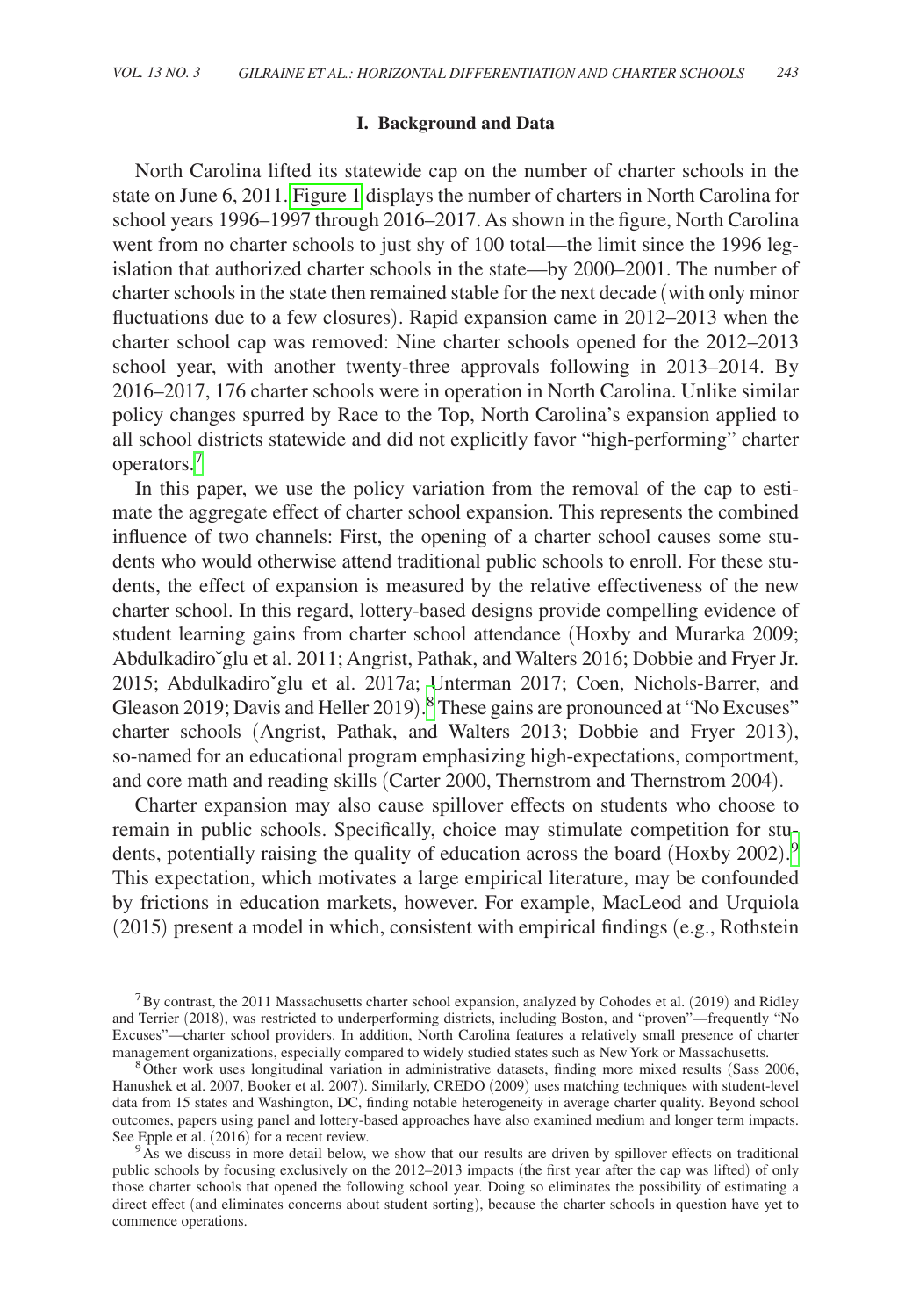<span id="page-5-0"></span>

Figure 1. Number of Charter Schools in North Carolina by Year

*Notes:* This figure displays the number of charter schools by year in North Carolina from 1996–1997 to 2016–2017, excluding two virtual charter schools that opened in 2015–2016. The vertical line represents the lifting of the 100 school charter cap for the 2012–2013 school year.

2006, Abdulkadiroğlu et al. 2017b), parents and students choose schools based on reputation (a function of selectivity and peer quality), weakening incentives for schools to compete on quality. Similarly, McMillan (2004) shows that in the presence of household heterogeneity and demand spillovers, competition can perversely lead public schools to lower productivity. Suboptimal outcomes theoretically may also arise because schools strategically differentiate through product choice (Hotelling 1929, Dixit and Stiglitz 1977). As MacLeod and Urquiola (2013) discuss, "some schools […] emphasize sports, while others focus on academics or music.["10](#page-5-1) Often an explicit policy motivation for school choice—e.g., the North Carolina General Statutes currently list encouraging "different and innovative teaching methods" as one purpose of charters—such horizontal differentiation is also likely to soften competitive incentives.

Prior findings regarding the effects of charter schools on public school students tend to be mixed or contradictory: Sass (2006), Booker et al. (2008), Winters (2012), Cordes (2018), and Ridley and Terrier (2018) report positive effects; Bettinger (2005), Bifulco and Ladd (2006), and Zimmer and Buddin (2009) do not find any evidence of competitive gains; and Imberman (2011b), who uses an IV strategy to overcome endogenous charter location, finds mixed or even negative effects. As highlighted above, the curricular heterogeneity that results from charter schools strategically differentiating from traditional public education—an aspect neglected by the prior work—may be equally as important for the competitive channel as it

<span id="page-5-1"></span><sup>&</sup>lt;sup>10</sup> In a similar vein, Harris and Larsen (2019) use family rankings of schools in New Orleans to show that families prefer not just schools with higher school value-added, but also those with more extracurricular activities.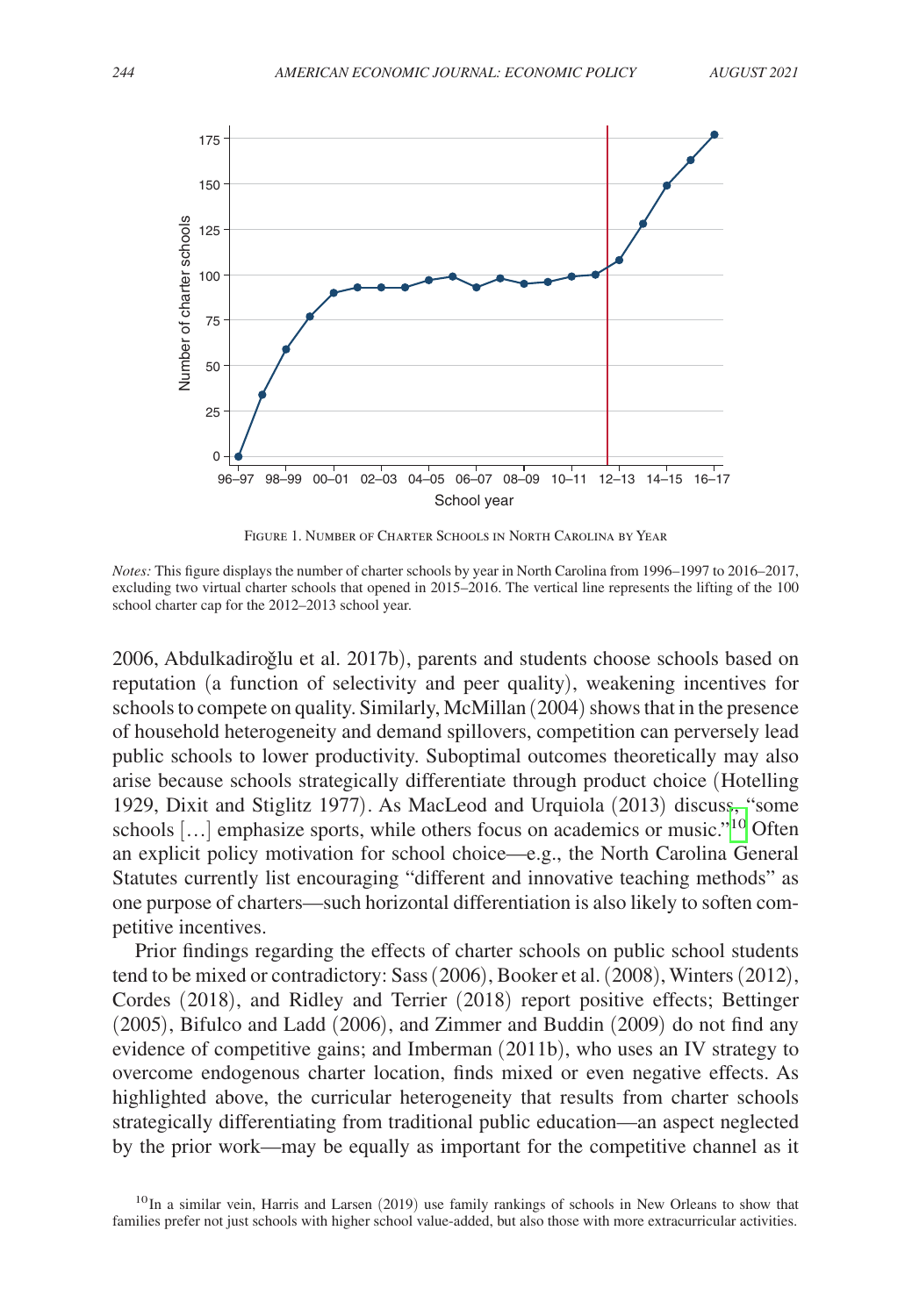is for the direct one and may partly explain the ambiguous conclusions in the prior literature.<sup>11</sup> Below, we formalize this intuition in a simple model that serves to motivate our subsequent empirical analysis.

## A. *School Competition and Horizontal Differentiation*

School choice may have competitive impacts that raise the quality of education even for students who remain in public schools. In this subsection, we develop a model that highlights how this theoretical expectation depends on the character of school competition.

The model considers the quality choice facing a local public school that is exposed to an entering charter school. We make the simplifying assumption that absent the charter school's presence, the public school would capture the entire enrollment, given by *N*. The key primitive of the model is the semi-elasticity of demand for the charter school with respect to the public school's quality, represented by  $-\sigma$ . This parameter, which is fundamentally determined by the beliefs and preferences of parents, fully characterizes the nature of competition. Progressively larger values of  $\sigma$  imply increasingly vertical competition, as greater public school quality draws additional students away from the charter school. In contrast,  $\sigma = 0$  reflects entirely horizontal differentiation, in which case demand for the charter school is unresponsive to public school quality.

The public school chooses quality *q* in order to maximize a utility function given by

$$
U \ = \ \mu\big(N - D_c\big(q;\sigma\big)\big) - \frac{1}{2}q^2,
$$

where  $\mu$  is the public school's constant per-pupil markup. The term  $D_c(q;\sigma)$  represents the charter school's demand function, which is bounded above by *N* and depends on  $\sigma$ , the parameter characterizing competition. There is also a convex cost of supplying quality, which we normalize to one.<sup>[12](#page-6-1)</sup> An immediate implication of this setup is that the public school would set quality at zero absent competition from the charter school.

The first-order condition of the public school's maximization problem is given by<br> $-\mu \frac{\partial D_c}{\partial q} = q$ .

$$
-\mu \frac{\partial D_c}{\partial q} = q.
$$

Multiplying both sides by *q* and rearranging, the solution is given by

$$
q^* = \sqrt{\mu \sigma}.
$$

<span id="page-6-0"></span> $11$  Ferreyra and Kosenok (2018) consider charter schools' program focus as a determinant of household demand but do not analyze the implications for public school responses to competitive pressure from charters, the focus of our work.<br><sup>12</sup>This rent-seeking objective of public schools parallels the setup in McMillan (2004), though with choice of

<span id="page-6-1"></span>quality rather than choice of effort. McMillan (2004) also models effort as instead raising per-unit costs.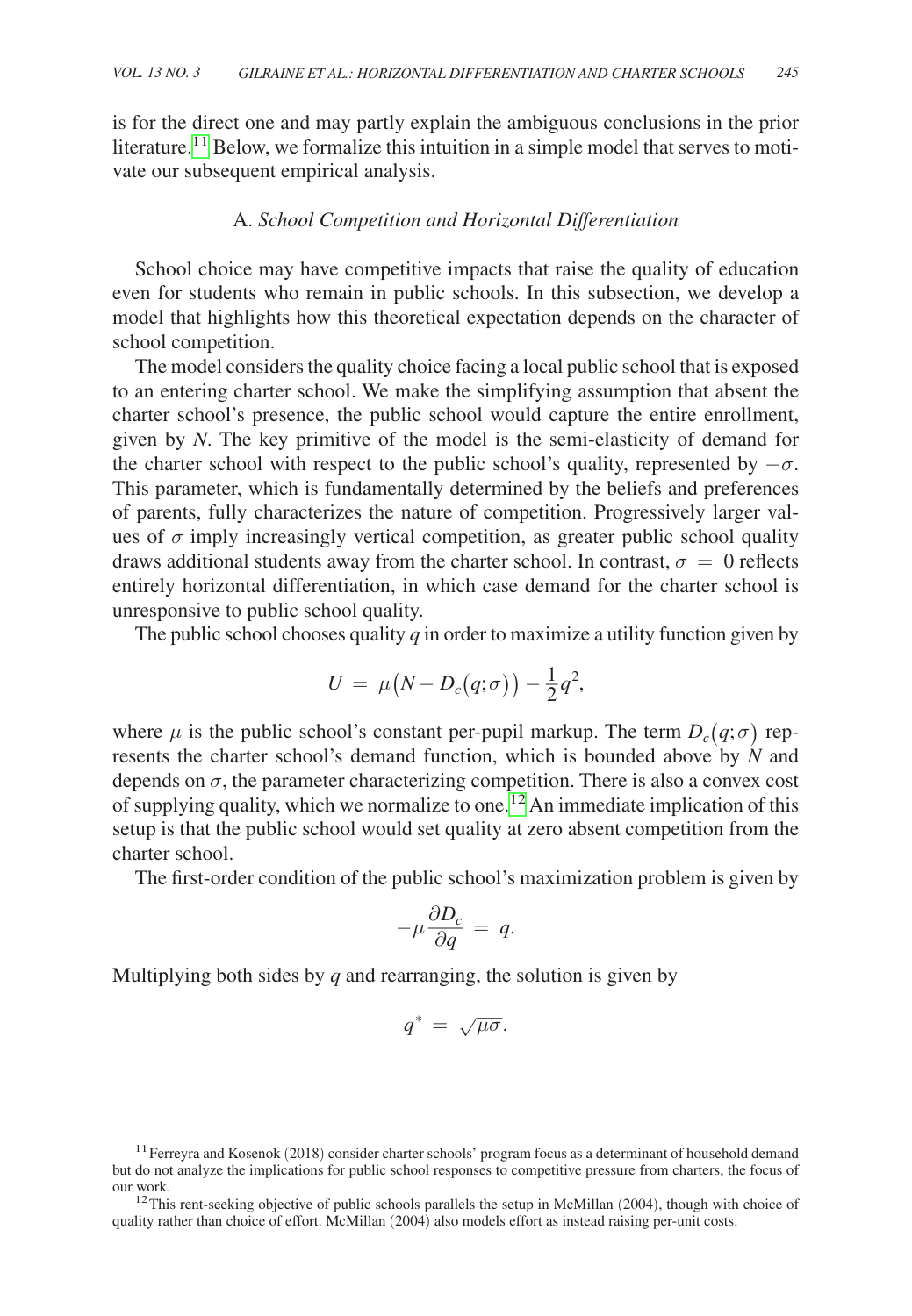From this expression, it is easy to see that the equilibrium quality of the public school is increasing in the per-pupil markup,  $\mu$ , and decreasing in the semi-elasticity of demand,  $-\sigma$ .

This result highlights how the competitive effect of charter expansion is likely to depend on the degree of substitutability—as perceived by parents and households between the public school and the entering charter school. For charter schools in which  $\sigma > 0$ , the public school will raise its quality in response to competition. However, as horizontal differentiation increases, decreasing  $\sigma$ , the competitive response of the public school becomes more muted. In the extreme case of a charter school that is perfectly differentiated horizontally (i.e.,  $\sigma = 0$ ), the effect of entry on public school quality is zero. This has an important implication for empirical analyses that neglect horizontal differentiation of charter programs; treating all charter exposure equally is likely to miss important heterogeneity in competitive responses.

While this model is highly stylized, it motivates us to examine the role of horizontal differentiation among charter schools in estimating the policy effect of charter expansion. To do so, we assemble a unique dataset described in detail in the next subsection.

# B. *Data Sources and Summaries*

For our analysis, we assemble a dataset that links annual measures of North Carolina students' learning to their exposure to charter school entry following the 2011 removal of the statewide cap on charter schools. Importantly, the data include novel information about each entering charter school's educational program that we gather from applications to the State Board of Education. This section describes the primary data sources and includes summaries drawn from the data.

*Data Sources*.—We use detailed, student-level administrative records from the North Carolina Education Research Data Center (NCERDC) (1995-2017). The records include information about all North Carolina public school students (charter and traditional public) for the 2009–2010 to 2014–2015 school years. The data contain test scores for each student in mathematics and reading on standardized end-of-grade exams in grades three through six, which we use to measure students' learning. Test scores are reported on a developmental scale, designed such that each additional point represents the same knowledge gain regardless of the student's grade or baseline ability. We standardize this scale at the student level to have a mean of zero and a variance of one for each grade-year to ensure comparability of test scores across grades. In addition to test scores, the student data contain information regarding each student's grade, socioeconomic status, ethnicity, and gifted or special education status.<sup>[13](#page-7-0)</sup>

In addition, we obtain information regarding students' residential locations in each school-year from the NCERDC. As we detail in the next section, this

<span id="page-7-0"></span> $13$  We also gather data for whether a student is repeating or skipping a grade.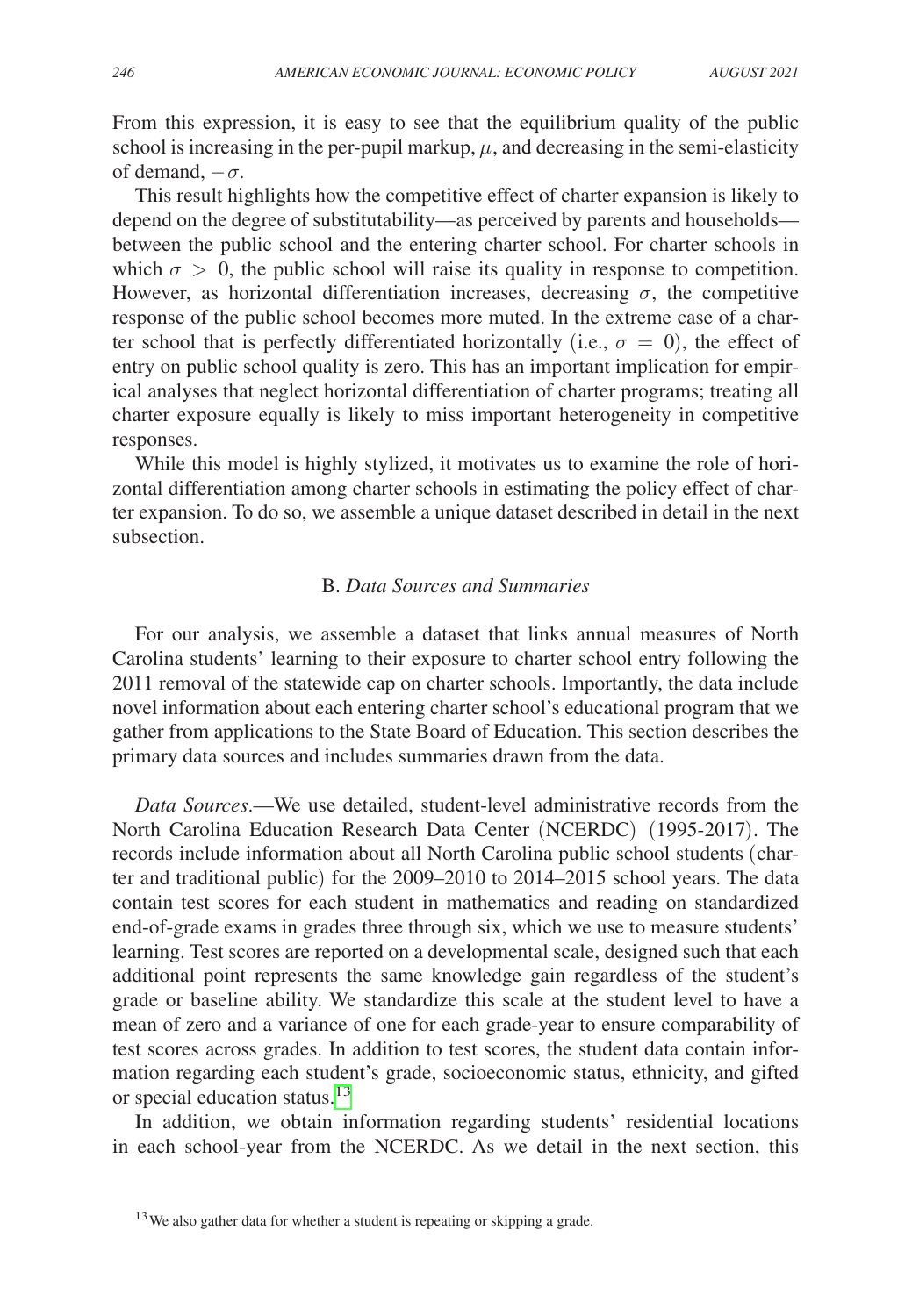information is necessary for implementing our research design, which defines exposure to charter entry by a student's residence in the school year in which the cap on charter schools was lifted.[14](#page-8-0) For confidentiality reasons, student location in the NCERDC data is reported at the census block group level. We therefore define each student's location as the centroid of the block group in which he or she resides using data from the United States Census Bureau (2010).<sup>[15](#page-8-1)</sup> We restrict our dataset to students for whom we observe a valid test score both before and after the 2012–2013 school year so that we observe at least one pre- and post-reform observation for each student. We are left with a sample of 1,117,142 student-year observations, which tracks 285,601 students from 2009–2010 through 2014–2015.

We combine the student-level records with information about the educational program of each charter school. Following the lifting of the statewide cap in 2011, prospective charter schools submitted applications to the Charter Schools Advisory Board. Each application contains detailed, mandatory information about the prospective school, including its intended grade levels, projected enrollment, leadership and governance, mission, instructional program, and statements of goals and educational focus. We use the information contained in the applications, which are posted publicly online, to manually classify each approved charter school as either "horizontally differentiated" or "not horizontally differentiated" from public schools in their educational program. In particular, we classify charter schools that emphasize project-based or experiential learning (including Montessori) in their application as horizontally differentiated. Charters are otherwise classified as not horizontally differentiated. Non-horizontally differentiated schools therefore include those focused on core skills and/or using traditional instruction.<sup>16</sup> We examine differences between horizontally and non-horizontally differentiated charters in the next subsection and present a more detailed description of our classifying methodology in online Appendix A, with the classification of individual charter schools provided in Table A.1.

*Data Summaries*.—Our data consist of twenty-three elementary charter schools that opened in either 2012–2013 and 2013–2014, the two years immediately following the lifting of the statewide cap. We focus on the elementary level as most of the new entrants served kindergarten through sixth grade.<sup>[17](#page-8-3)</sup> We divide these newly opened charters by their horizontal differentiation to traditional public schools. We

<span id="page-8-3"></span> $17$  In total, 32 charter schools opened following the cap removal, 9 of which were non-elementary schools. Of the 23 schools covering elementary grades, 6 planned to also cover grades above the sixth grade, 8 planned to cover up to grade six, and 9 planned to cover up to a grade less than sixth in their first year of operation.

<span id="page-8-1"></span><span id="page-8-0"></span>

<span id="page-8-2"></span>

<sup>&</sup>lt;sup>14</sup> Residential information for students in charter schools is not contained in the NCERDC data.<br><sup>15</sup>The median area of a census block group in North Carolina is 2.2 square miles.<br><sup>16</sup>One possible concern with classifyin their expressed intentions after opening, e.g., potentially offering a different curriculum than the one that we originally categorized as horizontally or non-horizontally differentiated based on their application. To address this, one could classify schools based on the content subsequently contained on their websites (after they commence operations). As we document later, however, there is evidently strong signal content in the applications: the policy effect we estimate emerges in the 2012–2013 academic year even for the 17 charter schools in our sample that did not open until the following year. Prior to their opening, parents and traditional public schools (and members of the Charter Schools Advisory Board) only had access to the information in the charter schools' applications.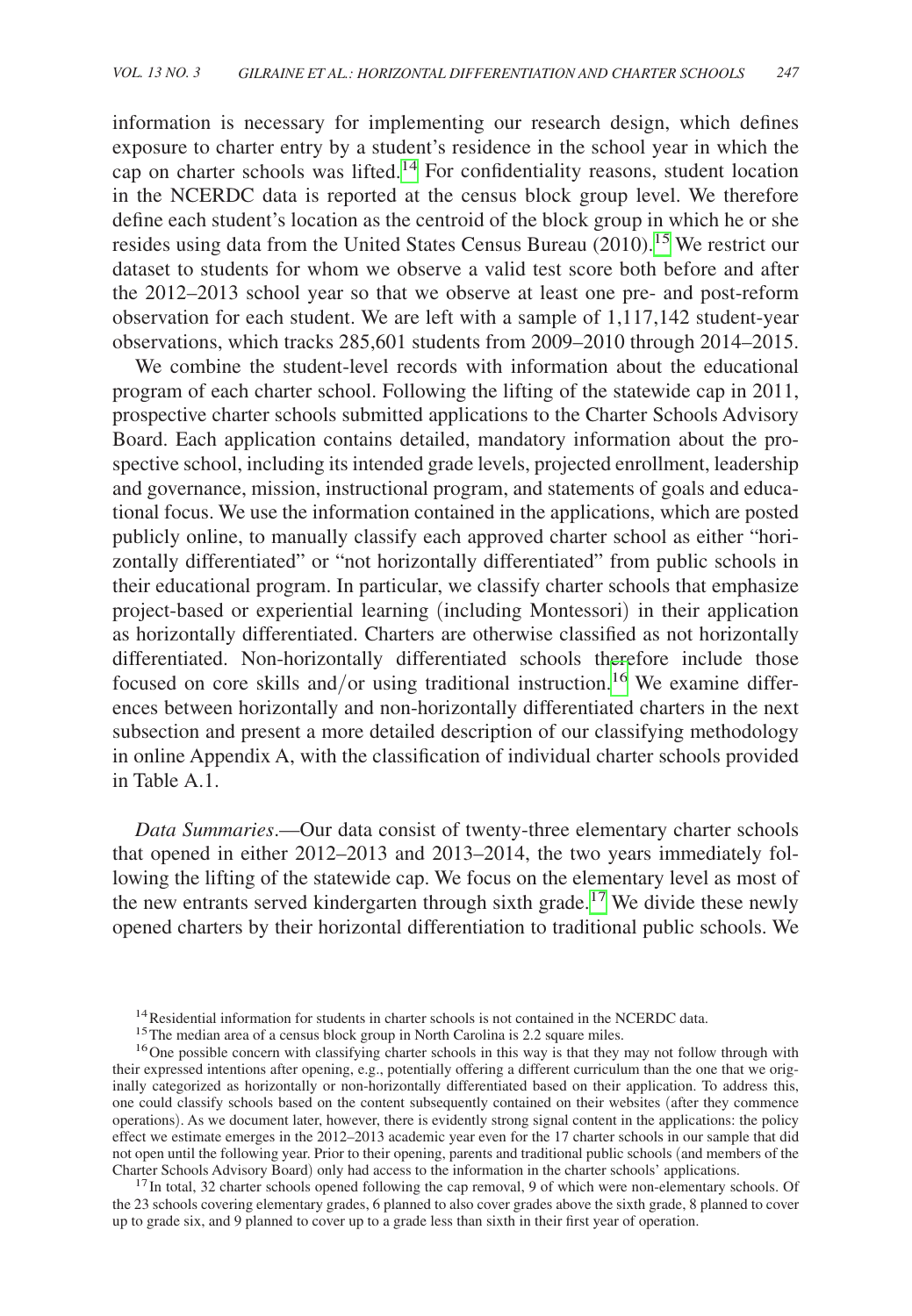

Figure 2. Locations of Charter Schools Opening in 2012–2013 or 2013–2014

*Notes:* Map of North Carolina (Map data: Google 2020). This map features circles with a 2.5-mile radius around the 23 charter schools in our data that opened in the 2012–2013 or 2013–2014 school year. Blue circles indicate that the charter is non-horizontally differentiated from the local public school, while red circles indicate that the charter is horizontally differentiated from the local public school (as described in Section IB). Students residing within these circles are considered "treated" in our main specifications. For students residing in regions where the circles intersect, the student is assigned to the nearest charter school so that no student is double counted in our regressions (see online Appendix B).

designate 13 schools as horizontally differentiated and 10 schools as non-horizontally differentiated.

Figure 2 indicates the exact location in North Carolina of each newly opened charter school. For each entrant, we draw a circle with a 2.5-mile radius around the opening location, as we will treat students residing within these circles as living "nearby" the newly opened charter in our main specifications (see below). We can see that the majority of charter schools open in urban/suburban areas and that there is some clustering by differentiation: there is a cluster of five horizontally differentiated charters in the Raleigh-Durham (i.e., "Triangle") area and a cluster of four non-horizontally differentiated charters in the Greensboro region. As we outline below, such clustering does not pose a problem for our identification strategy, which compares students living at varying proximities of charter schools within a given region instead of comparing students across regions.<sup>18</sup>

[Table 1](#page-10-0) reports summary statistics for all students in our sample along with all students living within five miles of the newly opened charters. Column 2 clearly indicates that these newly opened charter schools open in areas with lower test scores and in regions with a much higher proportion of Black students and a corresponding lower proportion of White students than in North Carolina at large. When we further subdivide by charter type, we see that the non-horizontally differentiated

<span id="page-9-0"></span><sup>&</sup>lt;sup>18</sup> Specifically, in our main specification, we impose sample restrictions and define our treatment and control groups in a way that minimizes the influence of across-region comparisons in our estimates. Further, in subsequent robustness checks we make the within-region comparison explicit by including neighborhood fixed effects and neighborhood-specific time trends in the analysis.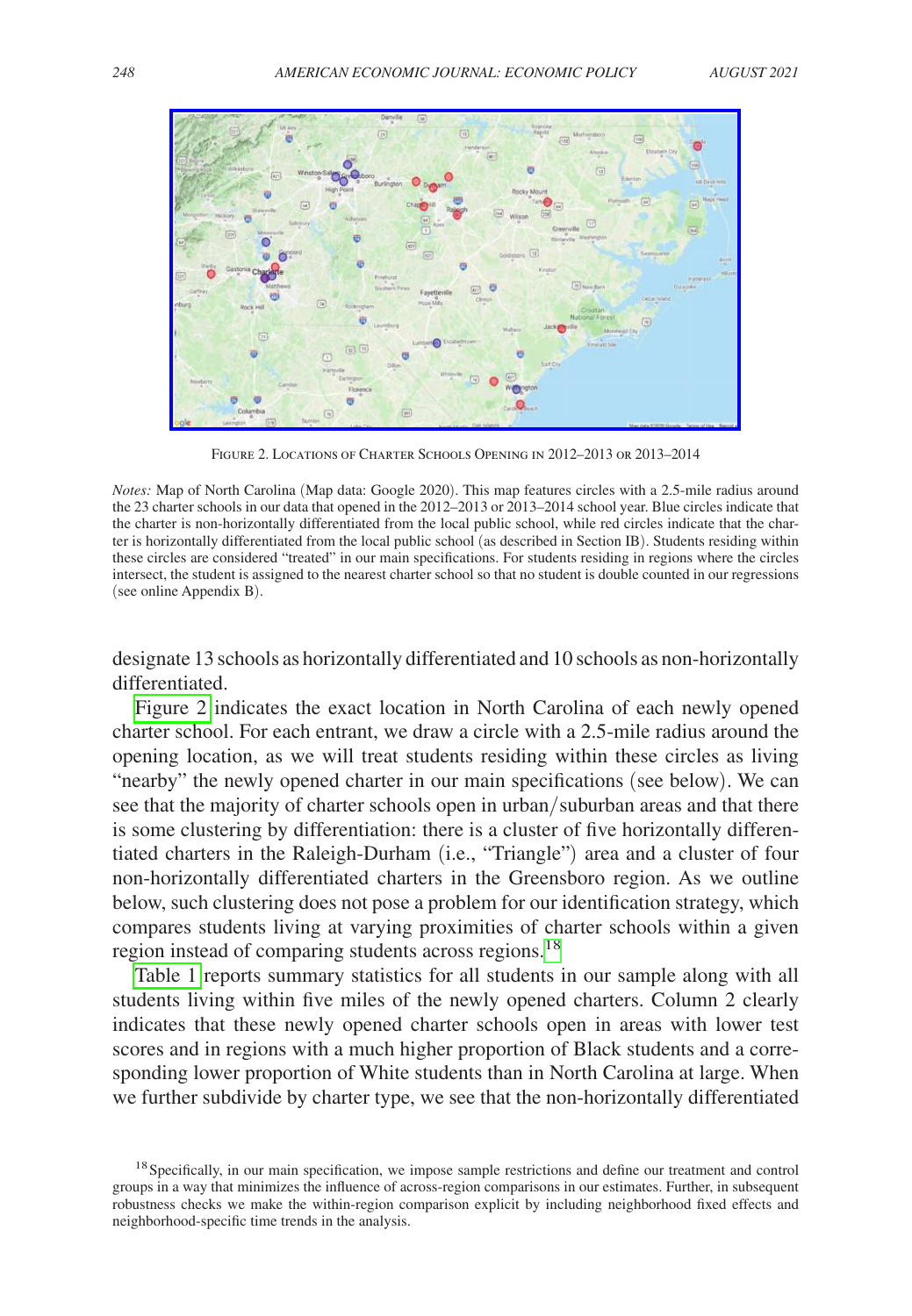<span id="page-10-0"></span>

|                                                   | All                               | Students within five miles of:                |                                           |                                       |  |  |
|---------------------------------------------------|-----------------------------------|-----------------------------------------------|-------------------------------------------|---------------------------------------|--|--|
|                                                   | North Carolina<br>students<br>(1) | Newly opened<br>charters<br>$\left( 2\right)$ | Non-horizontally<br>differentiated<br>(3) | Horizontally<br>differentiated<br>(4) |  |  |
| Math score (standardized)                         | 0.015                             | $-0.035$                                      | 0.018                                     | $-0.092$                              |  |  |
| ELA score (standardized)                          | 0.006                             | $-0.064$                                      | $-0.031$                                  | $-0.099$                              |  |  |
| Percent White                                     | 52.3                              | 37.0                                          | 41.2                                      | 32.3                                  |  |  |
| Percent Black                                     | 25.3                              | 37.9                                          | 33.8                                      | 42.3                                  |  |  |
| Percent Hispanic                                  | 14.5                              | 17.2                                          | 16.3                                      | 18.1                                  |  |  |
| Percent Asian                                     | 2.7                               | 3.6                                           | 4.4                                       | 2.8                                   |  |  |
| Percent disadvantaged                             | 55.6                              | 58.2                                          | 56.7                                      | 59.7                                  |  |  |
| Percent with disability                           | 12.6                              | 12.3                                          | 12.8                                      | 11.7                                  |  |  |
| Percent gifted                                    | 14.6                              | 15.5                                          | 15.6                                      | 15.4                                  |  |  |
| Value-added (charters)                            | 0.037                             | $-0.041$                                      | 0.047                                     | $-0.144$                              |  |  |
| Value-added (nearby public)                       | $-0.001$                          | 0.003                                         | 0.017                                     | $-0.010$                              |  |  |
| Observations (student-year)<br>Number of charters | 1,117,142<br>168                  | 165,313<br>23                                 | 85,853<br>10                              | 79,460<br>13                          |  |  |

Table 1—Summary Statistics

*Notes:* The sample of all North Carolina students is defined as all grade 3–5 North Carolina students who we observe at least once with a valid math or ELA score before and after charter entry in 2012–2013 with a valid address in 2011–2012. Value added of schools are calculated as the school fixed effect residual of a regression of math scores on prior test scores and demographic controls using data on all North Carolina students from 2009–2010 through 2014–2015. For charter schools, the value added reported is the enrollment-weighted value added of the charter schools. The value added of nearby public schools is the enrollment-weighted value added of all public schools within five miles of the newly opened charter school, except for column 1, which reports enrollment-weighted value added of all public schools in North Carolina.

charters locate in regions with higher test scores and a lower proportion of Black students (and a correspondingly higher proportion of White students) than their horizontally differentiated counterparts.

We explore descriptive differences between non-horizontally and horizontally differentiated charter schools in online Appendix Table D.1, where we document the average characteristics of students who attend each school type. Contrasting column 2 of online Appendix Table D.2 with column 2 of Table 1 indicates that students who attend charter schools are more likely to be White and are less likely to be economically disadvantaged than the population of students residing within a 5-mile neighborhood of the charters. They also achieve higher scores on statewide exams. These comparisons hold for each type of charter, as well: for example, compared to the average student within 5 miles of a non-horizontally differentiated charter school, the average student who attends such a school is 38 percentage points less likely to be economically disadvantaged and has much higher math and English test scores (approximately 0.2 and 0.3 standard deviations, respectively). In addition, online Appendix Table D.1 reveals that students in non-horizontally differentiated charter schools appear more positively selected than students who attend horizontally differentiated charters.

Our classification of charters aims to capture differentiation from public school instruction in horizontal terms. To better understand how these program choices are correlated with specific characteristics of the schools, online Appendix Table A.2 draws upon supplemental information gathered from the applications to show, consistent with a focus on traditional instruction and core skills, that non-horizontally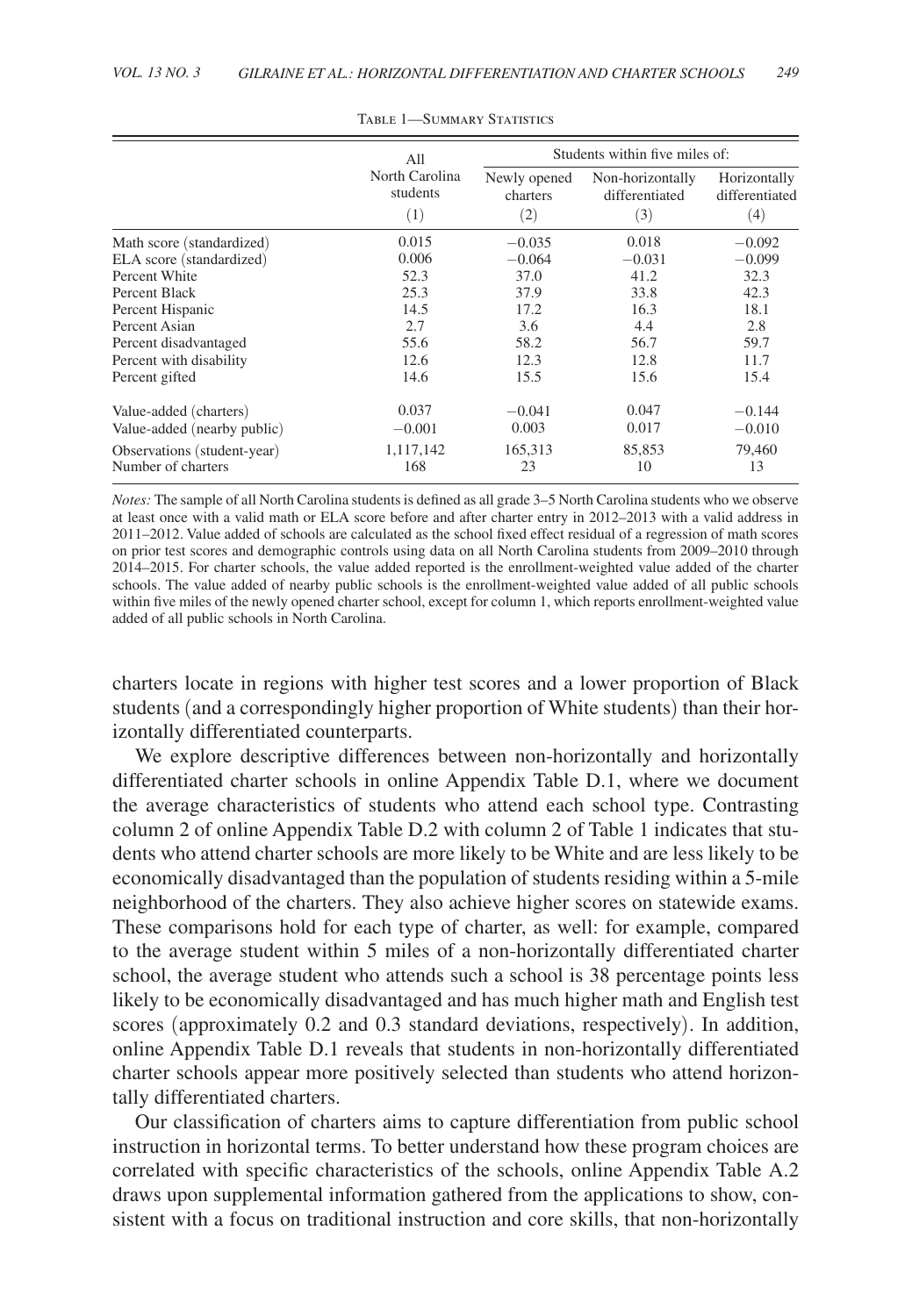differentiated charter schools place greater focus on skill development (including college preparation), place more emphasis on student comportment, and are less likely to have a curriculum focused on social or physical student well-being than charter schools we classify as horizontally differentiated. Moreover, the applications of non-horizontally differentiated schools reveal greater alignment with "No Excuses" philosophy and practices (Angrist, Pathak, and Walters 2013). [19](#page-11-0) One caveat these differences raise for interpreting our findings, detailed in the next section, is that our results may not represent the effect of educational program differentiation per se, but also embed the effects of attributes that are correlated with curricular choice (although Section IVC shows that they are not picking up the effects of vertical differentiation). Section IVA investigates this possibility in-depth.

### **II. Research Design**

Credibly estimating the effect of charter school expansion requires addressing three main empirical challenges. First, because students choose between attending a traditional public school or charter school, one must account for student selection into schools. Second, charter schools do not locate randomly within school districts, but rather select where to operate strategically (Singleton 2019). Estimating the effects of charter school expansion on student outcomes therefore requires accounting for systematic differences between areas with and without charter schools. Finally, as highlighted by our stylized model of school competition, charter schools offer incredibly heterogeneous curricula, so competitive effects on public schools are likely to vary by charter type.

Prior studies have approached these challenges in a number of ways. In this section, we provide a detailed description of our strategy for estimating the aggregate effect of charter school expansion, which relies on variation following the lifting of North Carolina's statewide cap, followed by a discussion of our identifying assumptions and how they compare to those in prior work.

## A. *Overview*

We propose an estimation approach for estimating the aggregate effect of charter school expansion, combining both the effect on charter and on traditional public school students. By not initially attempting to identify the two effects separately, our approach relies on weaker assumptions about student selection than strategies used in prior work. We later use the fact that, in some cases, public schools knew one year in advance that the charter would enter the *following* year, allowing us to isolate the (pure) competitive effect of charter school expansion. We also relax the assumption of common effects across all charter school types to account for the role of horizontal differentiation.

North Carolina lifted the cap on the number of charter schools allowed to operate in the state in 2011. We combine this policy change with information on the distance

<span id="page-11-0"></span><sup>19</sup>While none of the charters in our sample are operated by national educational management organizations typically considered "No Excuses," such as KIPP, they may nonetheless adopt aligned focuses and practices.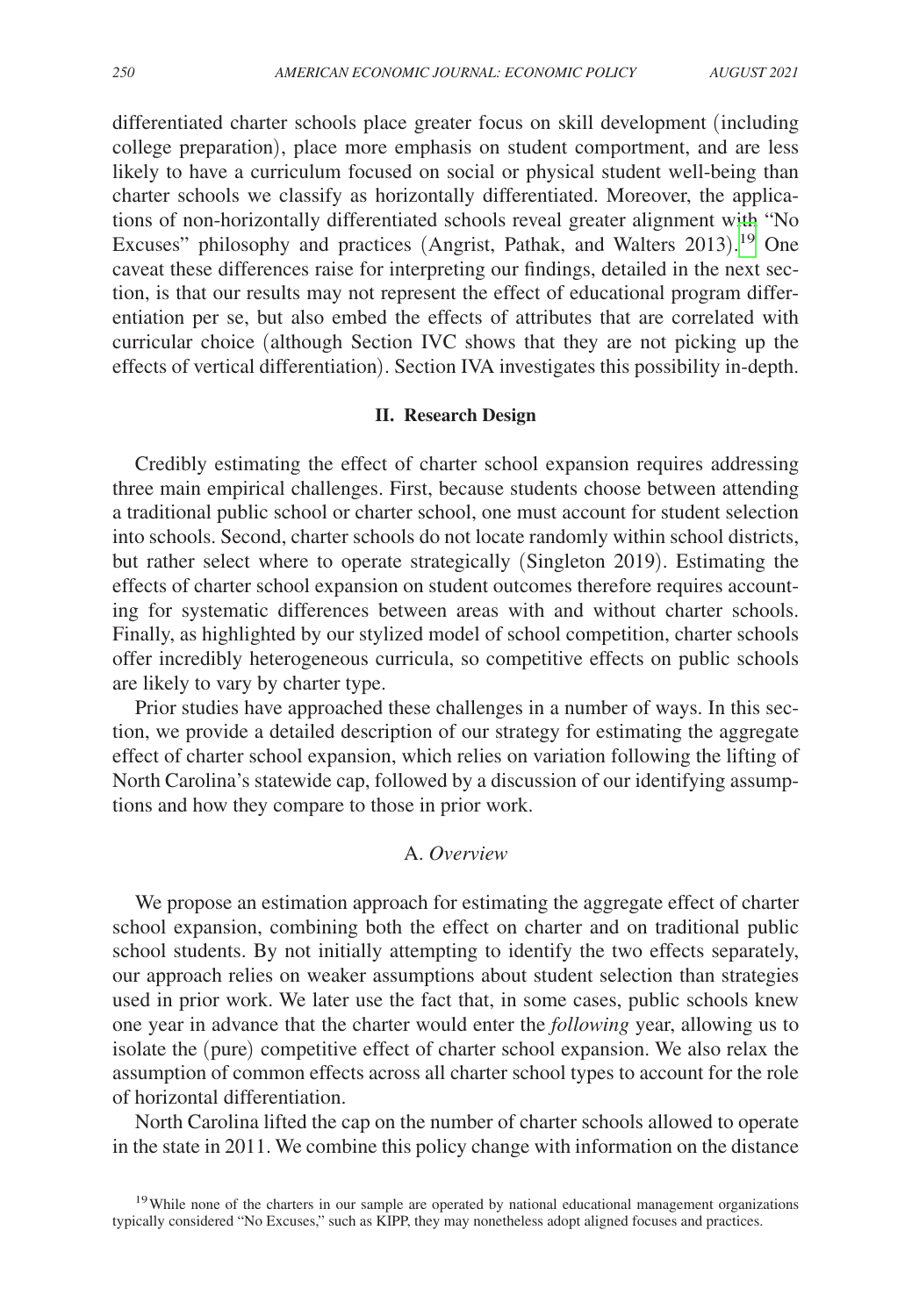between students' residences *prior* to the change and the new charter schools that subsequently opened to identify students who are differentially exposed to charter school expansion (treatment) and students who are not (control). In this way, our research design leverages the timing of the policy change, which makes it unlikely that students would sort across neighborhoods in anticipation of the new policy or that the first waves of charter school entrants had full discretion over when to enter the market. We then estimate the aggregate effect of charter school expansion by comparing test score changes for students who lived near the new charter schools with test score changes for students who live farther away, irrespective of their ex post schooling choices. We now provide a detailed description of our estimation strategy along with a more complete discussion of the identifying assumptions.

# B. *Details*

Our empirical analysis focuses on charter schools that opened in the immediate two years, 2012–2013 and 2013–2014, following North Carolina's removal of the statewide cap. Six elementary charter schools were approved by the Charter Schools Advisory Board to open in the first year, while 17 schools were approved to open the following year. This focus is an important feature of our research design. Because of the timeline for charter school applications and approval in the wake of the policy change, entrants in both years had to declare an intent to open prior to any new schools beginning operations[.20](#page-12-0) As a result, charter schools opening in the two years after the policy change could not make decisions about when or where to locate based on market responses to new entrants. Moreover, by the start of the 2012–2013 academic year, public schools knew whether a charter school intended to open nearby within the next two years.

Our research design thus examines changes beginning with the 2012–2013 school year, the first post-policy change year, regardless of when each charter opened (2012–2013 or 2013–2014). [21](#page-12-1) Leveraging the timing and application process, we then define a student as being exposed to (or "treated" by) charter school expansion if his or her residence during the 2011–2012 school year—the academic year before any new charter schools opened—is within *r* miles of one of the charter school entrants that opened in either 2012–2013 or 2013–2014. Our setup then allows the treatment effects to vary by whether the charter school is horizontally differentiated in its educational program or not. We present an overview of our measure of exposure to charter school expansion in this section, with online Appendix B

<span id="page-12-0"></span><sup>&</sup>lt;sup>20</sup>To be more specific about the timing for the first two waves of charter schools, schools hoping to open for the 2012–2013 academic year (the first wave) applied through a special "fast track" application process designed to generate approval quickly after the cap's lifting. Schools submitted an application to the Charter Schools Advisory Board by November 2011 and the board made its final decision about the fast-tracked applications in February 2012, at which point approved schools began preparations for opening in August 2012. Charter schools hoping to open for the 2013–2014 academic year had to submit their application by April 2012 and were shortlisted in June 2012. Twenty-three of the 30 shortlisted schools were then approved in March 2013, at which point they began

<span id="page-12-1"></span><sup>&</sup>lt;sup>21</sup> The majority of charter schools in our sample (17 out of 23) did not open until 2013–2014. In Section IV we also estimate the effects of only those charter schools in 2012–2013—i.e., the year *before* they opened. Doing so eliminates the direct effect of charter schools, as students could not yet attend them, allowing us to hone in on solely the competitive response of traditional public schools.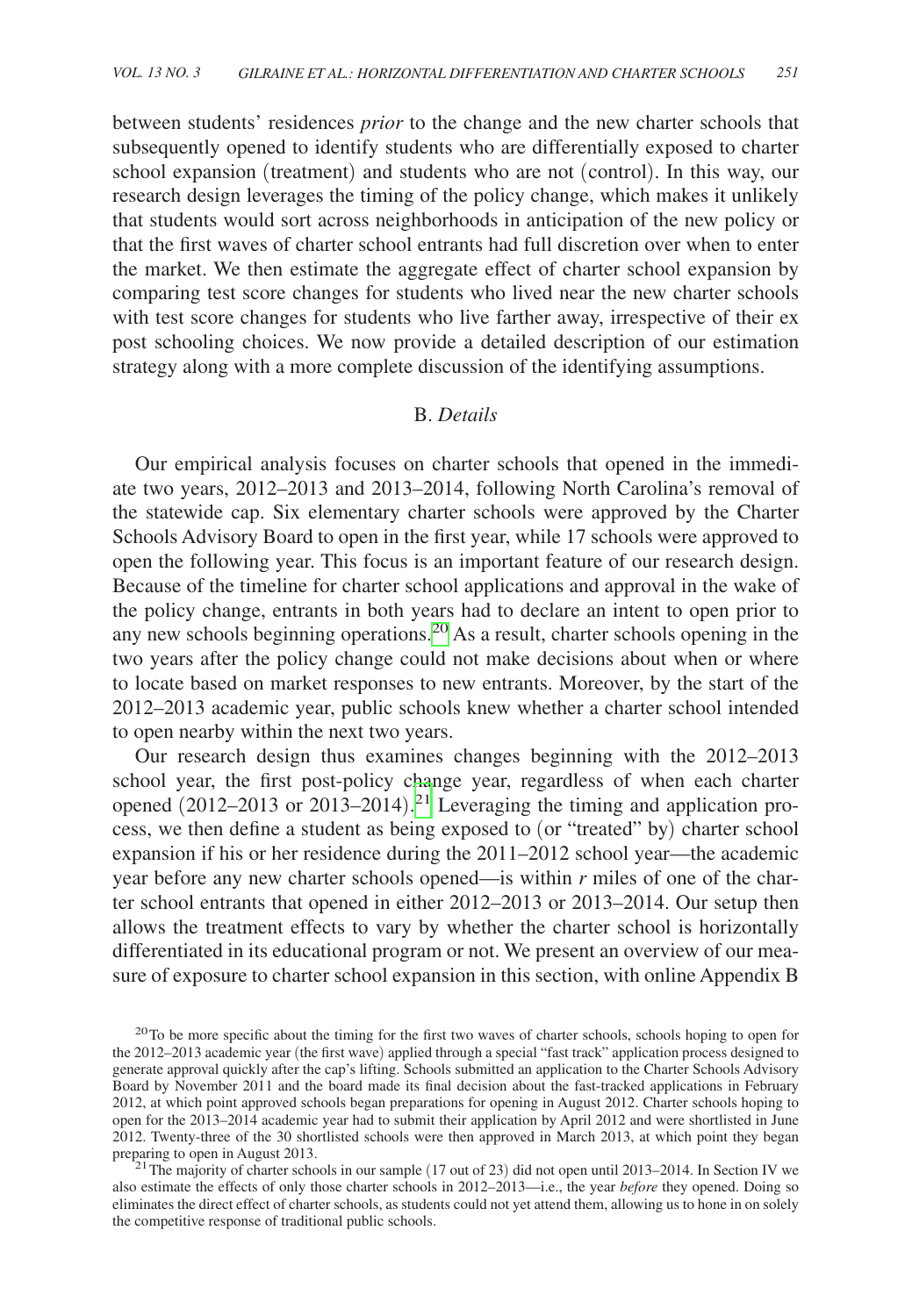providing a more detailed description of the construction of students' residential locations, distances between those locations and the new waves of charter schools, and the sample restrictions we make.

To formalize our measure of treatment by charter school expansion, we define  $d(i, c)$  as the distance between student *i*'s residence in the 2011–2012 academic year and our 23 entering charter schools indexed by  $c^{22}$  Letting  $c_i^*$  indicate the closest such charter school to student *i*'s 2011–2012 residence, we define student *i* as treated

Such cluster school to student *i* s 2011–2012 testedence, we define student *i* as teacher by charter expansion when his or her 2011–2012 residence is within *r* miles of 
$$
c_i^*
$$
:

\n(1)

\n
$$
treat_i^r = \begin{cases} 1, & \text{if } d(i, c_i^*) \leq r; \\ 0, & \text{otherwise.} \end{cases}
$$

Our main treatment variable (*treat<sup>r</sup>*) is best viewed as measuring an intention to treat, as students who move from their 2011–2012 residence after the policy change may not necessarily be treated by the charter school expansion that came after the policy change.[23](#page-13-1) To further distinguish between students who live in areas affected by horizontally and non-horizontally differentiated charter schools, we define *NHi* as a binary variable that is equal to one when  $c_i^*$  (the closest immediate entrant to student *i*) is a non-horizontally differentiated charter school and zero when it is horizontally differentiated.

With this notation in hand, we estimate the following difference-in-differences regression to recover the effect of charter school expansion while allowing for potentially differential effects across horizontally and non-horizontally differentiated schools:

(2) 
$$
y_{isgt} = \alpha + \delta_g + \lambda_t + \zeta X_{isgt} + \mu_h treat_i^r + \phi Post_t + \beta_h Post_t \times treat_i^r
$$
  
+  $NH_i(\alpha_{nh-h} + \delta_{g,nh-h} + \lambda_{t,nh-h} + \zeta_{nh-h} X_{isgt} + \mu_{nh-h} treat_i^r$   
+  $\phi_{nh-h} Post_t + \beta_{nh-h} Post_t \times treat_i^r$ ) +  $\epsilon_{isgt}$ .

The dependent variable is the standardized (at the grade-year level) test score of student *i* in school *s* in grade *g* at time *t*, while  $\delta_g$  is a set of grade fixed effects;  $\lambda_t$  is a set of year fixed effects; and vector  $X_{i<sub>set</sub>}$  is a set of covariates including student race, gender, gifted status, English learner status, disability status, socioeconomically disadvantaged status, and grade skipping or repeating status. The variable  $Post<sub>t</sub>$  indicates that the observation is from the academic year 2012–2013 or later. To ensure that treated and untreated students are as comparable as possible, we restrict the analysis sample to students whose 2011–2012 residence is within 2*r* miles of their

<span id="page-13-0"></span> $22$ As mentioned, we restrict our sample to students who are in third to sixth grade for whom we observe at least one test score before and after 2012–2013. Given this restriction, nearly all charter schools in our sample serve the grades in which students are enrolled and so are a feasible option for the students to attend. Specifically, while many charter schools open with a subset of their planned grades, in their first year of operation all charter schools in our data included at least third grade and all but nine (out of twenty-three) covered sixth grade (with all but four of the remaining nine planning to cover sixth grade after one or two years of operation).

<span id="page-13-1"></span><sup>&</sup>lt;sup>23</sup> Later, we examine moving rates before and after the policy change, showing that they are not differential across students who are treated and untreated by charter school expansion.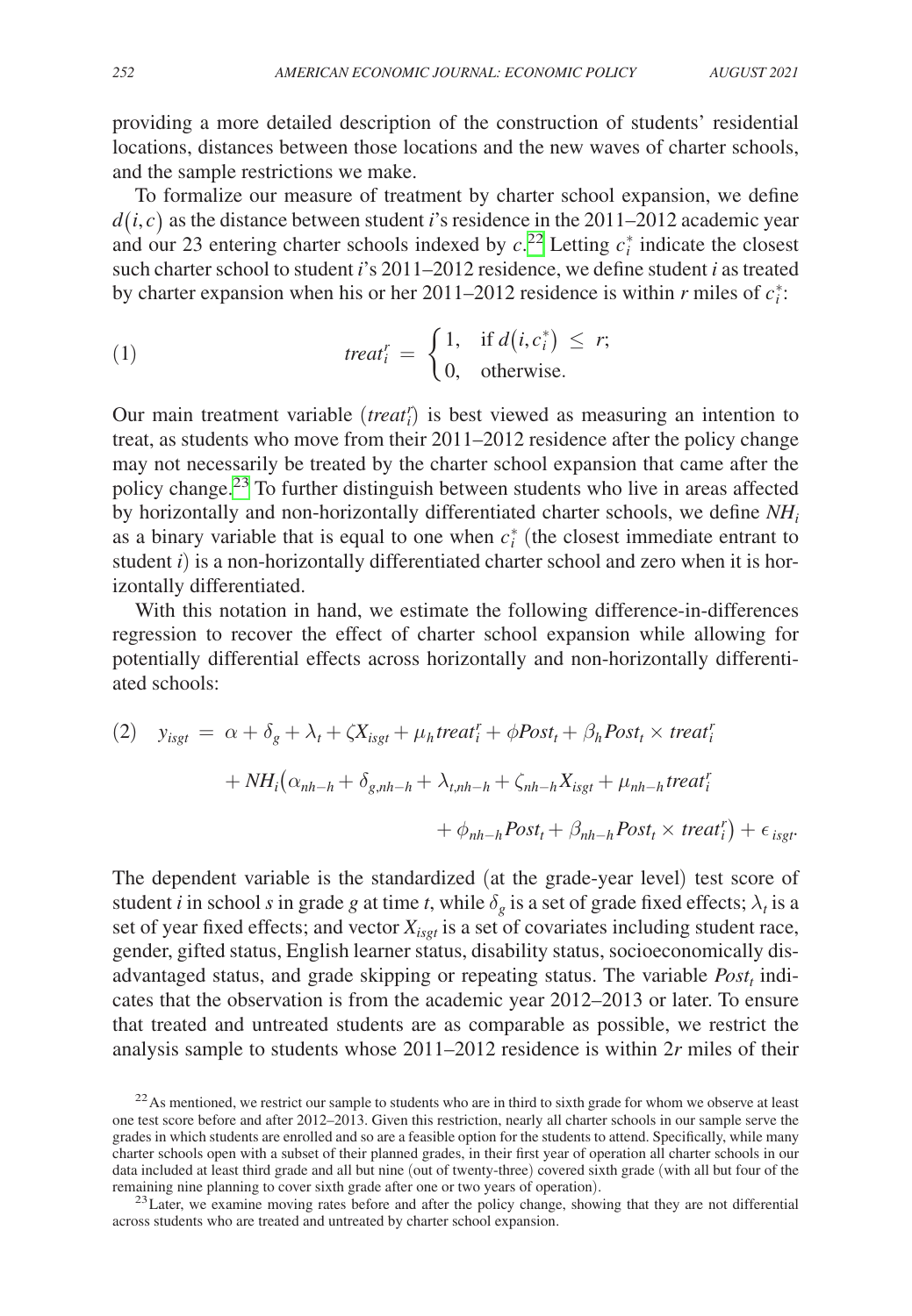nearest immediate entrant charter school. Treated students are therefore those who lived within *r* miles of their nearest school, and untreated students are those who lived between  $r$  and  $2r$  miles away.<sup>[24](#page-14-0)</sup> We cluster the standard errors at the census block level.[25](#page-14-1)

The parameters  $\beta_h$  and  $\beta_{nh-h}$  are the main parameters of interest in equation (2), representing, respectively, the effect of being treated by horizontally differentiated charter school expansion and the additional (or differential) effect of being treated by non-horizontally differentiated charter school expansion. The parameter  $\beta_h$  captures the change in the difference between the average performance of students treated by horizontally differentiated charter schools and untreated students after the policy change (conditional on the other control variables). The parameter  $\beta_{nh-h}$  captures the differential effect of this change (that is, the effect relative to  $\beta_h$ ) when students are treated by non-horizontally differentiated charter schools. The sum  $\beta_h + \beta_{h-nh}$  is therefore the total effect of non-horizontally differentiated charter school expansion.

The OLS estimates of  $\beta_h$  and  $\beta_{nh-h}$  recover causal effects of charter school expansion under the assumption that trends in unobservable characteristics that affect test scores are the same across treated and untreated students. It is instructive to think about the validity of this assumption in the context of the main threats to identification.

**Student Sorting:** Much of the prior literature (that uses observational data) relies on student fixed-effects methods to account for student selection into school types when estimating either the direct (see, for example, Bifulco and Ladd 2006, Imberman 2011a) or competitive effects of charter schools (see, for example, Bifulco and Ladd 2006, Imberman 2011b, Jinnai 2014). Although these methods credibly account for selection into charter schools or traditional public schools that is based on time-invariant unobserved student characteristics, they remain vulnerable to student selection into schools based on time-varying characteristics, such as anticipated performance trends.<sup>[26](#page-14-2)</sup>

By defining treatment using the distance between immediate charter school entrants after the policy change and students' residences *prior* to these openings, our strategy circumvents such selection issues because it is agnostic as to whether a student remained in their traditional public school or switched into a charter school.<sup>[27](#page-14-3)</sup> Students are treated (i.e., exposed to charter school expansion) simply if their 2011–2012 residence is sufficiently close to a charter school that opens in the post-policy change period.

<span id="page-14-0"></span><sup>&</sup>lt;sup>24</sup>We discuss our choice of *r* below, and we also show that our main results are robust to alternative choices of *r* in Subsection IIIB.

<span id="page-14-1"></span><sup>&</sup>lt;sup>25</sup> Alternatively, we have clustered standard errors at the student and school district levels. Standard errors clustered at the census block level are the most conservative of these options.<br><sup>26</sup>For example, parents may make decisions about whether to exit the traditional public school system based on

<span id="page-14-2"></span>*trends* in their students' test scores, in which case the estimated effect of charter school attendance or competitive pressure could reflect the continuation of a trend rather than the unbiased effect of attending a charter school or being in a traditional public school that faces competition.<br><sup>27</sup>Our method is similar in spirit to that of Cordes (2018), who defines treatment by distance from student's

<span id="page-14-3"></span>local public school (rather than residence) to nearby charter. Online Appendix Table D.4 mimics Cordes (2018) by assigning treatment based on pre-charter expansion public school rather than residence.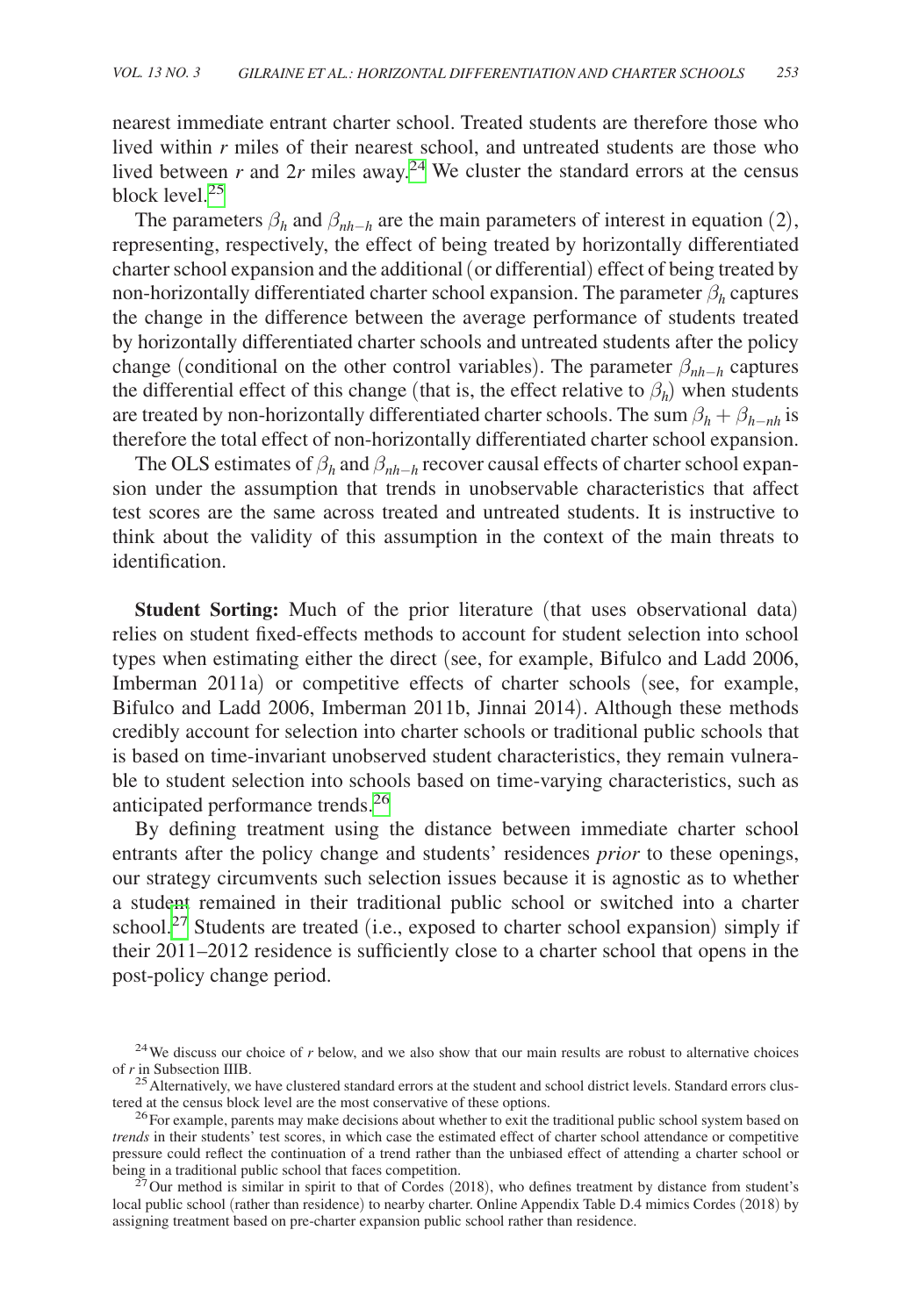Nonetheless, one worry is that our strategy is potentially vulnerable to students moving across (i.e., selecting into) neighborhoods in response to the policy change. Despite the sudden timing, it is possible that students anticipated the new charter school openings and moved across neighborhoods prior to the 2012–2013 academic year in order to move into or out of areas where new charters would locate. In this case, our estimation strategy could also reflect a preexisting performance trend rather than the effect of charter school expansion. Relatedly, students whom we define as untreated (according to their 2011–2012 residences) might later move into an area with a newly opened charter school nearby. Such students would contribute to the average change in test scores for the control group despite being exposed to treatment. To address these potential issues, we directly explore moving rates before and after the policy change as well as estimate specifications with student fixed effects.

By remaining agnostic as to whether a student remained in their traditional public school or switched into a charter school, we credibly identify the aggregate effect of charter school expansion. Student sorting patterns, however, have implications for which mechanisms drive the aggregate effect. For example, if high-achieving students leave traditional public schools for charter schools (as we show is the case below), then spillover effects on traditional public schools could represent a composite of a positive effect on student learning through competitive responses and a negative effect through worse peer quality. We address such concerns over the interpretation of our estimates in Section IV, where we estimate the effects in 2012–2013 of only those charter schools that opened one year later in 2013–2014. Doing so provides us with a setting in which public schools knew charter schools would locate nearby soon, but their students could not yet switch schools, allowing us to credibly separate the competitive effect from changes in peer quality while also eliminating the potential for direct effects of charter schools on student performance.

**Charter School Location Choice:** By fixing treatment status according to students' residences in 2011–2012 and then comparing test score gains before and after the policy change, we investigate how test scores change among students living within given neighborhoods. As such, our strategy accounts for the possibility that there are differences in time-invariant unobservable characteristics across treated and untreated neighborhoods and that charter schools make location decisions based on these characteristics.<sup>[28](#page-15-0)</sup>

A potential weakness of our empirical approach, however, is the possibility that charter schools select where to open based on differential trends across treated and untreated neighborhoods. For example, if charter schools locate in areas where average test scores are falling relative to the other areas, then our estimated effects of charter expansion would be downward biased by preexisting neighborhood trends. After presenting our main results below, we conduct event studies and estimate specifications that also include neighborhood-specific trends to demonstrate that our

<span id="page-15-0"></span> $^{28}$  Arcidiacono et al. (2020), for example, find that Walmart selects locations near low-priced supermarkets, a decision rule that leads to overestimates of the competitive effects of Supercenters on retail prices if unaccounted for.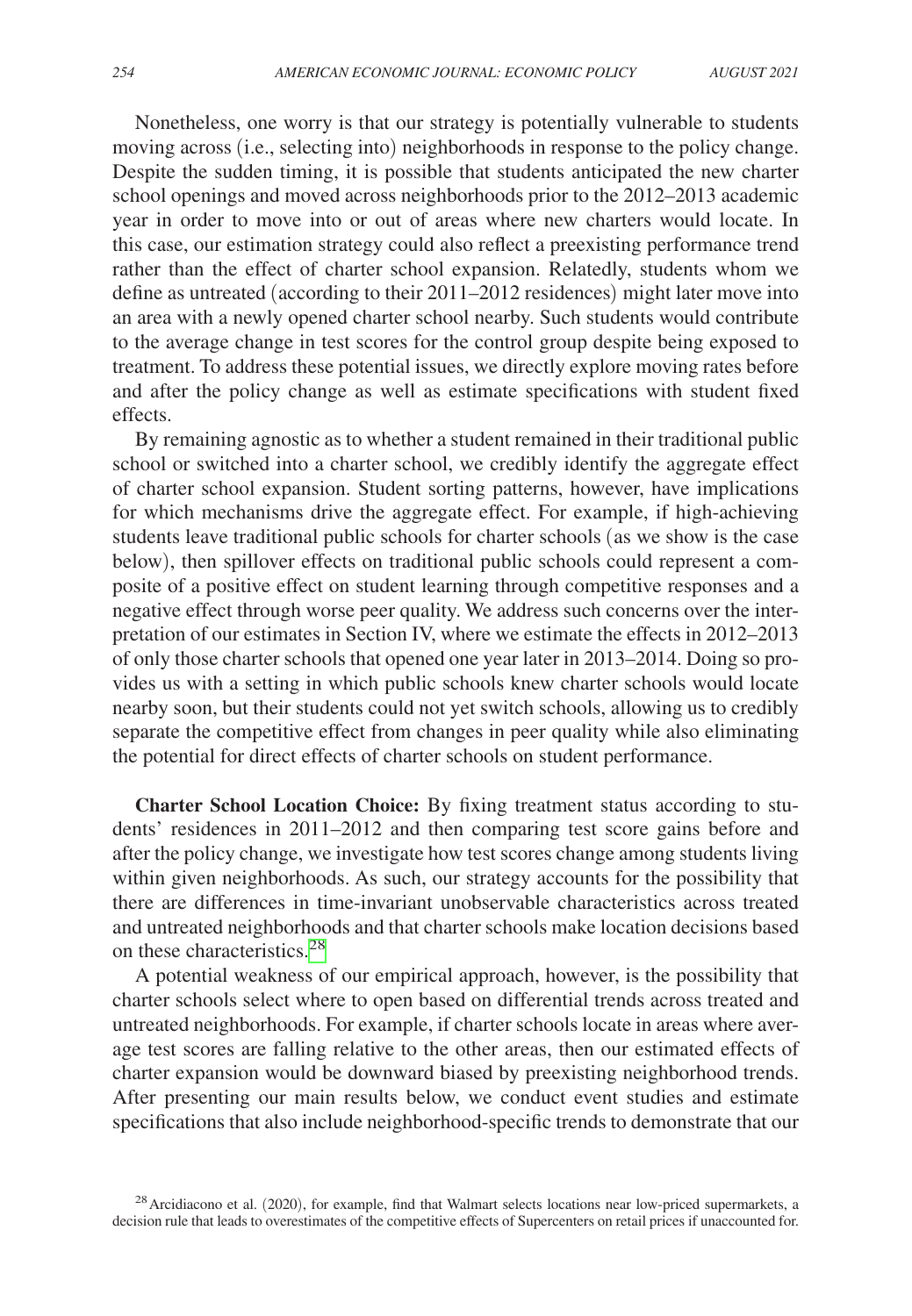results are not driven by differences in trends across areas with and without newly opened charter schools.

**Horizontal Differentiation of Charter School Programs:** As outlined by our stylized model, we expect that the charter schools that are not horizontally differentiated with traditional public schools are likely to create the strongest competitive incentives. In contrast, numerous prior studies constrain direct and competitive effects to be the same for all charter schools. This constraint potentially imposes a strong restriction on the data, as charter schools offer heterogeneous programs and are therefore likely to create differential incentives to respond across traditional public schools. As detailed above, our primary specification (equation (2)) allows for this heterogeneity by uniquely drawing on information from entrants' applications to open. While our classification measures charter schools' planned curricula pre-entry (rather than actual charter school curricula), our empirical setting relies on identifying effects before or immediately after charter entry when ex post curriculum choices are likely unobserved by the incumbent public schools.

*The Choice of Distance Cutoff to Define Treatment*.—Prior to presenting our results, we first discuss the distance cutoff we use to define a student as treated by charter school expansion. Most studies that estimate competitive effects of charter schools on traditional public schools use radii ranging from 1 to 10 miles as the distance cutoff in which competitive forces are strongest. We take  $r = 2.5$  miles to construct our treatment variable in equation (1). As [Table 2](#page-17-0) demonstrates, however, nontrivial proportions of students transfer from traditional public schools to charter schools when their place of residence (in 2011–2012 academic year) is both closer to and farther away from newly opened charter schools. Among students observed attending a public school in 2011–2012 and living in a residence that is within 2 miles of any newly opened charter school, 2.6 percent transferred to a charter school by the 2013–2014 academic year.<sup>29</sup> As the distance between student residence and the charter school increases, the proportion of students transferring monotonically declines, with only 0.3 percent of students living between 10 and 15 miles of a charter school eventually transferring. We therefore present several sensitivity checks, showing that our main results are very similar for a wide range of distance cutoffs that define treatment, as well as estimate results that define treatment continuously.

## **III. Results**

# A. *Main Results*

Before presenting our main difference-in-differences estimates from equation (2), we present the patterns in the raw test score data that our identification strategy leverages. [Figure 3](#page-18-0) plots average standardized test scores by year for students whose

<span id="page-16-0"></span><sup>&</sup>lt;sup>29</sup> Among students who lived within two miles of non-horizontally and horizontally differentiated charter schools, respectively, 2.8 and 2.4 percent transferred to a charter school of each type by the 2013–2014 academic year.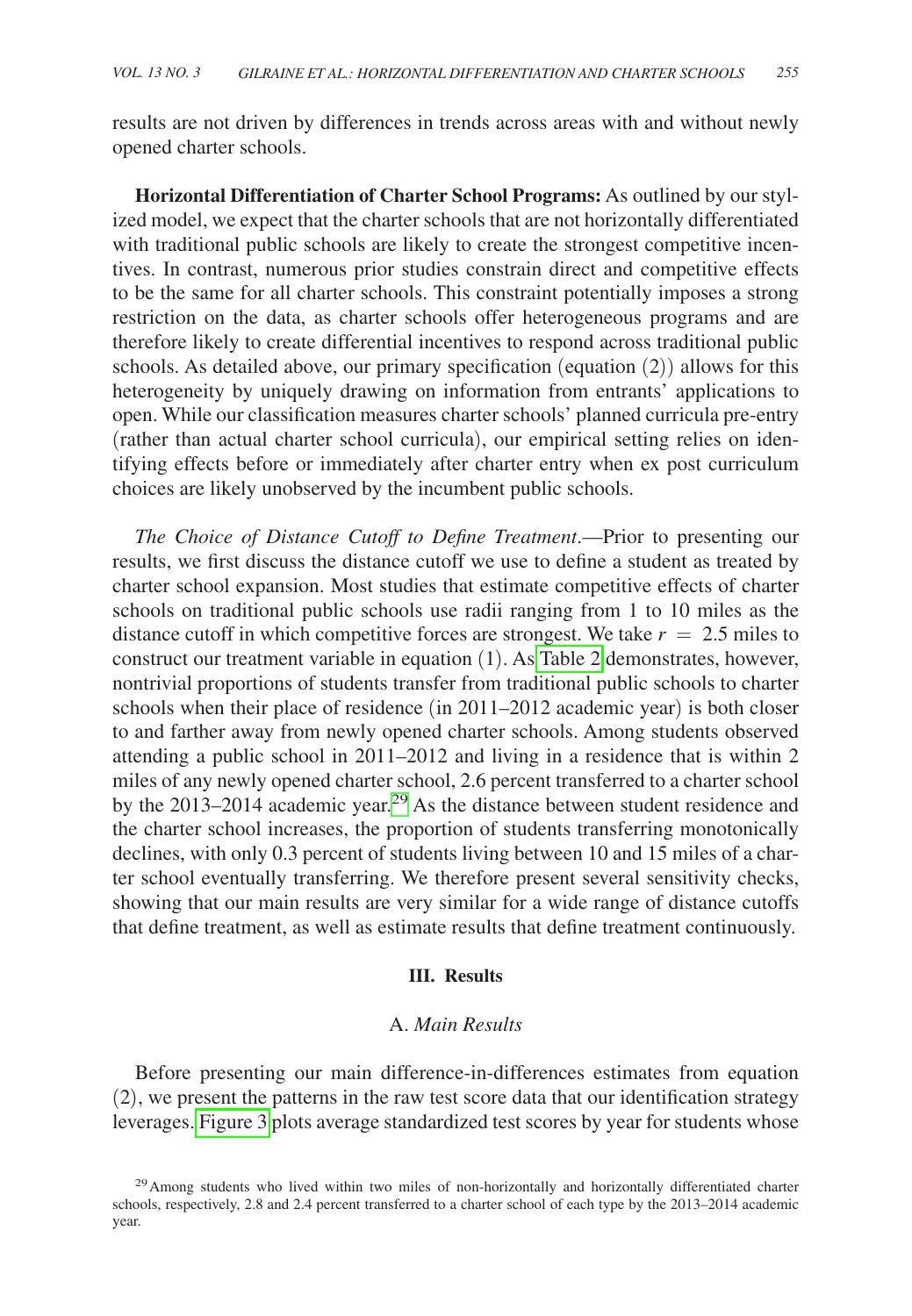<span id="page-17-0"></span>

| Proportion of public-charter switchers between: |                  |                                |                  |                    |                     |                      |
|-------------------------------------------------|------------------|--------------------------------|------------------|--------------------|---------------------|----------------------|
| Charter type                                    | $\left(1\right)$ | $0-2$ miles $2-4$ miles<br>(2) | 4–6 miles<br>(3) | $6-8$ miles<br>(4) | $8-10$ miles<br>(5) | $10-15$ miles<br>(6) |
| All newly opened charters                       | 2.57             | 1.51                           | 0.99             | 0.66               | 0.44                | 0.34                 |
| Non-horizontally differentiated                 | 2.78             | 1.54                           | 1.07             | 0.62               | 0.48                | 0.28                 |
| Horizontally differentiated                     | 2.36             | 1.82                           | 0.88             | 0.71               | 0.38                | 0.38                 |
| Observations (non-horizontally)                 | 4.345            | 11.394                         | 18.753           | 22,248             | 24,147              | 16.641               |
| Observations (horizontally)                     | 4,366            | 12.305                         | 12.387           | 15,106             | 17.443              | 20,013               |

Table 2—Proportion of Public-Charter Switchers within Distance Bands to Newly Opened Charters

*Notes:* This table shows the proportion of students in the 2013–2014 school year whose 2011–2012 residence is within a given distance band of charter schools that opened in the 2012–2013 and 2013–2014 school years and who switched from a public school to a newly opened charter school. The data is then further subdivided into students within the distance band of non-horizontally and horizontally differentiated charter schools. Due to data constraints (see Section IB), we do not observe residential addresses for students that attend charter schools. Therefore, the sample in this table is restricted to charter school attendees in the 2013–2014 school year who attended a *public school* in the 2011–2012 school year. This data may therefore not be representative of the general population of charter school attendees.

2011–2012 residences are between 0–2.5 miles (i.e., "treated") and between 2.5–5 miles (i.e., "control") away from newly opened charter schools. These trends are further subdivided by exposure to non-horizontally and horizontally differentiated charter schools. The key assumption behind our empirical strategy is that the test scores trend for treated students would have been the same as the trend for control students absent exposure to charter school expansion. The pre-policy-change trends in Figure 3 are consistent with this. The test scores of treated and control students appear to follow the same trends in areas that were affected by both non-horizontally differentiated (Figure 3, panel A) and horizontally differentiated (Figure 3, panel B) charter schools.

Two additional points about Figure 3 are worth noting. First, in areas where non-horizontally differentiated schools opened, test score trends are relatively flat for both treated and control students until 2012–2013, when there is a sharp increase in the test scores of treated students but no corresponding increase for control students. Second, in areas where horizontally differentiated schools opened, test scores were trending upward for both treated and control students prior to the 2012–2013 academic year, at which point they flatten out for *both* groups. These raw data patterns suggest that students treated by non-horizontally differentiated charter school expansion experienced positive test score gains as a result, while students treated by horizontally differentiated charter schools realized no change in test scores (relative to students in the control group). As we now discuss, our main difference-in-differences results are consistent with these patterns.

Columns 1 and 2 in [Table 3](#page-19-0) report the results obtained from estimating equation (2). The top panel presents results that constrain the aggregate effect of charter school expansion to be the same across horizontally and non-horizontally differentiated charter schools. The estimated effect on student math scores is 1.9 percent of a standard deviation and is statistically insignificant. The lower panel reveals that allowing for differential effects across charter school types masks important (and statistically significant) heterogeneity. In particular, students treated by the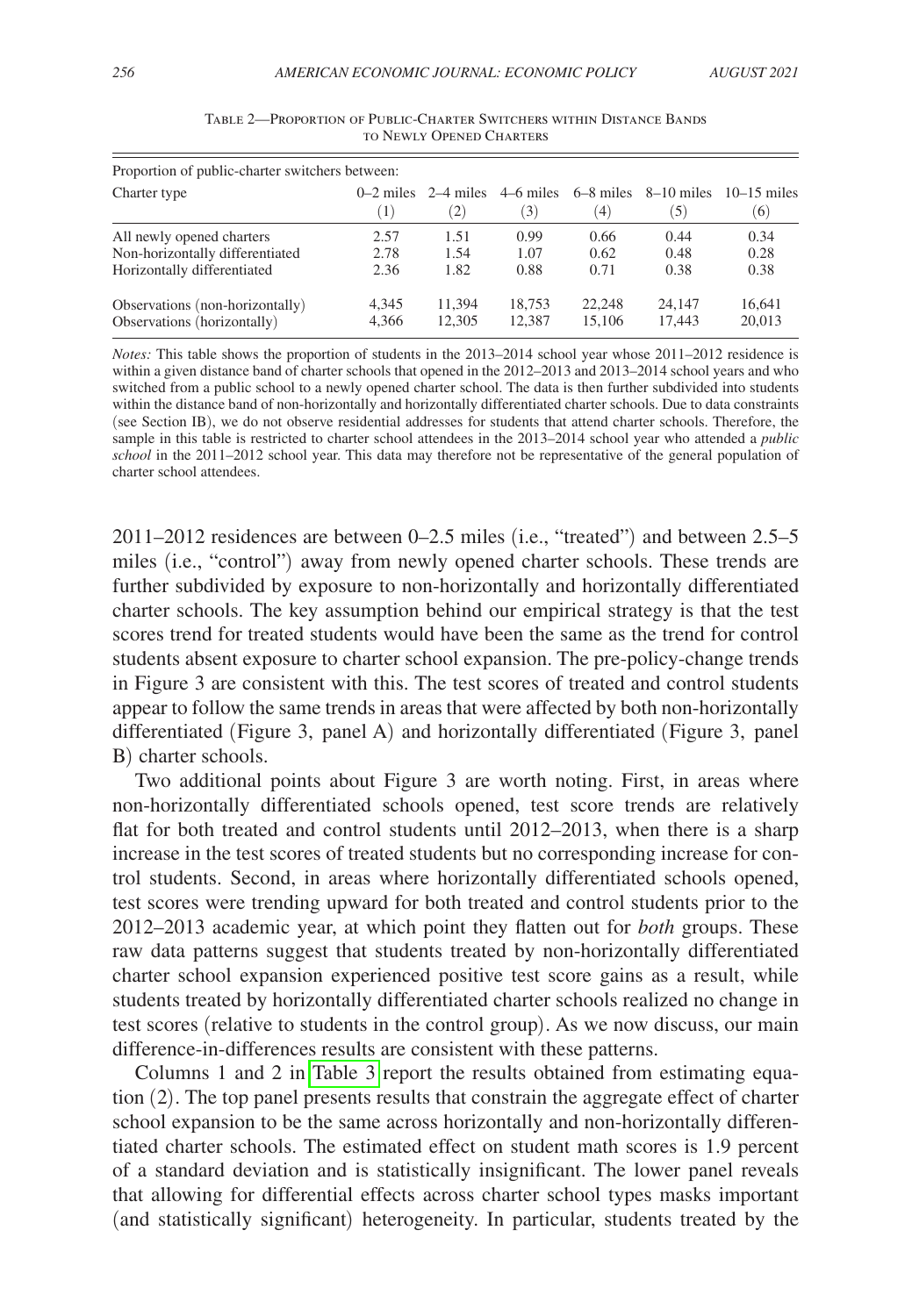<span id="page-18-0"></span>

Panel A. Non-horizontally differentiated

Panel B. Horizontally differentiated



Figure 3. Test Score Trends over Time by "Treatment" and "Control"

*Notes:* This figure shows raw test scores in math over time for "treated" and "control" students. We define students as "treated" if they live within 2.5 miles of a charter school that opened in 2012–2013 or 2013–2014. "Control" students are defined as students living between 2.5 and 5 miles of a charter school that opened in 2012–2013 or 2013–2014. Results are subdivided by whether the nearby charter was horizontally differentiated or not from the local public school as described in Section IB. The dashed vertical line separates the years before the charter opened from the years after the charter opened. Note that we always consider 2012–2013 to be the year the charter opened because although the charters themselves opened in either 2012–2013 or 2013–2014, public schools would have known by the start of 2012–2013 whether or not a charter was opening nearby in either 2012–2013 or 2013–2014.

expansion of non-horizontally differentiated schools realize an improvement in math performance of 0.04 standard deviations relative to control students. In contrast, students treated by the expansion of horizontally differentiated schools do not realize any improvement. The effects of non-horizontally differentiated and horizontally differentiated charter school expansion are statistically different, as indicated by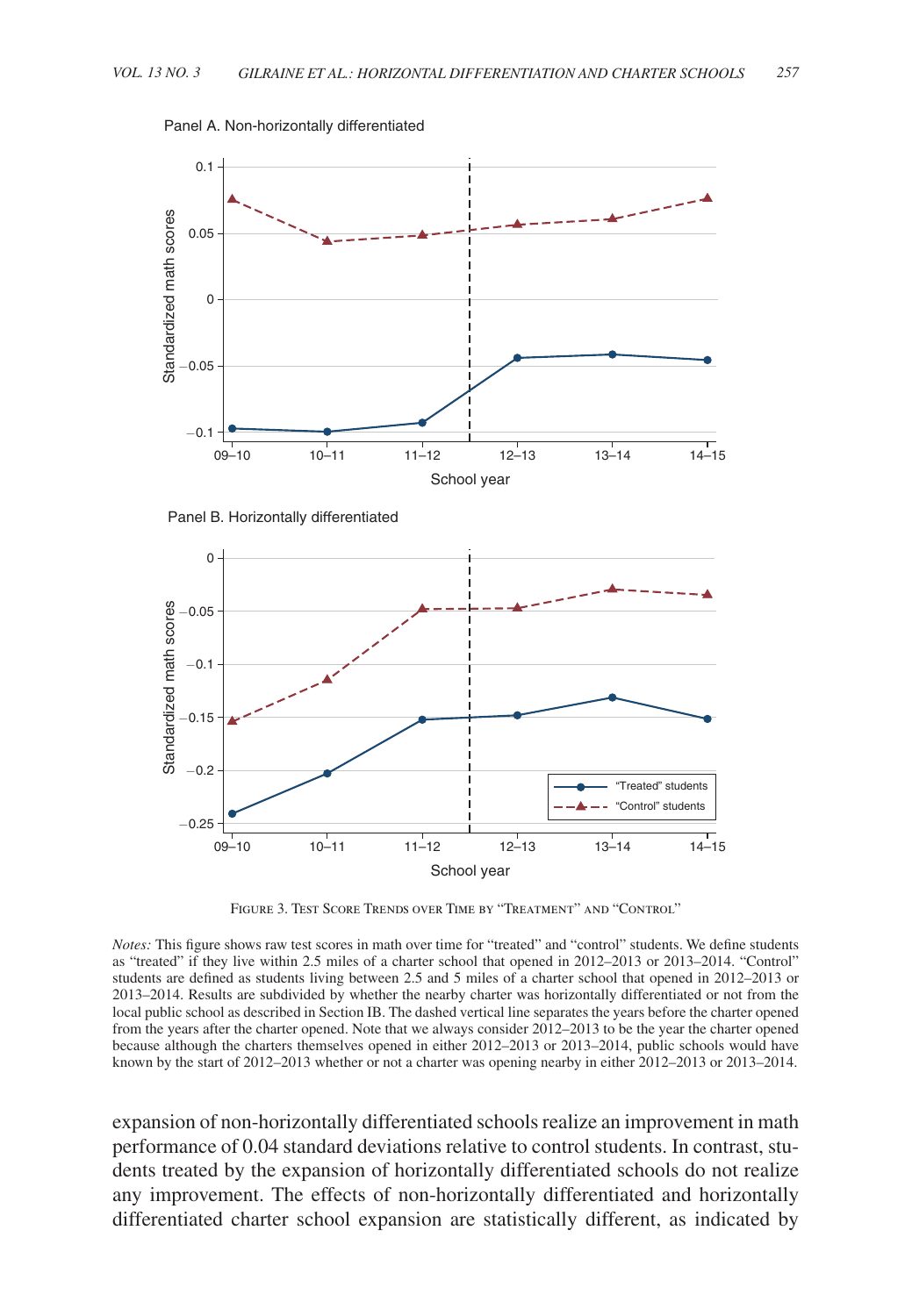<span id="page-19-0"></span>

|                                                                            | "Treated" $(0-2.5 \text{ miles})$ versus "Control" $(2.5-5 \text{ miles})$ |          |                |            |  |  |
|----------------------------------------------------------------------------|----------------------------------------------------------------------------|----------|----------------|------------|--|--|
| Mathematics test scores                                                    | (1)                                                                        | (2)      | (3)            | (4)        |  |  |
| Panel A. Pooled                                                            |                                                                            |          |                |            |  |  |
| All newly opened charters                                                  | 0.019                                                                      | 0.016    | 0.025          | 0.023      |  |  |
|                                                                            | (0.013)                                                                    | (0.012)  | (0.011)        | (0.013)    |  |  |
| Panel B. Heterogeneous                                                     |                                                                            |          |                |            |  |  |
| Non-horizontally differentiated $(\beta_h + \beta_{nh-h})$                 | 0.043                                                                      | 0.035    | 0.049          | 0.038      |  |  |
|                                                                            | (0.018)                                                                    | (0.017)  | (0.015)        | (0.020)    |  |  |
| Horizontally differentiated $(\beta_h)$                                    | $-0.008$                                                                   | $-0.005$ | $-0.003$       | 0.007      |  |  |
|                                                                            | (0.017)                                                                    | (0.016)  | (0.016)        | (0.015)    |  |  |
| Test of equality by differentiation status                                 | 0.04                                                                       | 0.08     | 0.02           | 0.21       |  |  |
| p-value of $H_0$ : $\beta_{nh-h} = 0$ versus $H_1$ : $\beta_{nh-h} \neq 0$ |                                                                            |          |                |            |  |  |
| Demographic controls                                                       | No.                                                                        | Yes      | <b>Yes</b>     | Yes        |  |  |
| Student fixed effects                                                      | No.                                                                        | No.      | <b>Yes</b>     | <b>Yes</b> |  |  |
| Census block group time trends (linear)                                    | No.                                                                        | No.      | N <sub>o</sub> | Yes        |  |  |
| Observations (student-year)                                                | 164,959                                                                    | 164,959  | 164,959        | 164,959    |  |  |

Table 3—Difference-in-Differences Results

*Notes:* This table shows difference-in-differences estimates from equation (2), whereby students living within 2.5 miles of a newly opened charter school are considered "treated," while those living 2.5–5 miles from a newly opened charter are considered "control" and the effect is allow to differ by whether the newly opened charter school is horizontally differentiated or not from the local public school as described by Section IB. About 55 percent of total observations come from non-horizontally differentiated charters with the remaining 45 percent of observations coming from horizontally differentiated charters. "Test of Equality by Differentiation Status" reports the *p*-value of the hypothesis test that the point estimate for non-horizontally differentiated charters is the same as the one for horizontally differentiated charters; this is equivalent to testing the hypothesis of  $H_0$ :  $\beta_{nh-h} = 0$  versus  $H_1$ :  $\beta_{nh-h} \neq 0$ in (2). Each column represents a different regression and all regressions include grade and year fixed effects. Demographic controls include ethnicity, gender, limited English proficiency status, socioeconomically disadvantaged status, gifted status, disability designation and an indicator if the student is repeating or skipping a grade. Standard errors are clustered at the 2011–2012 census block group level.

the *p*-values for the (two-sided) test of the null hypothesis that  $\beta_{nh}$  is equal to zero in columns 1 and 2. The point estimates are very similar across specifications with (column 2) and without (column 1) student demographic variables as additional control variables.<sup>[30](#page-19-1)</sup>

These results are consistent with our initial discussion and stylized model. The demand for horizontally differentiated charter schools is unlikely to be responsive to adjustments in traditional public school quality. We consider several robustness checks for these results below before further examining the mechanisms in the next section.

# B. *Robustness*

In this subsection, we highlight that our results are robust to concerns about students sorting across neighborhoods in response to (or in anticipation of) the policy change and to charter schools making location decisions based on differential trends

<span id="page-19-1"></span><sup>&</sup>lt;sup>30</sup>In online Appendix Table D.2, we examine treatment effects overall and by charter type on English language test scores and find no effects across the board.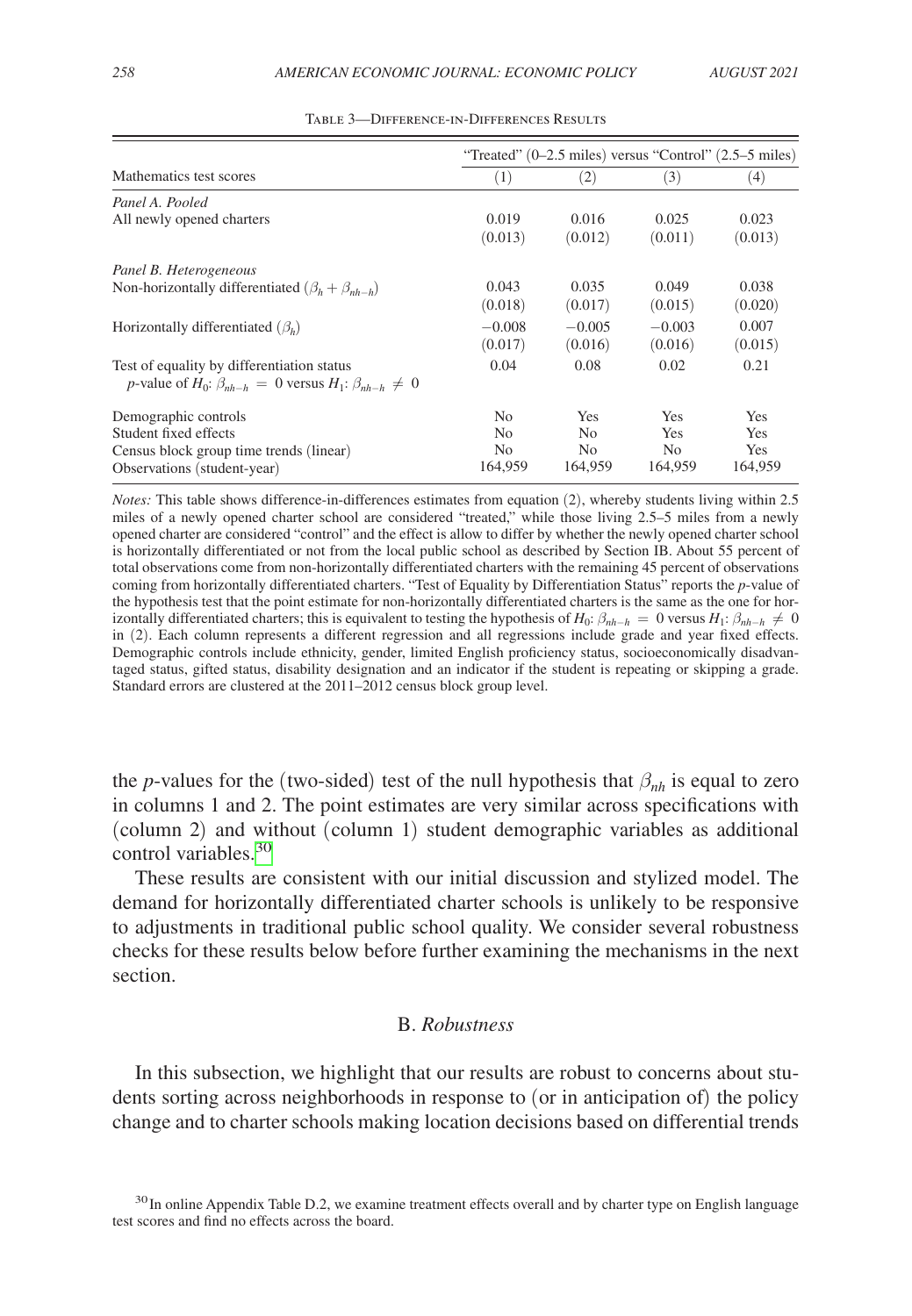in student performance across neighborhoods. We also consider several alternative ways of defining treatment status.

*Student Sorting across Neighborhoods*.—We first consider the role of differential student sorting across neighborhoods for our results. For instance, because the charter school cap was officially lifted in June 2011 and the first "fast track" charter school applications were submitted in November 2011, it is possible that families anticipated the new charter school openings in August 2012 and responded by moving into different neighborhoods prior. If so, our estimated effect could reflect the continuation of a performance trend that started prior to the policy change.<sup>31</sup> In addition, because treatment is determined by residence prior to new charter school openings, students who move into neighborhoods with new charter schools in response to the policy change are untreated according to our definition. In our specification, these students would remain in the control group but would have higher test scores because they are attending the same (now improved) schools as the treated students.

We examine student sorting across neighborhoods directly by examining differential moving rates across treated and control students for both horizontally and non-horizontally differentiated charter schools. Figure D.1 in online Appendix D, which plots the results, is constructed by estimating the following equation:

$$
(3) \ m_{isgt} = \alpha + \delta_g + \lambda_t + \zeta X_{isgt} + \mu_h treat_i^r + \beta_h^{2010-2011} \mathbf{1}_{\{year=2010-2011\}} \times treat_i^r
$$
  
+ 
$$
\sum_{t=2012-2013}^{2014-2015} \beta_h^t \mathbf{1}_{\{year=t\}} \times treat_i^r
$$
  
+ 
$$
NH_i \bigg( \alpha_{nh-h} + \delta_{g,nh-h} + \lambda_{t,nh-h} + \zeta_{nh-h} X_{isgt} + \mu_{nh-h} treat_i^r
$$
  
+ 
$$
\beta_{nh-h}^{2010-2011} \mathbf{1}_{\{year=2010-2011\}} \times treat_i^r
$$
  
+ 
$$
\sum_{t=2012-2013}^{2014-2015} \beta_{nh-h}^t \mathbf{1}_{\{year=t\}} \times treat_i^r \bigg) + \epsilon_{isgt},
$$

where we regress an indicator for student *i* changing residences between year  $t - 1$ and *t*,  $m_{ispt}$ , on grade fixed effects, year fixed effects, demographic control variables, year fixed effects interacted with treatment status, and year fixed effects interacted with treatment status and an indicator for treatment being by a non-horizontally differentiated charter school.<sup>32</sup> We then plot the estimated  $\beta_h^t$  and  $\beta_h^t + \beta_{nh-h}^t$  terms (in

<span id="page-20-0"></span><sup>&</sup>lt;sup>31</sup> Although students could have moved to new neighborhoods in anticipation of the charter schools that would eventually locate there, the student residential location data that we use from the NCERDC files to define student residences in the 2011–2012 academic year is recorded at the start of the academic year, which is *before* charter school applications were submitted in November 2011. If some families did move to areas in anticipation of new charter schools, they therefore would have likely had to make those location decisions based on guesses about where the new charter schools would locate.<br> $32$ The last academic year before the policy change (2011–2012) is the omitted year. Because the dependent

<span id="page-20-1"></span>variable depends on whether students changed residences across adjacent years, we cannot include observations from the first year of our sample period (the 2009–2010 academic year) in this regression. Although it is possible to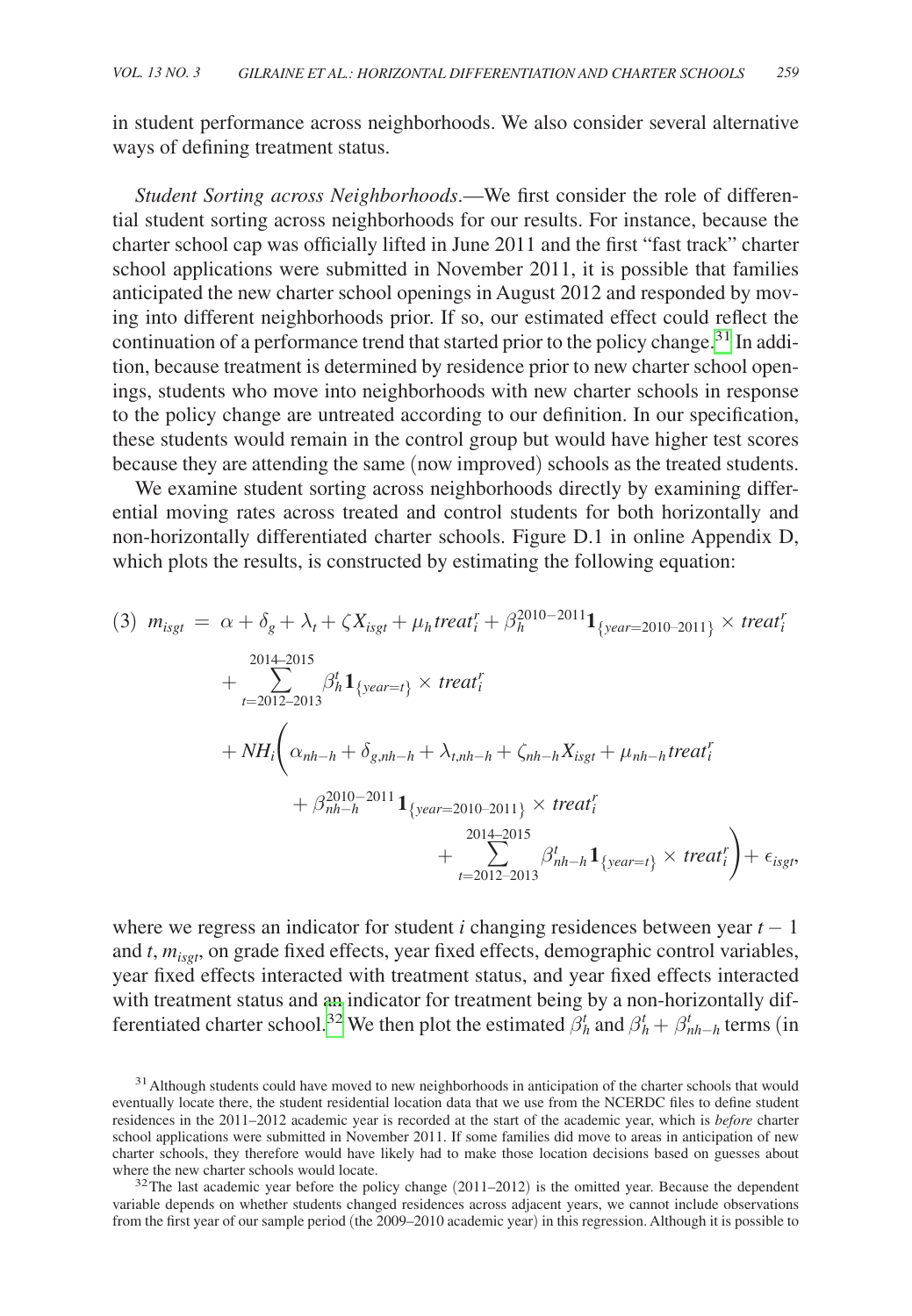separate panels), which represent the degree to which moving rates are differential between untreated students and students treated by horizontally and non-horizontally differentiated charter schools, respectively. In each year, we also plot the 95 percent confidence interval associated with the estimated coefficients.

As can be seen in online Appendix Figure D.1, there is no evidence that treated students move across neighborhoods at a differential rate than untreated students in either the pre- or post-policy change period. This is true for both non-horizontally and horizontally differentiated charter schools. As a result, the evidence in Figure D.1 suggests that it is unlikely that the treatment effects we estimate are influenced by differential sorting of treated and untreated students either before or after the new charter schools began operating.

We further assess the robustness of our results to threats stemming from student selection across neighborhoods by estimating specifications in which we augment equation (2) to also include student fixed effects. The effect of charter school expansion in these specifications is estimated from within-student changes in test scores, thereby mitigating potential biases stemming from students sorting across treated and non-treated areas; the effect of charter school expansion is identified by within-student gains in treated areas relative to non-treated areas (instead of simply differential average test score changes across the two areas). The corresponding estimates are presented in column 3 of Table 3. The results are very similar to the main estimates presented in columns 1 and 2, again implying that students exposed to non-horizontally differentiated charter schools realized an average increase in math test scores of 0.05 standard deviations while students exposed to horizontally differentiated charter schools saw no improvement.

In summary, we do not find any evidence that treated and non-treated students sorted across neighborhoods differentially prior to the policy change or in response to it. This is perhaps not surprising, as the policy change happened quickly and families would have had imperfect information about where new charter schools would eventually locate. Moreover, we find no evidence that any such sorting affects our estimated treatment effects.

*Charter School Location Choice*.—Another concern is that our identification strategy is potentially vulnerable to charter schools choosing to locate in neighborhoods based on preexisting trends in student performance. If, for example, charter schools locate in areas where average test scores are rising relative to other nearby areas, our estimated effects of charter expansion may be upward biased. The opposite would be true if charter schools locate in areas where average scores are differentially decreasing. In either case, the effects we estimate would not represent treatment effects of charter expansion, but rather strategic location choice by charter schools.

The raw test score trends that we present in Figure 3 already provide evidence against our estimates being biased by differential trends. However, we further

calculate a value for the dependent variable in 2009–2010, we opt not to because the 2008–2009 residence data is reported according to 2000 census block groups, which do not perfectly overlap with the 2010 census block groups that are used throughout our analyses.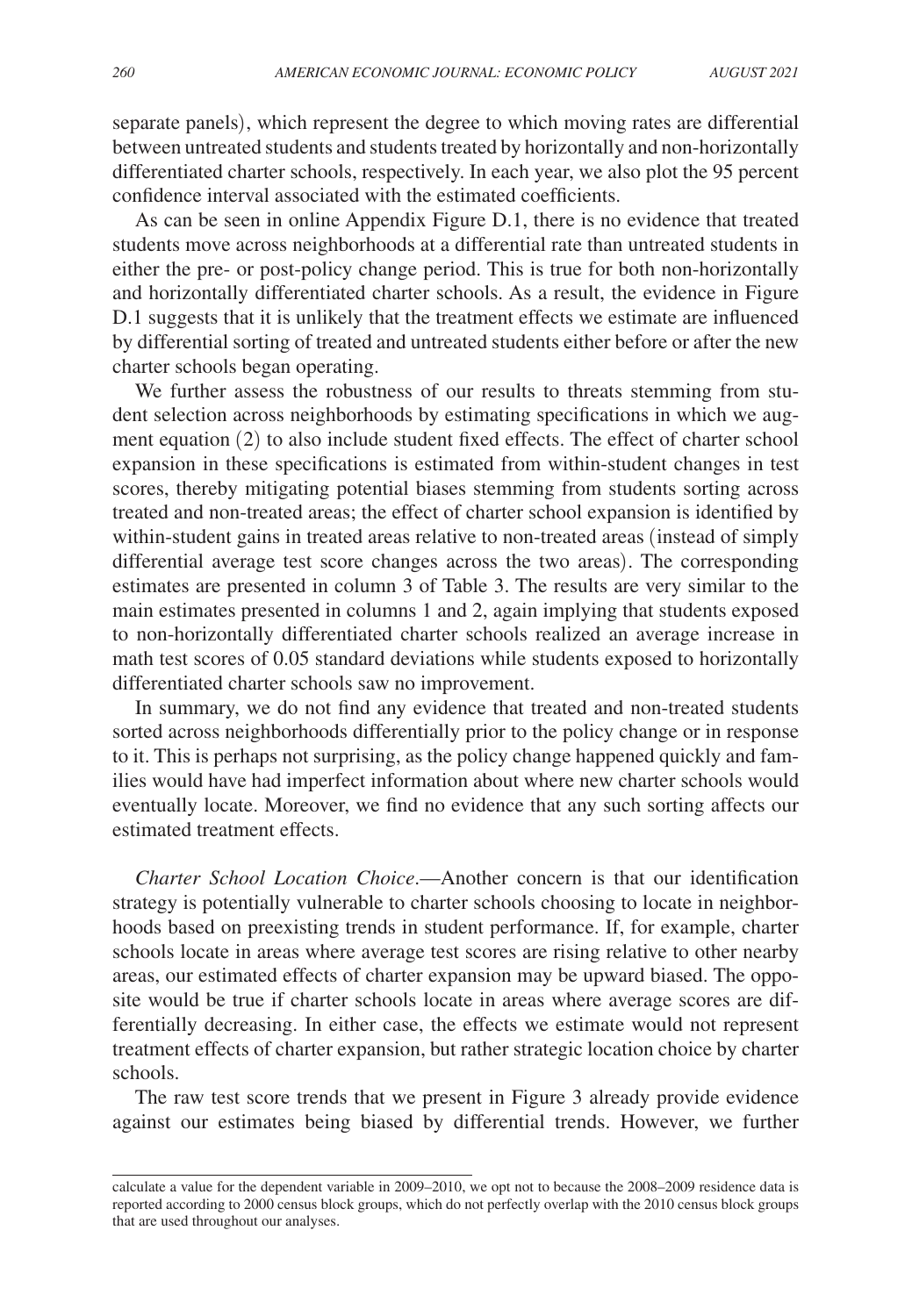evaluate the extent to which differential trends across treated and non-treated locations are likely to play a role in our analysis with the following event-study design:

(4) 
$$
y_{isgt} = \alpha + \delta_g + \lambda_t + \zeta X_{isgt} + \mu_h treat_i^r + \sum_{t=2009-2010}^{2010-2011} \beta_h^t \mathbf{1}_{\{year=t\}} \times treat_i^r
$$
  
\n $+ \sum_{t=2012-2013}^{2014-2015} \beta_h^t \mathbf{1}_{\{year=t\}} \times treat_i^r$   
\n $+ NH_i \bigg( \alpha_{nh-h} + \delta_{g,nh-h} + \lambda_{t,nh-h} + \zeta_{nh-h} X_{isgt} + \mu_{nh-h} treat_i^r$   
\n $+ \sum_{t=2009-2010}^{2010-2011} \beta_{nh-h}^t \mathbf{1}_{\{year=t\}} \times treat_i^r$   
\n $+ \sum_{t=2012-2013}^{2014-2015} \beta_{nh-h}^t \mathbf{1}_{\{year=t\}} \times treat_i^r$ 

where the estimated  $\beta_h^t$  and  $\beta_h^t + \beta_{nh-h}^t$  terms in the pre-reform period capture potentially differential trends in outcomes across treated and untreated areas (by horizontally and non-horizontally differentiated schools, respectively).

[Figure 4](#page-23-0) plots the estimated coefficients from equation (4) for each year prior to and following the lifting of the statewide cap as well as the associated 95-percent confidence intervals. As the figure reveals, there is no evidence of significant differential trends in test scores prior to the policy change between untreated students and students treated by either horizontally and non-horizontally differentiated charter schools. Consistent with our main results, the test scores for students who are treated by non-horizontally-differentiated charter schools only start to clearly increase following the policy change.

To further rule out differential trends as a confound for our results, we also re-estimate equation (2) but additionally include neighborhood-specific time trends in the specification. Because we use the distance between each student's 2011–2012 residence and the newly opened charter schools to define treatment, we record the census block group in which each student resided in the 2011–2012 school year as his or her neighborhood. If new charter schools located near treated students because the neighborhoods in which these students lived were experiencing differential trends relative to the neighborhoods of untreated students, we should not continue to observe a positive and statistically significant effect of charter school expansion after accounting for such trends. Column 4 in Table 3 presents the estimated effects that control for neighborhood-specific linear trends in test scores (as well as student fixed effects). The estimates are again very similar to those from our main specifications in columns 1 and 2, suggesting that strategic charter school entry based on preexisting test score trends is unlikely to be driving our results.

*Sensitivity Checks*.—In this subsection, we explore the sensitivity of our results to the specification of our estimating equation. In particular, we consider varying the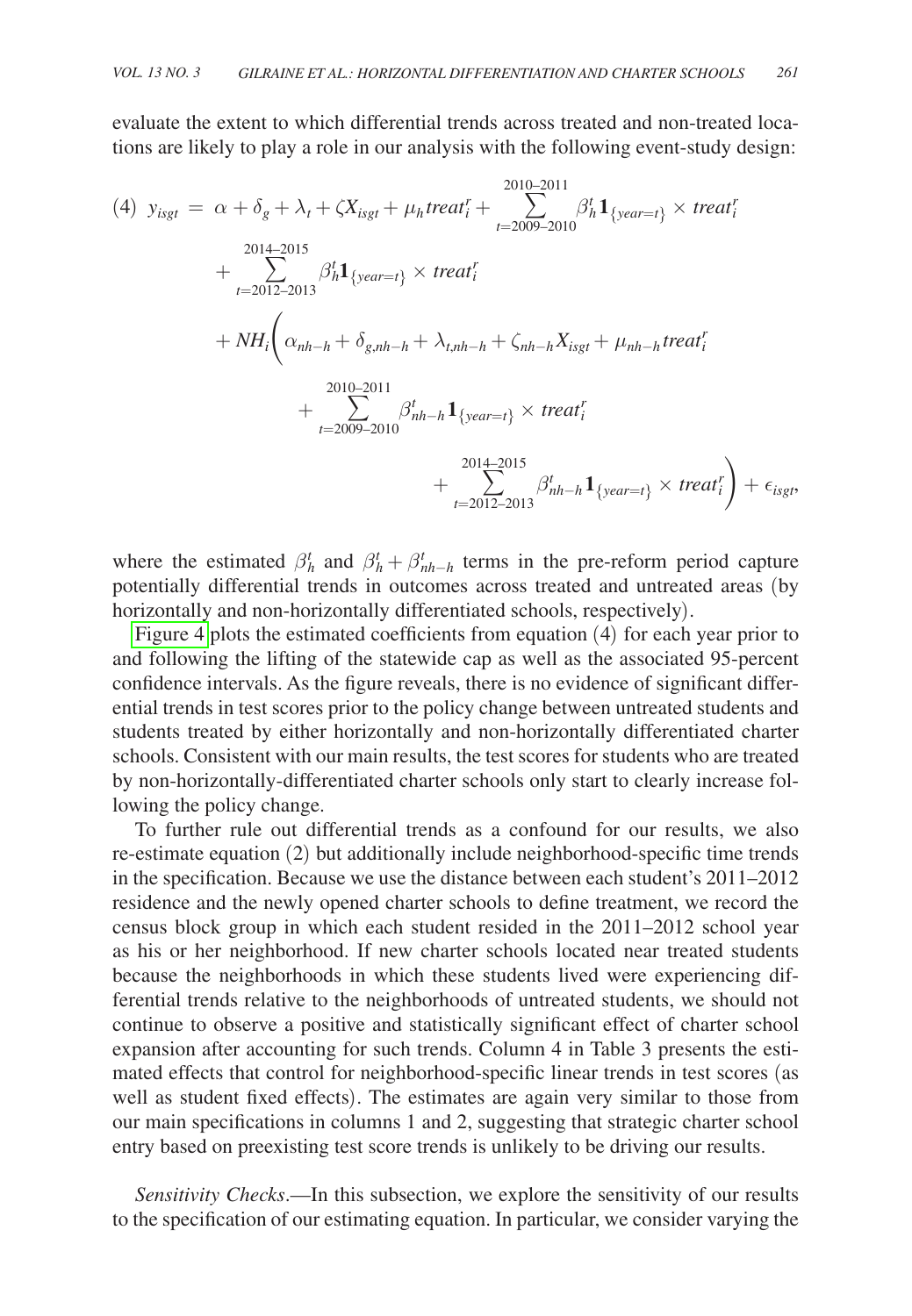<span id="page-23-0"></span>

FIGURE 4. DIFFERENCE-IN-DIFFERENCES RESULTS BY YEAR AND CHARTER TYPE

*Notes:* This figure shows the estimated difference between student "treated" by a newly opened charter relative to "control" students by year as described in equation (4). Treated students are defined as students living within 2.5 miles of a charter school that opened in the 2012–2013 or 2013–2014 school year. Control students are defined as students living between 2.5 and 5 miles of a charter school that opened in the 2012–2013 or 2013–2014 school year. Results are subdivided by whether the nearby charter was horizontally differentiated or not from the local public school as described in Section IB. Note that 2012–2013 is considered the first "treated" year, because although the charters themselves opened in either the 2012–2013 or 2013–2014 school year, public schools would have known by the start of 2012–2013 whether or not a charter was opening nearby or would open nearby in 2013–2014. The dashed vertical line therefore separates the "pre-years" from the "post-years." The horizontal line represents a point estimate of zero. Demographic controls along with student, grade and year fixed effects are included. The dashed "whiskers" represent 90 percent confidence intervals with standard errors clustered at the census block group level.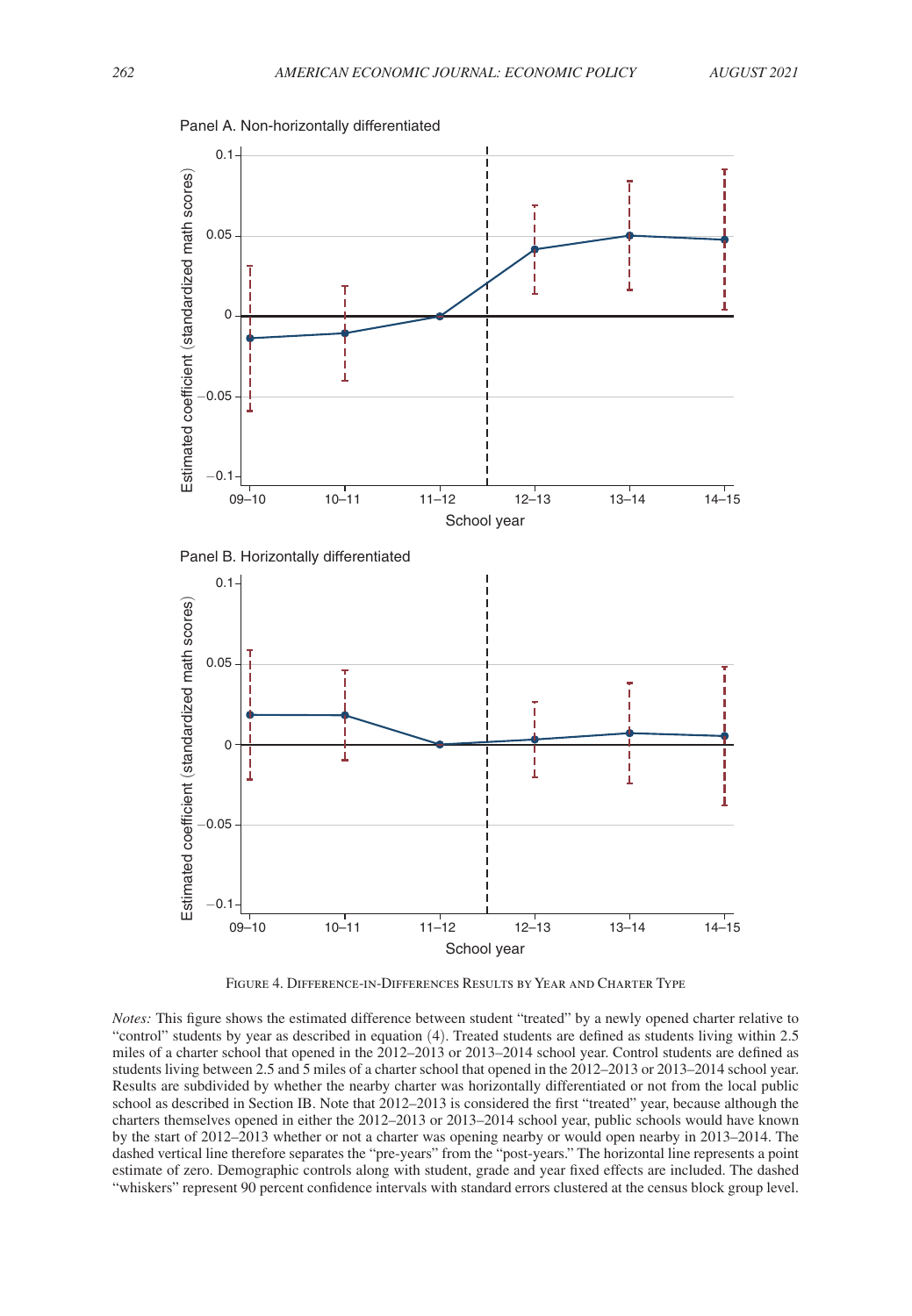distance radius that we use to define treatment, and alternatively defining treatment using a continuous measure of distance. We also verify that our results are not driven by a small number of outlier charter schools with particularly large or small effects.

*Varying the Treatment Radius*.[—Figure 6](#page-26-0) displays how our main treatment effect estimates from column 2 of Table 3 change as we change the radius used to define treatment. As a point of reference, recall that our main specification uses a radius of 2.5 miles and our main treatment effect estimate for the expansion of non-horizontally differentiated charter schools is 3.4 percent of a standard deviation. The profile in Figure 6 shows that the estimated treatment effect is stable for radii ranging from 1.5 miles to 7.5 miles—in each case, the estimated treatment effect is not statistically different from our main estimate. However, the point estimates do begin to decline as the radius grows, eventually fading to zero for radii of 8.5 miles or greater. This fadeout is expected given that students are less likely to attend charter schools that are farther away from their residences (as shown in Table 2), implying that both the competitive and direct effects of charter schools are muted at greater distances. We also find that the effect of horizontally differentiated charter school expansion is both economically and statistically insignificant at all radii used to define treatment.

*Measuring Treatment Using Continuous Distance*.—To further assess our empirical specification, we re-estimate our main equation (using our main sample of students living within 5 miles of a newly opened charter school) while measuring treatment using a continuous measure of distance between student residence and charter school location instead of a binary cutoff. If exposure to charter school expansion becomes weaker with distance, then we would expect the treatment effect to be decreasing in the distance between students' residences and charter schools. This is exactly what we find in Table D.3, which reproduces all of the results from Table 3 while measuring treatment using continuous distance. The estimate in column 3 implies that a one mile increase in students' 2011–2012 residences from the nearest non-horizontally differentiated charter school decreases the estimated treatment effect by 0.019 standard deviations. A back-of-the-envelope calculation shows that this estimate is remarkably close to our main estimate that uses binary cutoff at 2.5 miles to define treatment.<sup>33</sup>

*Ensuring the Results Are Not Driven by Outliers*.—A concern with our analysis is that our results may be sensitive to how particular charter schools are classified as either horizontally or non-horizontally differentiated. To assess this concern, we augment our empirical specification to estimate separate difference-in-differences regressions for each entering charter school in our sample, recovering 23 estimates

<span id="page-24-0"></span><sup>&</sup>lt;sup>33</sup> Among treated students in our main specification, the average distance between their residences and the nearest non-horizontally differentiated charter school is 1.70 miles. Among untreated students, the average distance is 3.77 miles, implying a difference in average distances of 2.07 miles. Using the estimate of 0.019 standard deviations per mile implies a test score difference between treated and untreated groups of 0.04 standard deviations  $(0.019\sigma \times 2.07 \text{ miles})$ , which is very similar to the estimate of 0.05 standard deviations in column 3 of Table 3.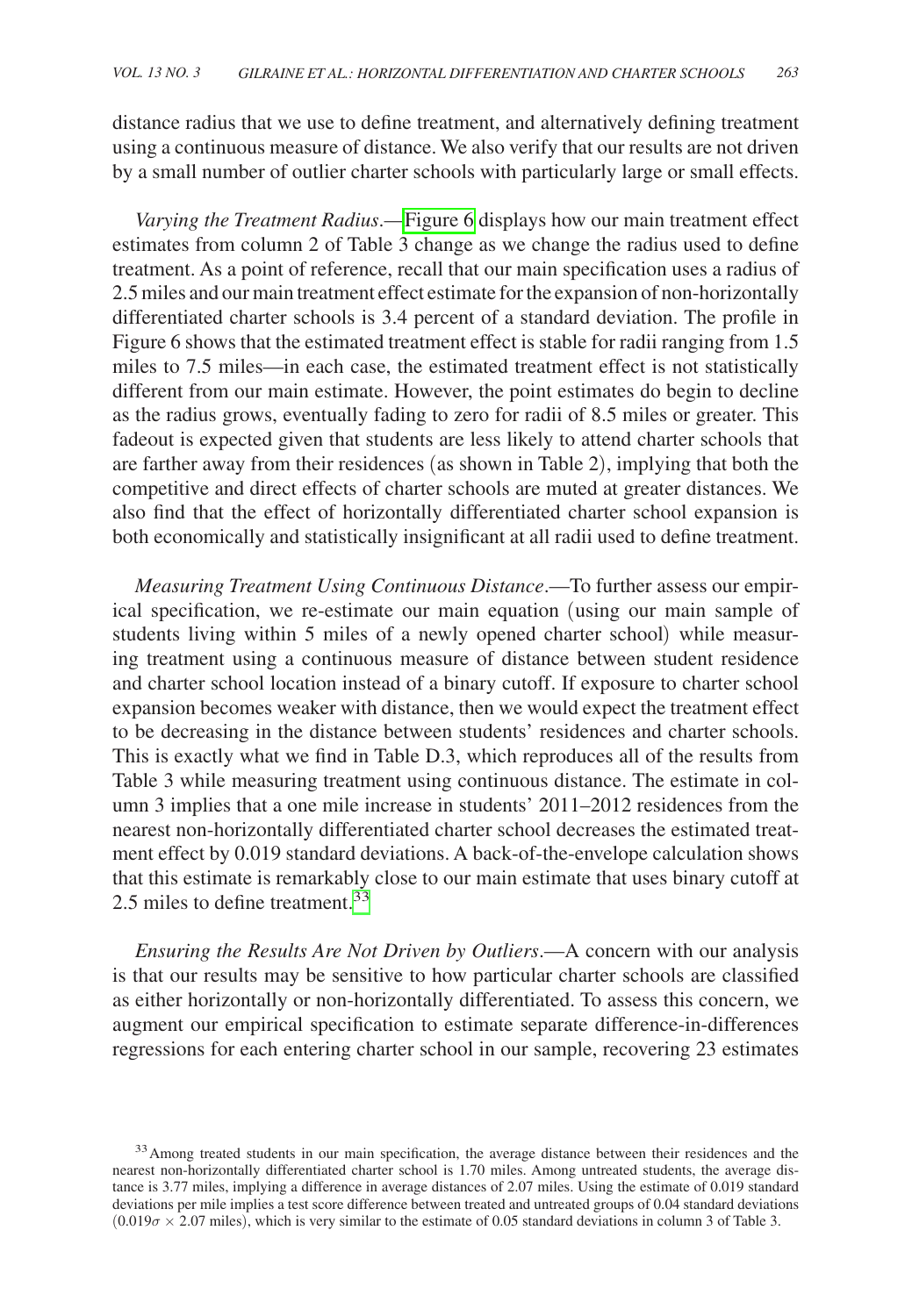<span id="page-25-0"></span>

Figure 5. Difference-in-Differences Results by Year and Charter Type: "Late" Openers Only

*Notes:* This figure restricts to the seventeen (out of our sample of 23) charter schools that applied using the normal (rather than "fast track") application process after the charter cap was lifted and shows the estimated difference between students "treated" by a newly opened charter relative to "control" students by year as described in equation (4). For these schools, nearby public schools knew in 2012–2013 whether the charter school would open nearby, but the charter did not open until the 2013–2014 school year (which is represented by the shaded area in the figures). Since the charter had yet to open, there cannot be any sorting of students from public schools to charters at this point in time, and so any effects must reflect a productive response by local public schools to anticipated competition (rather than the direct effect of charters or changing peer composition). In addition, as the charter schools had yet to open, differential responses by charter curriculum can only be driven by the ex ante curriculum choices of charter schools that are available in the charter school applications (rather than the curriculum charters actually implement). Results are subdivided by whether the nearby charter was horizontally differentiated or not from the local public school as described in Section IB. The horizontal line represents a point estimate of zero. Demographic controls along with student, grade, and year fixed effects are included. The dashed "whiskers" represent 90 percent confidence intervals with standard errors clustered at the census block group level.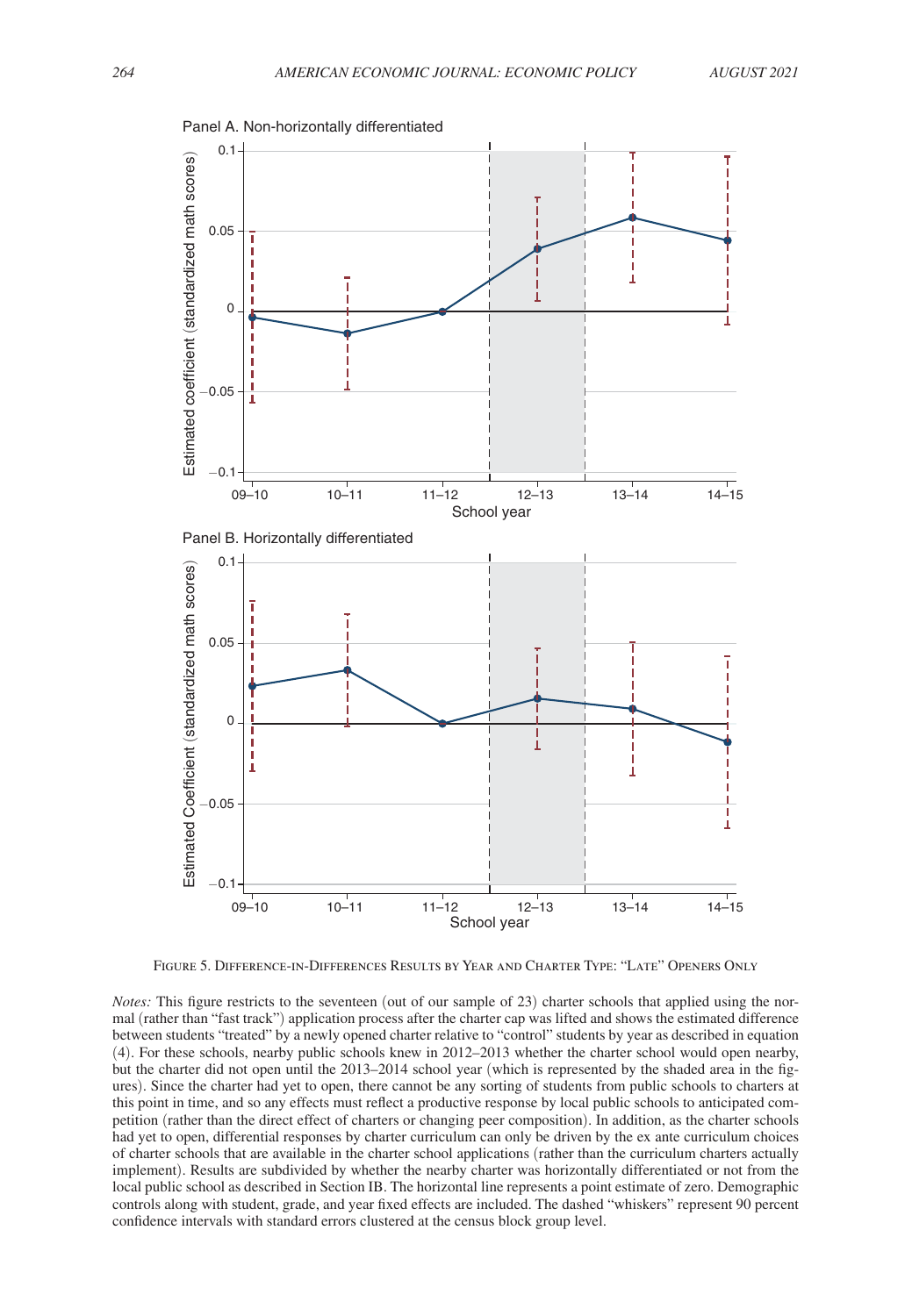<span id="page-26-0"></span>

Figure 6. Robustness: Difference-in-Differences Results by Charter Type for Different Treatment **DEFINITIONS** 

*Notes:* This figure shows sensitivity of our main result in equation (2) to the definition of the "treated" and "control" students by showing estimated effect for horizontally and non-horizontally differentiated charter for various "circle" sizes. Specifically, a circle with radius *r* considers all student whose residential distance to the newly opened charter in 2011–2012 is between 0 and *r* miles as treated, while considering all students who live between *r* miles and 2*r* miles as control. The horizontal line represents a point estimate of zero. Demographic controls along with grade and year fixed effects are included. The dashed "whiskers" on the point estimates for the non-horizontally differentiated charters represent 90 percent confidence intervals with standard errors clustered at the school level.

of the effect charter school expansion.<sup>34</sup> We then plot the estimated effect for each charter school against the number of observations in Figure D.2.[35](#page-26-2) Consistent with our main findings, the figure reveals that most charter schools that we identify as non-horizontally differentiated have positive effects with magnitudes very close to our main (overall) estimate. Moreover, no single non-horizontally differentiated charter school appears as an outlier in its estimated impact. In contrast, the figure shows that the estimated impacts of horizontally differentiated charter schools cloud around zero, with both a positive and negative outlier. In addition, we find qualitatively similar results when again estimating a pooled difference-in-differences regression but removing the subsamples of students attached to any two charter schools of a given differentiation category from the analysis, confirming that our results are robust to the classification of charter schools and the influence of outliers.

<span id="page-26-1"></span> $34$ Each regression includes demographic controls and student fixed effects (i.e., the set of controls from column 3 of Table 3).

<span id="page-26-2"></span> $35$ Three charters are omitted from online Appendix Figure D.2 due to extremely noisy estimates (all three omitted charters have less than 100 student-year observations within a five mile radius).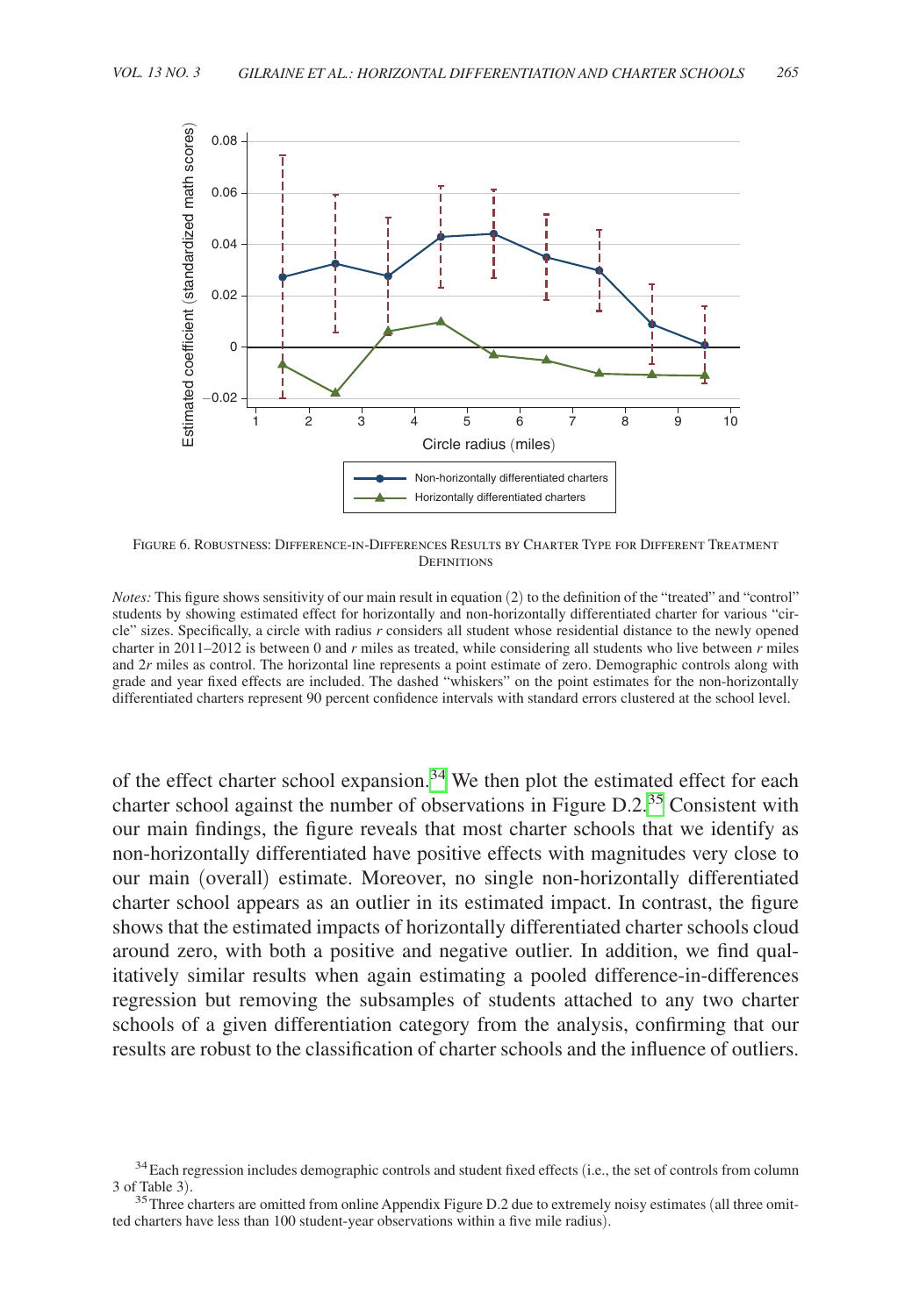## **IV. Mechanisms**

We discuss the mechanisms underlying our results in this section. First, we show that our results are primarily driven by competitive responses by public schools rather than direct effects on students who choose to switch to charter schools, and that these responses are unlikely to be attenuated (or amplified) by student sorting and changing peer quality at traditional public schools. In the second subsection, we show that the competitive responses of public schools occur across schools rather than within school. Finally, we test for the possibility that our effects are driven by vertical (rather than horizontal) differentiation of charter schools.

## A. *Spillover versus Direct Effects and the Role of Peer Quality*

In this subsection, we address two related questions pertaining to the mechanisms driving our main effects. First, the aggregate effect we estimate represents a combination of the direct and indirect effect of charter schools. Our empirical approach, in its agnosticism to students' ex post schooling choices, treats symmetrically students who choose to attend a new charter school and students who choose to remain in public schools. Yet for fully understanding the policy implications of our findings, it is important to disentangle direct and spillover effects. Second, spillover impacts on public schools could themselves reflect these schools becoming more productive in response to competition or students resorting across schools and achievement being influenced by changing peer composition (Hsieh and Urquiola 2006). That is, if peer effects are important for student learning, and high-achieving students leave traditional public schools for charter schools, any spillover effects we estimate could represent a composite of a positive effect on student learning through the competitive channel and a negative effect through the peers channel.

We use a unique feature of our policy environment to shed light on both issues. As mentioned in Section IIB, charter schools applying in the time period immediately following the removal of the state cap could apply using the "fast track" or normal application process. Those applying using the normal application process (17 of the 23 charter schools in our sample) had to submit their applications by April 2012 (and were short-listed in June 2012) but could not open until the 2013–2014 academic year. This timing implies that local traditional public schools knew during the 2012–2013 academic year that new charter schools would locate in close proximity to them the following year. Importantly, however, these charters did not operate in 2012–2013, implying that any effects found in that year must solely represent spillover effects on traditional public schools. Further, because students attending traditional public schools could not yet switch to the charter schools that would open a year later, any spillover effects must reflect a productive response to anticipated competition and not changing peer composition.<sup>[36](#page-27-0)</sup>

<span id="page-27-0"></span><sup>&</sup>lt;sup>36</sup>Figlio and Hart (2014) take advantage of a similar setup in Florida, where public schools felt competitive pressure before students could move because access to private school vouchers would become available the *following* year.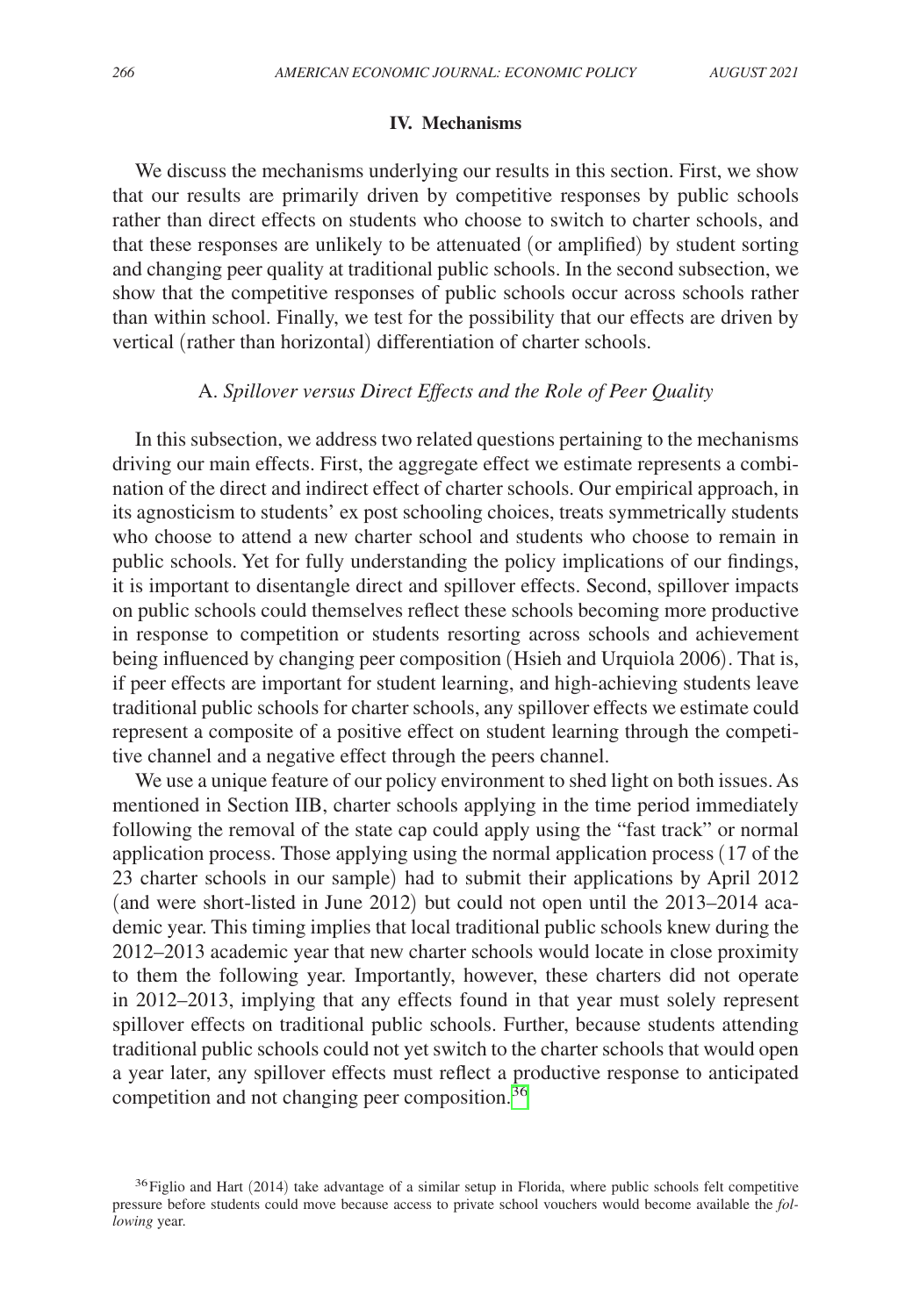Building on this logic, [Figure 5](#page-25-0) replicates the results in Figure 4 but restricts the sample to charter schools that opened in 2013–2014. The results across the two figures are nearly identical. Importantly, the results in Figure 5 clearly indicate that effects on test scores from non-horizontally differentiated charter schools arise in 2012–2013, the year *before* these schools opened. As before, there are no effects from horizontally differentiated schools.

[Table 4](#page-29-0) presents the corresponding regression estimates from our main estimating equation (equation (2)) after restricting the sample to only student observations near the charter schools in our sample that opened in 2013–2014 and, importantly, restricting the sample period to end in the 2012–2013 academic year. These restrictions imply that the main parameters of interest represent the effects of the two types of charter schools *before* they opened. As such, the estimates do not include the direct effect of charter schools or peer effects driven by student sorting out of public schools. Yet the point estimates are nearly identical to those reported in Table 3 for the full sample, implying that our main results are likely driven entirely by traditional public schools exhibiting a productivity response to competitive pressure[.37](#page-28-0)

These results strongly suggest that the effect we estimate of non-horizontally differentiated charter school expansion consists entirely of a competitive response. We further emphasize this point with supplemental analyses on our full sample (which includes a time period when all charter schools operate and students can switch schools) in online Appendix C. We first rule out direct effects in the full sample by showing that, despite non-horizontally differentiated charter schools having slightly higher average value-added than traditional public schools, there are too few students in our sample who switch to charter schools for the direct effect to meaningfully contribute to our main estimates. We underscore this point by estimating nearly identical effects after recoding the test score gains of students who switch from public schools to the newly opened charter schools to zero and thus shutting down the direct effect channel. We also show in online Appendix C that students who eventually switch from public schools to both non-horizontally and horizontally differentiated charter schools are positively selected relative to students who stay, but that the magnitude of peer effects in the full sample would have to be implausibly large for changing peer composition to confound the competitive effect we estimate.

#### B. *What Are Public Schools Responding To?*

**Features Correlated with Curriculum Differentiation:** While our classification of charters aims to capture differentiation from public school instruction, charter curriculum is correlated with other forms of differentiation. Specifically, Table A.2 shows that non-horizontally differentiated schools are (i) more likely to be "No Excuses," (ii) more likely to focus on comportment, (iii) less likely to focus on well-being, and (iv) more likely to focus on academics. Given the correlation

<span id="page-28-0"></span> $37$  Given that we do not observe any significant shifts in class sizes or teachers in these public schools (results available upon request), the public school response is most likely driven by the schools using a given set of inputs more productively, as in Petronijevic (2016).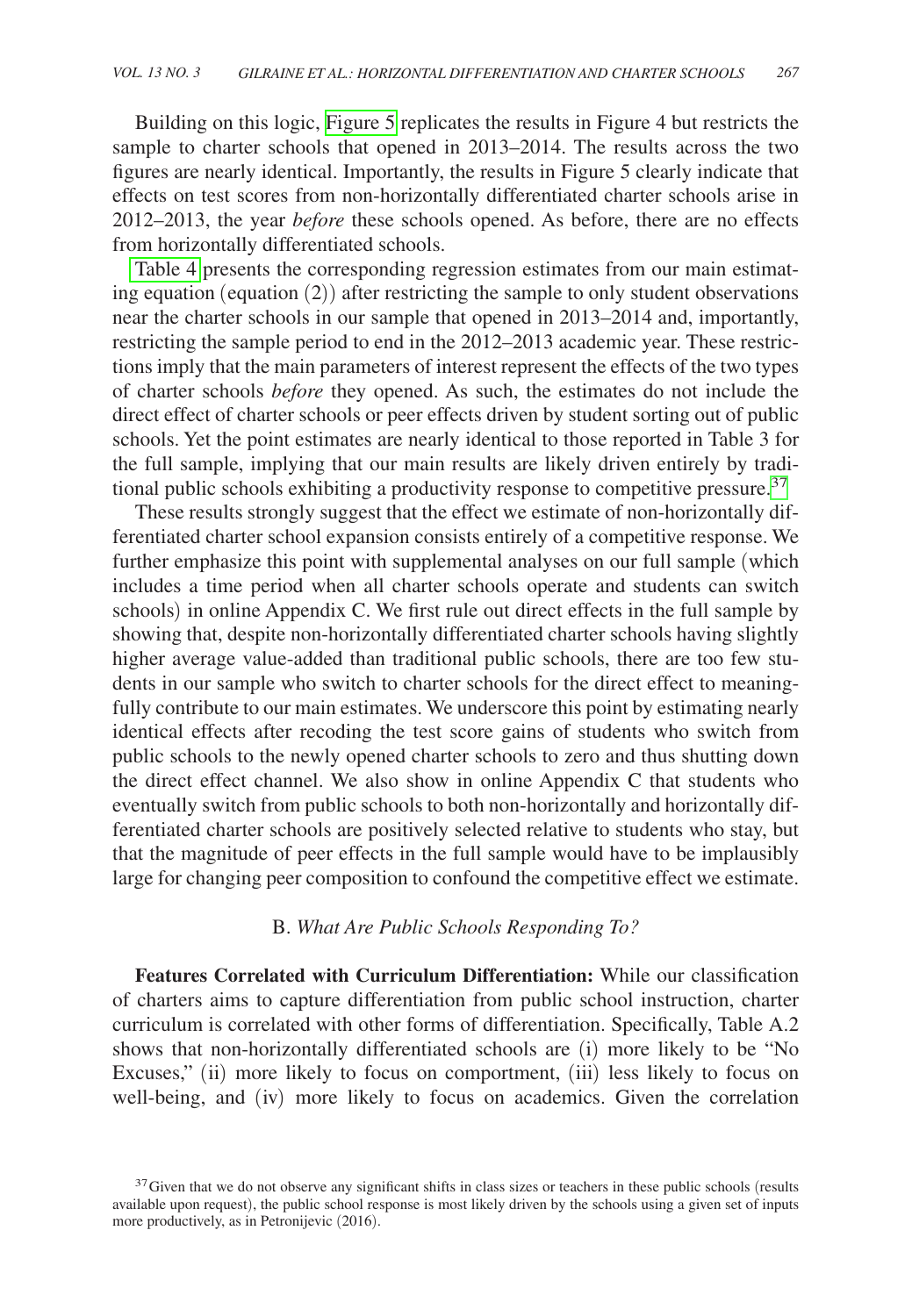|                                                                            | "Treated" $(0-2.5 \text{ miles})$ versus "Control" $(2.5-5 \text{ miles})$ |          |            |            |  |  |
|----------------------------------------------------------------------------|----------------------------------------------------------------------------|----------|------------|------------|--|--|
| Mathematics test scores                                                    | (1)                                                                        | (2)      | (3)        | (4)        |  |  |
| Panel A. Pooled                                                            |                                                                            |          |            |            |  |  |
| All newly opened charters                                                  | 0.028                                                                      | 0.026    | 0.027      | 0.025      |  |  |
|                                                                            | (0.013)                                                                    | (0.014)  | (0.015)    | (0.018)    |  |  |
| Panel B. Heterogeneous                                                     |                                                                            |          |            |            |  |  |
| Non-horizontally differentiated $(\beta_h + \beta_{nh-h})$                 | 0.047                                                                      | 0.046    | 0.046      | 0.037      |  |  |
|                                                                            | (0.017)                                                                    | (0.018)  | (0.018)    | (0.026)    |  |  |
| Horizontally differentiated $(\beta_h)$                                    | 0.001                                                                      | $-0.004$ | 0.002      | 0.007      |  |  |
|                                                                            | (0.019)                                                                    | (0.022)  | (0.023)    | (0.021)    |  |  |
| Test of equality by differentiation status                                 | 0.08                                                                       | 0.07     | 0.10       | 0.25       |  |  |
| p-value of $H_0$ : $\beta_{nh-h} = 0$ versus $H_1$ : $\beta_{nh-h} \neq 0$ |                                                                            |          |            |            |  |  |
| Demographic controls                                                       | No.                                                                        | Yes      | <b>Yes</b> | Yes        |  |  |
| Student fixed effects                                                      | No.                                                                        | No       | <b>Yes</b> | Yes        |  |  |
| Census block group time trends (linear)                                    | No.                                                                        | No.      | No.        | <b>Yes</b> |  |  |
| Observations (student-year)                                                | 84,085                                                                     | 84,085   | 84,085     | 84,085     |  |  |

<span id="page-29-0"></span>

| TABLE 4—DIFFERENCE-IN-DIFFERENCES RESULTS IDENTIFIED FROM RESPONSES BEFORE CHARTER SCHOOL |                 |  |  |
|-------------------------------------------------------------------------------------------|-----------------|--|--|
|                                                                                           | <b>OPENINGS</b> |  |  |

*Notes:* This table redoes the difference-in-differences estimates from equation (2) shown in Table 3, but restricts the data to the seventeen (out of our sample of 23) charter schools that applied using the normal (rather than "fast track") application process after the charter cap was lifted *and* up to the first post-policy year (i.e., 2009–2010 to 2012–2013). For these schools, nearby public schools knew in 2012–2013 whether the charter school would open nearby but the charter did not open until the 2013–2014 school year. Since the charter had yet to open in the data here, there cannot be any sorting of students from public schools to charters at this point in time and so any effects must reflect a productive response by local public schools to anticipated competition (rather than the direct effect of charters or changing peer composition). In addition, as the charter schools had yet to open, differential responses by charter curriculum can only be driven by the ex ante curriculum choices of charter schools that are available in the charter school applications (rather than the curriculum charters actually implement). About 60 percent of total observations come from non-horizontally differentiated charters with the remaining 40 percent of observations coming from horizontally differentiated charters. "Test of Equality by Differentiation Status" reports the *p*-value of the hypothesis test that the point estimate for non-horizontally differentiated charters is the same as the one for horizontally differentiated charters; this is equivalent to testing the hypothesis of  $H_0$ :  $\beta_{nh-h} = 0$  versus  $H_1$ :  $\beta_{nh-h} \neq 0$ in (2). Each column represents a different regression and all regressions include grade and year fixed effects. Demographic controls include ethnicity, gender, limited English proficiency status, socioeconomically disadvantaged status, gifted status, disability designation, and an indicator if the student is repeating or skipping a grade. Standard errors are clustered at the 2011–2012 census block group level.

between charters' curriculum and these other policies it may be that public schools respond to charters that utilize these policies rather than curriculum differentiation.

We investigate this possibility in onine Appendix Table A.3. To do so, we define the non-horizontally differentiated status of charter schools using the correlations found in online Appendix Table A.2. For instance, column 1 defines "horizontal differentiation" based on "No Excuses" philosophy and practices as described in Angrist, Pathak, and Walters (2013). We find that there are no significant differences in student achievement by differentiation status when "non-horizontally differentiated" is defined as charters following "No Excuses." Similarly, we see no major differences when defining "non-horizontally differentiated" as not focusing on emotional or physical well-being.

We do see a large difference in math test scores by differentiation status when we define "non-horizontally differentiated" as charters focusing on academic skills. We would argue that this supports our hypothesis, however, as a focus on academic skills effectively captures a charter focusing on math and English, which are the cornerstone of the public school curriculum. Indeed, having a curriculum focus sim-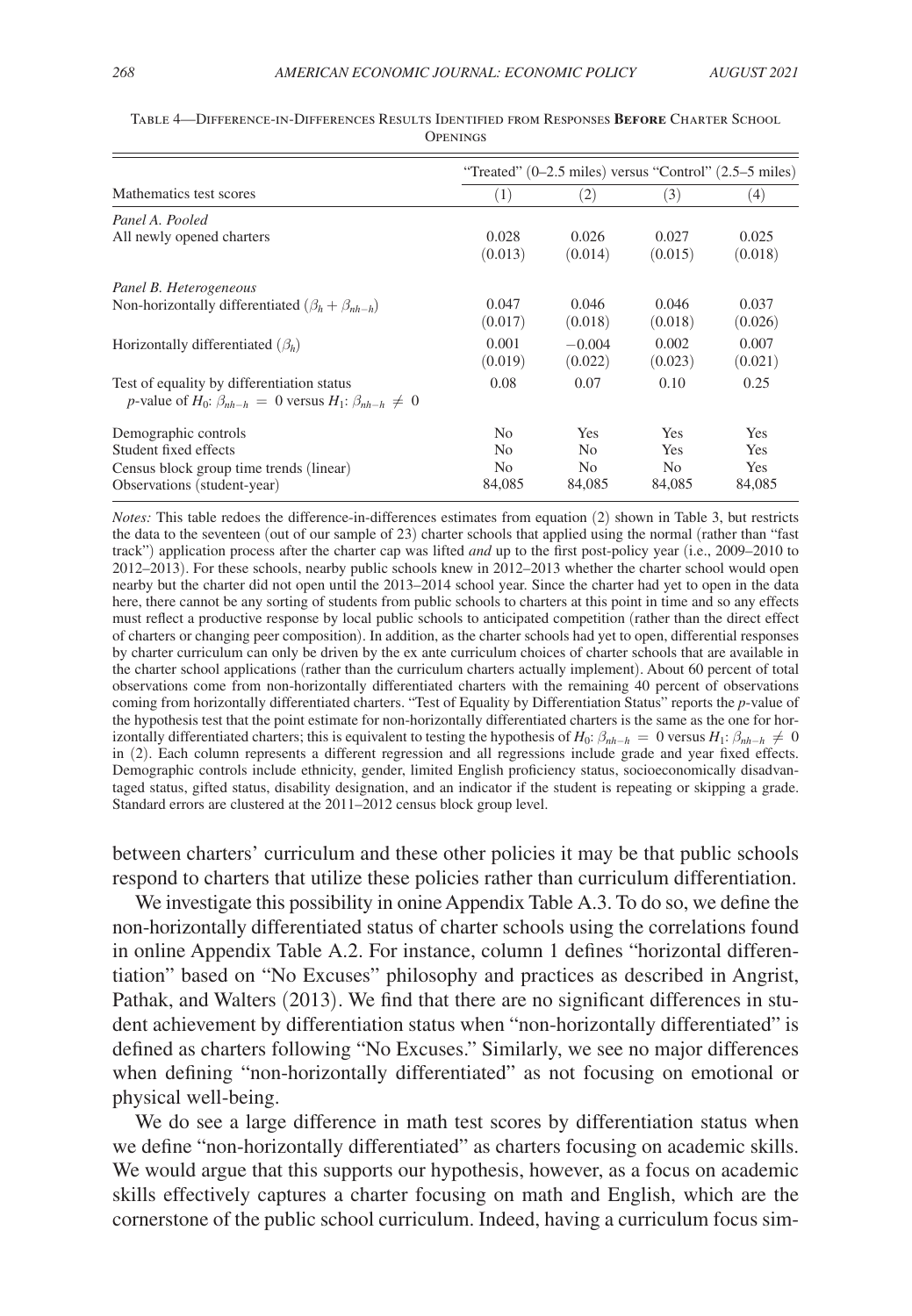ilar to public schools (i.e., "non horizontally differentiated" charters) and a focus on academic skills are highly correlated, and therefore both definitions are likely picking up that public schools respond to charters with similar academic focus.<sup>[38](#page-30-0)</sup>

**Intended versus Offered Curriculum:** Traditional public schools responding to the *anticipated* opening of non-horizontally differentiated charter schools lends credence to our method for classifying charter school curriculum differentiation. While we use the information available in charter school applications in our classification system, charter schools may not follow through with their expressed intentions after opening, instead offering a different curriculum than the one that we originally label as horizontally or non-horizontally differentiated. If these ex post curriculum choices are correlated with the information contained in the applications, we would be incorrectly attributing the public school response to the curriculum choices expressed in the applications.

The results above, however, imply that this is not the case, as traditional public schools do indeed respond to the signal content contained in charter school applications. The policy effect we estimate emerges in the 2012–2013 academic year even for the 17 charter schools in our sample that did not open until the following year. Because traditional public schools only had access to the charter schools' applications at the time of responding, these estimates strongly suggest that they are primarily reacting to the information contained in these applications.

# C. *The Level of Treatment*

Our main treatment variable is defined at the student-level, capturing the intuitive idea that (all else equal) students are more likely to attend a public school that responds competitively (or to consider switching to a charter school) when they live within closer proximity of an entering charter. While this definition is attractive for its transparency as an "intent-to-treat," we also re-estimate all of our main results from equation (2) by instead defining treatment at the school level.

Under the school-level definition of treatment, a student is treated if the nearest entering charter school is within 2.5 miles of the traditional public school that the student attended in the 2011–2012 academic year. A student is untreated if the nearest school is between 2.5 and 5 miles away from their public school. The results are presented in online Appendix Table D.4. Although the corresponding point estimates are slightly larger than their counterparts in Table 3, they are never statistically distinguishable and our main qualitative findings remain unchanged. The stability of our main results across levels of treatment definition is consistent with the effect of charter school exposure operating uniformly across students within a traditional public school. Continuing to define treatment at the school level, in results not reported here, we also find that among students within a treated traditional public

<span id="page-30-0"></span> $38$  Alternatively, we could control for these different charter school focuses directly in equation (2). Doing so, we find  $\beta_h + \beta_{nh-h} = 0.034$  and  $\beta_h = -0.006$ , with the difference between these coefficients being significant at the 10 percent level. Those results are remarkably similar to those we find in column 2 of Table 3 (student fixed effects cannot be included as they are collinear with the various charter school focuses).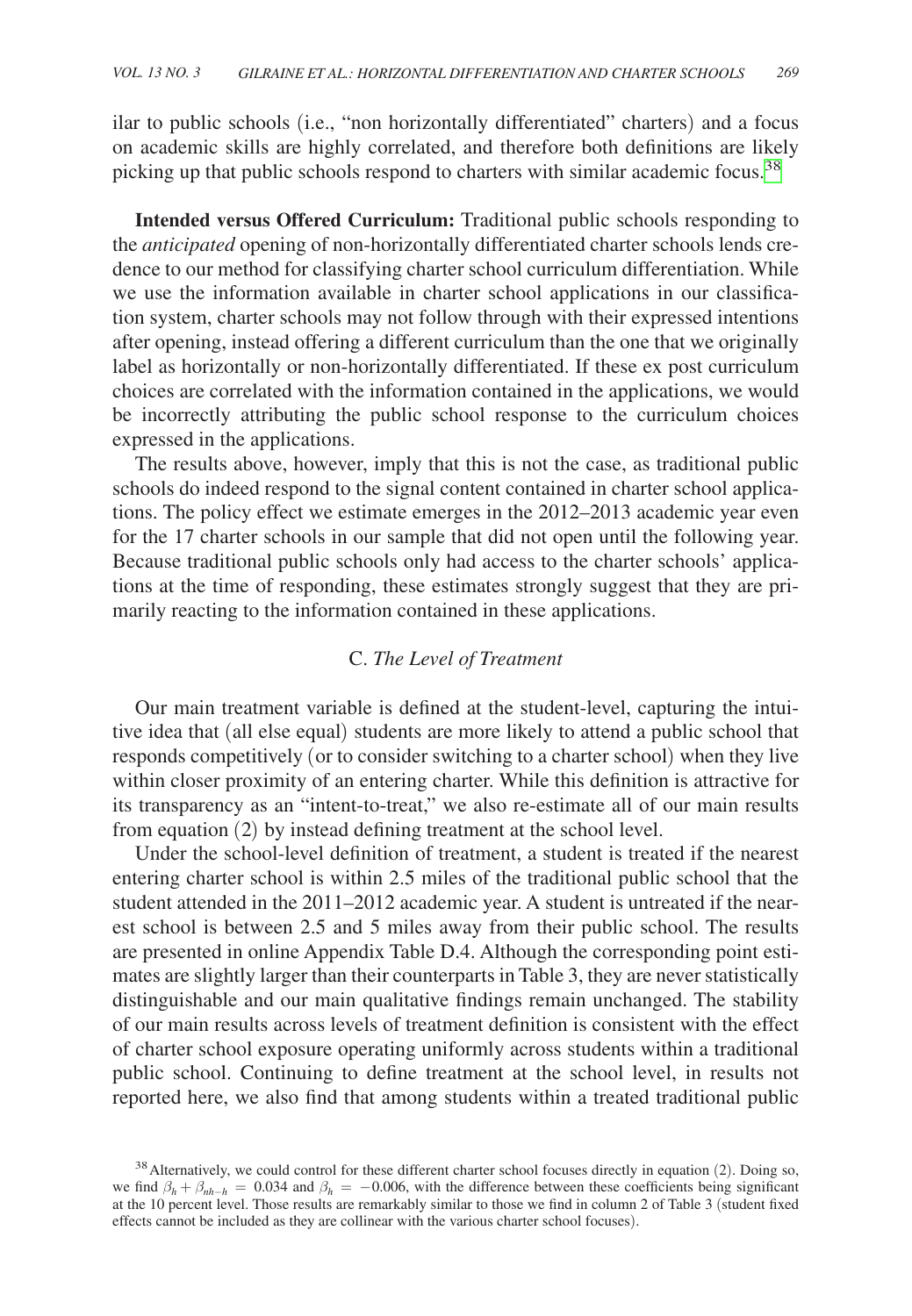school, the effect of charter school exposure does not vary across students by their proximity to the charter.[39](#page-31-0)

## D. *Vertical Differentiation*

While the preceding results indicate that the indirect channel is the principal source of aggregate gains, we examine whether it is horizontal or *vertical* differentiation of charter schools that accounts for competitive effects. As online Appendix Figure C.1 reveals, non-horizontally differentiated charter schools are better in vertical terms than horizontally differentiated charters on average. This suggests that the effect we estimate may be explained by public schools simply increasing quality in response to higher quality competitors rather than alternative educational programs.

To assess the importance of vertical differentiation, we therefore modify our main estimating equation by also including the value-added of the nearest charter school for each student in the regression (along with the appropriate interaction terms):

(5) 
$$
y_{isgt} = \alpha + \delta_g + \lambda_t + \zeta X_{isgt} + \mu_h treat_i^r + \phi Post_t + \beta_h Post_t \times treat_i^r
$$

$$
+ NH_i(\alpha_{nh-h} + \delta_{g,nh-h} + \lambda_{t,nh-h} + \zeta_{nh-h} X_{isgt} + \mu_{nh-h} treat_i^r
$$

$$
+ \phi_{nh-h} Post_t + \beta_{nh-h} \times Post_t \times treat_i^r
$$

$$
+ \nu_h^1 VA_{ic} + \nu_h^2 VA_{ic} \times treat_i^r + \nu_h^3 VA_{ic} \times Post_t + \nu_h^4 VA_{ic} \times treat_i^r \times Post_t
$$

$$
+ NH_i(\nu_{nh-h}^1 VA_{ic} + \nu_{nh-h}^2 VA_{ic} \times treat_i^r + \nu_{nh-h}^3 VA_{ic} \times Post_t
$$

$$
+ \nu_{nh-h}^4 VA_{ic} \times treat_i^r \times Post_t
$$

$$
+ \nu_{nh-h}^4 VA_{ic} \times treat_i^r \times Post_t
$$

If public schools respond to the vertical differentiation of non-horizontally differentiated schools, we would expect to find a positive and significant estimate for the sum  $\nu_h^4 + \nu_{nh-h}^4$ , the total effect of charter school value-added in the post-policy-change period for students who are treated by the expansion of non-horizontally differentiated charter schools. Further, if vertical differentiation explains our results above, we would expect our main estimate of the impact of non-horizontally differentiated charter school expansion  $(\beta_h + \beta_{h-nh})$  to attenuate or even fall to zero.

Table 5 reports the results from estimating equation  $(5)$ . In column 1, we reproduce our main estimates from column 2 of Table 3. In column 2, we add to the specification the value-added of the nearby charter school to test whether vertical differences between charter schools explain the findings. The coefficient measuring the effect of charter school value-added on treated students in the post-policy-change period is small and statistically insignificant, while our main effect of non-horizontally differentiated charter schools is unchanged. In

<span id="page-31-0"></span><sup>&</sup>lt;sup>39</sup>These results are available upon request.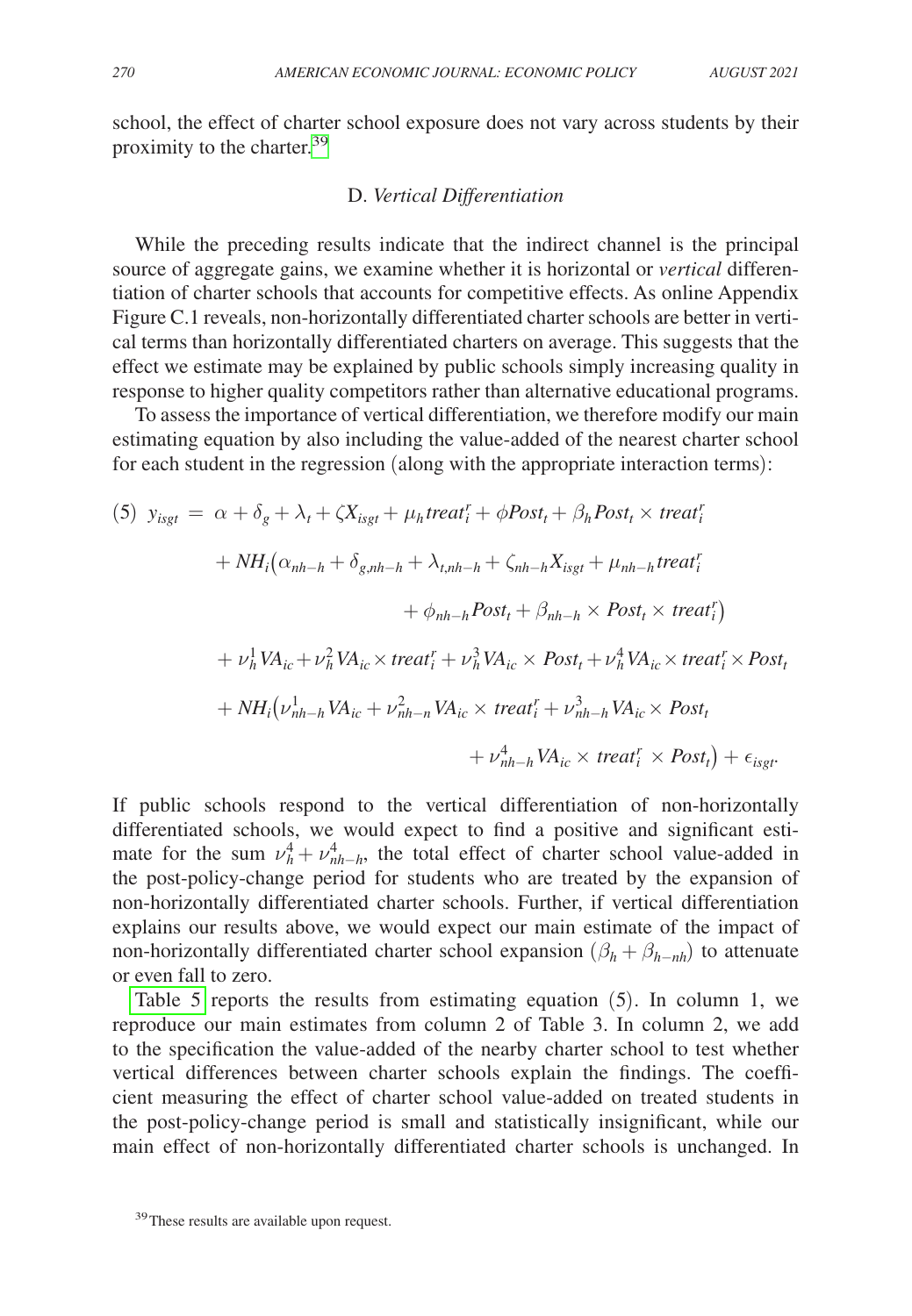<span id="page-32-0"></span>

|                                                                                                                          | "Treated" $(0-2.5 \text{ miles})$ versus "Control" $(2.5-5 \text{ miles})$ |                                         |                                         |                              |                              |                                     |
|--------------------------------------------------------------------------------------------------------------------------|----------------------------------------------------------------------------|-----------------------------------------|-----------------------------------------|------------------------------|------------------------------|-------------------------------------|
| Mathematics test scores                                                                                                  | (1)                                                                        | (2)                                     | (3)                                     | (4)                          | (5)                          | (6)                                 |
| Non-horizontally differentiated $(\beta_h + \beta_{nh-h})$                                                               | 0.035<br>(0.017)                                                           | 0.036<br>(0.017)                        | 0.033<br>(0.016)                        | 0.038<br>(0.020)             | 0.036<br>(0.020)             | 0.037<br>(0.020)                    |
| Horizontally differentiated $(\beta_h)$                                                                                  | $-0.005$<br>(0.016)                                                        | $-0.005$<br>(0.016)                     | $-0.004$<br>(0.016)                     | 0.007<br>(0.015)             | 0.005<br>(0.015)             | 0.004<br>(0.014)                    |
| Charter VA $(\nu_h^4)$                                                                                                   |                                                                            | 0.029<br>(0.091)                        | 0.018<br>(0.112)                        |                              | $-0.010$<br>(0.105)          | $-0.017$<br>(0.109)                 |
| Charter VA $\times$ non-horizontally differentiated<br>$(\nu_h^4 + \nu_{nh-h}^4)$                                        |                                                                            |                                         | 0.060<br>(0.147)                        |                              |                              | $-0.011$<br>(0.200)                 |
| Test of equality by differentiation status<br>p-value of $H_0$ : $\beta_{nh-h} = 0$ versus $H_1$ : $\beta_{nh-h} \neq 0$ | 0.08                                                                       | 0.08                                    | 0.11                                    | 0.21                         | 0.21                         | 0.18                                |
| Demographic controls<br>Student fixed effects and census tract trends<br>Observations (student-year)                     | <b>Yes</b><br>N <sub>0</sub><br>164.959                                    | <b>Yes</b><br>N <sub>0</sub><br>164.959 | <b>Yes</b><br>N <sub>0</sub><br>164.959 | <b>Yes</b><br>Yes<br>164.959 | <b>Yes</b><br>Yes<br>164.959 | <b>Yes</b><br><b>Yes</b><br>164.959 |

*Notes:* This table shows difference-in-differences estimates controlling for vertical differentiation as described by equation (5). "Charter VA" refers to the value-added of the newly opened charter school. Value-added is defined as the school fixed effect in a regression of (grade-year) standardized math test scores on cubic controls for prior year math and English test scores interacted with grade indicators as well as demographic controls and grade and year fixed effects. The regression includes all North Carolina grade 4–8 students with prior test scores from 2012–2013 through 2016–2017. Each column represents a separate regression. Columns 1 and 4 are provided for reference and are identical to columns 2 and 5 in Table 3, respectively. "Test of equality by differentiation status" reports the *p*-value of the hypothesis test that the point estimate for non-horizontally differentiated charters is the same as the one for horizontally differentiated charters; this is equivalent to testing the hypothesis of *H*0: β*nh*−*<sup>h</sup>* = 0 versus *H*1: β*nh*−*<sup>h</sup>* ≠ 0 in (5). Demographic controls include ethnicity, gender, limited English proficiency status, socioeconomically disadvantaged status, gifted status, disability designation, and an indicator if the student is repeating or skipping a grade. Standard errors are clustered at the 2011–2012 census block group level.

column 3, we allow for differential effects of school value-added by charter type, investigating whether competitive responses by public schools to a given charter type vary with charter school value-added—that is, we directly test whether the public school response to non-horizontally differentiated charter schools is increasing in the value-added of those schools.

We find that the estimated effect of non-horizontally differentiated charter schools remains unchanged with the inclusion of value-added measures. Furthermore, the value-added of charter schools is unrelated to student outcomes. This result is consistent with two facts in our setting. First, we have few public-charter switchers in our sample, and so the direct effect of charter school quality is limited. Second, public schools respond to charter entry *prior* to actual entry, implying public schools likely make quality decisions *before* observing charter school quality. Columns 4 to 6 demonstrate similar patterns using specifications that are estimated with student fixed effects and neighborhood-specific trends. Our main results are robust, with the estimated association between charter school value-added and student outcomes remaining small and not statistically different from zero.

In sum, although non-horizontally differentiated charter schools are better along the test score quality dimension than horizontally differentiated schools, we find no evidence that competitive responses to vertical—as opposed to horizontal—differentiation of charter schools explain the aggregate effect of charter expansion. One caveat to this interpretation of these results, which we are unfortunately unable to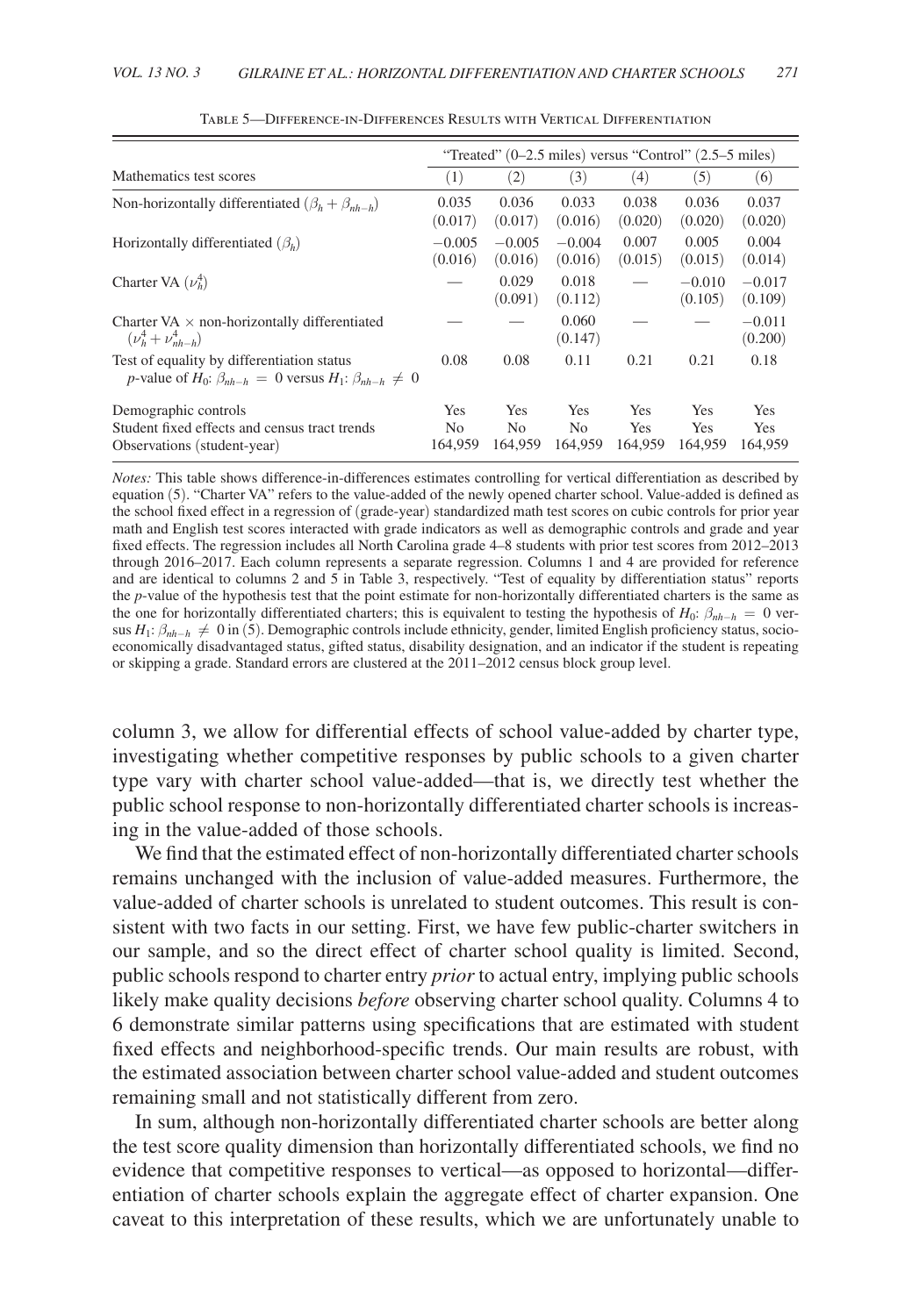test, is that some of the effect that loads on horizontal differentiation may be because public schools cannot perfectly observe the quality of entering charter schools and use educational program as a proxy.

### **V. Conclusion**

School choice policies, such as charter schools, aim to expand educational opportunity by raising the quality of education even for students who may remain in public schools. By enhancing competition, school choice creates incentives on the margin for public schools to be productive in order to retain students. However, as we highlight with a stylized model, this theoretical expectation depends crucially on the nature of school competition. To the degree that traditional public school education is viewed as imperfectly substitutable with alternative educational programs, such as those offered by many charter schools, competitive incentives for public schools may in turn be muted.

With this motivation, we estimate the policy-relevant or aggregate effect of charter expansion using variation following North Carolina's removal of the statewide cap on charter schools in 2011. We assemble a unique dataset that combines student-level administrative data with novel information about the educational programs of entering charter schools. The student-level records contain students' performance on end-of-grade standardized exams as well as geocoded residential addresses, which are important for our research design. We use the educational program information, collected from the schools' applications to the State Board of Education, to categorize each charter school as either horizontally or non-horizontally differentiated from public education. We classify as horizontally differentiated charter schools that emphasize project-based or experiential learning in their application.

The difference-in-differences research design that we implement combines the timing of the policy change with the distances between students' *pre-policy-change* residences and the new charter schools that opened following the removal of the cap. This information allows us to compare the test score changes of students who lived near the new charters prior to the policy change with those for students who lived farther away to identify the aggregate effect of charter expansion. Importantly, we apply this approach to estimate separate effects for students exposed to entry by horizontally differentiated charters and for those students exposed to entry by non-horizontally differentiated charters irrespective of the students' ex post schooling choices.

We find that students ultimately exposed to charter school entry following the policy change experienced an average improvement in standardized math test scores of 0.02 standard deviations. This effect, however, is driven entirely by non-horizontally differentiated charter schools: the estimates indicate that the causal effect of non-horizontally differentiated charter school expansion is 0.05 standard deviations while the expansion of horizontally differentiated charter schools has no effect on student test scores. Our results findings are robust to several robustness checks, such as student fixed effects and neighborhood-level trends designed to rule out student sorting and strategic charter school location as confounders. In examining the mechanisms driving these results, we show that the policy effect we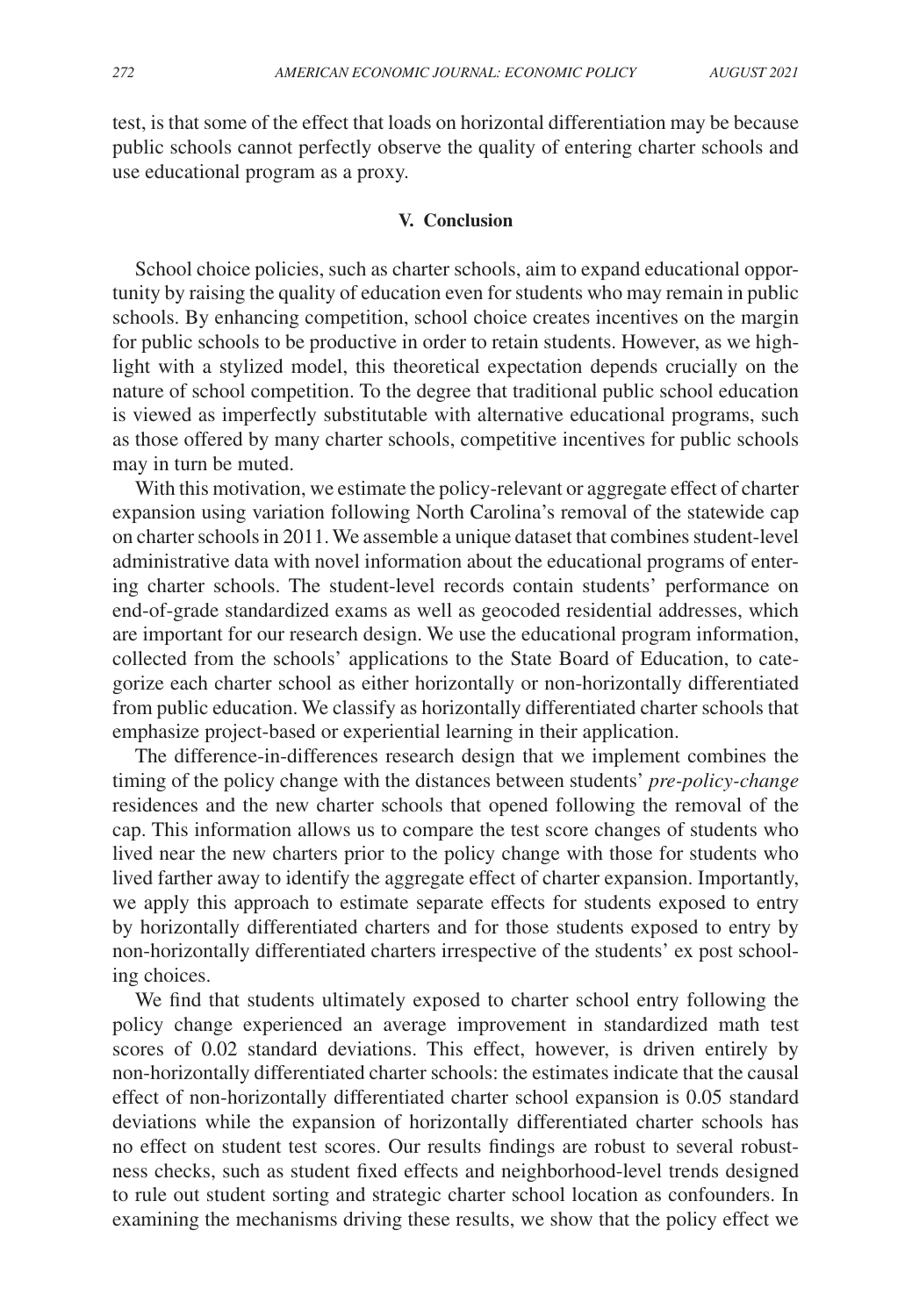estimate arises via the competitive channel and that vertical quality differentiation across charter school entrants, as captured by value-added differences, is unable to account for the results.

Our findings are important for evaluating the expansion of school choice policies and of charter schools in particular. When considering whether to allow expansion of school choice, policymakers will want to know how all students are likely to be affected regardless of whether students remain in public schools or switch to a private or new charter school. The magnitude of the effect of exposure to a entering non-horizontally differentiated charter we find is in line with estimates of the competitive impacts of voucher programs.<sup>[40](#page-34-0)</sup> In addition, our results suggest policymakers can bolster the social gains of school choice expansion by screening charter school applicants. In particular, given that we identify charter schools' types solely from information contained on their application (i.e., ex ante to the school's opening), policymakers may be able to reliably predict an applicant's likelihood of generating competitive externalities on educational quality. In addition, the direct and competitive channels of charter school expansion appear to be complementary as non-horizontally differentiated charter schools, a number of which describe "No Excuses"-type practices, are also higher value-added.

Nonetheless, our paper has several limitations that point to directions for future work. For example, we isolate the influence of competition alone by examining responses by public schools even before exposed students are able to switch. A longer-run view of the effects, however, wherein selection by new cohorts of elementary schoolers may influence peer compositions at public schools and public schools learn about their residual demand curves, would be valuable. In addition, examining charter expansion impacts on private schools—many of which are similarly differentiated along horizontal dimensions—may yield new insights about how students and households sort across schools. An additional direction for future work would be to quantify the role of strategic differentiation for educational quality in the aggregate to estimate the social value of screening charter school applicants.

#### REFERENCES

- Abdulkadiroğlu, Atila, Joshua D. Angrist, Susan M. Dynarski, Thomas J. Kane, and Parag A. Pathak. 2011. "Accountability and Flexibility in Public Schools: Evidence from Boston's Charters and Pilots." *Quarterly Journal of Economics* 126 (2): 699–748.
- Abdulkadiroğlu, Atila, Joshua D. Angrist, Yusuke Narita, and Parag A. Pathak. 2017a. "Research Design Meets Market Design: Using Centralized Assignment for Impact Evaluation." *Econometrica* 85 (5): 1373–432.
	- Abdulkadiroğlu, Atila, Parag A. Pathak, Jonathan Schellenberg, and Christopher R. Walters. 2017b. "Do Parents Value School Effectiveness?" NBER Working Paper 23912.
- **Angrist, Joshua D., Sarah R. Cohodes, Susan M. Dynarski, Parag A. Pathak, and Christopher R. Walters.** 2016. "Stand and Deliver: Effects of Boston's Charter High Schools on College Preparation, Entry, and Choice." *Journal of Labor Economics* 34 (2): 275–318.
- **Angrist, Joshua D., Susan M. Dynarski, Thomas J. Kane, Parag A. Pathak, and Christopher R. Walters.**  2012. "Who Benefits from KIPP?" *Journal of Policy Analysis and Management* 31 (4): 837–60.

<span id="page-34-0"></span><sup>40</sup>Using variation from Florida's scholarship program, Figlio and Hart (2014) estimate that 10 additional private schools nearby a public school raises test scores by around 0.02 standard deviations. Figlio and Karbownik (2016) find spillovers in the neighborhood of 0.1 standard deviations on growth from Ohio's EdChoice program.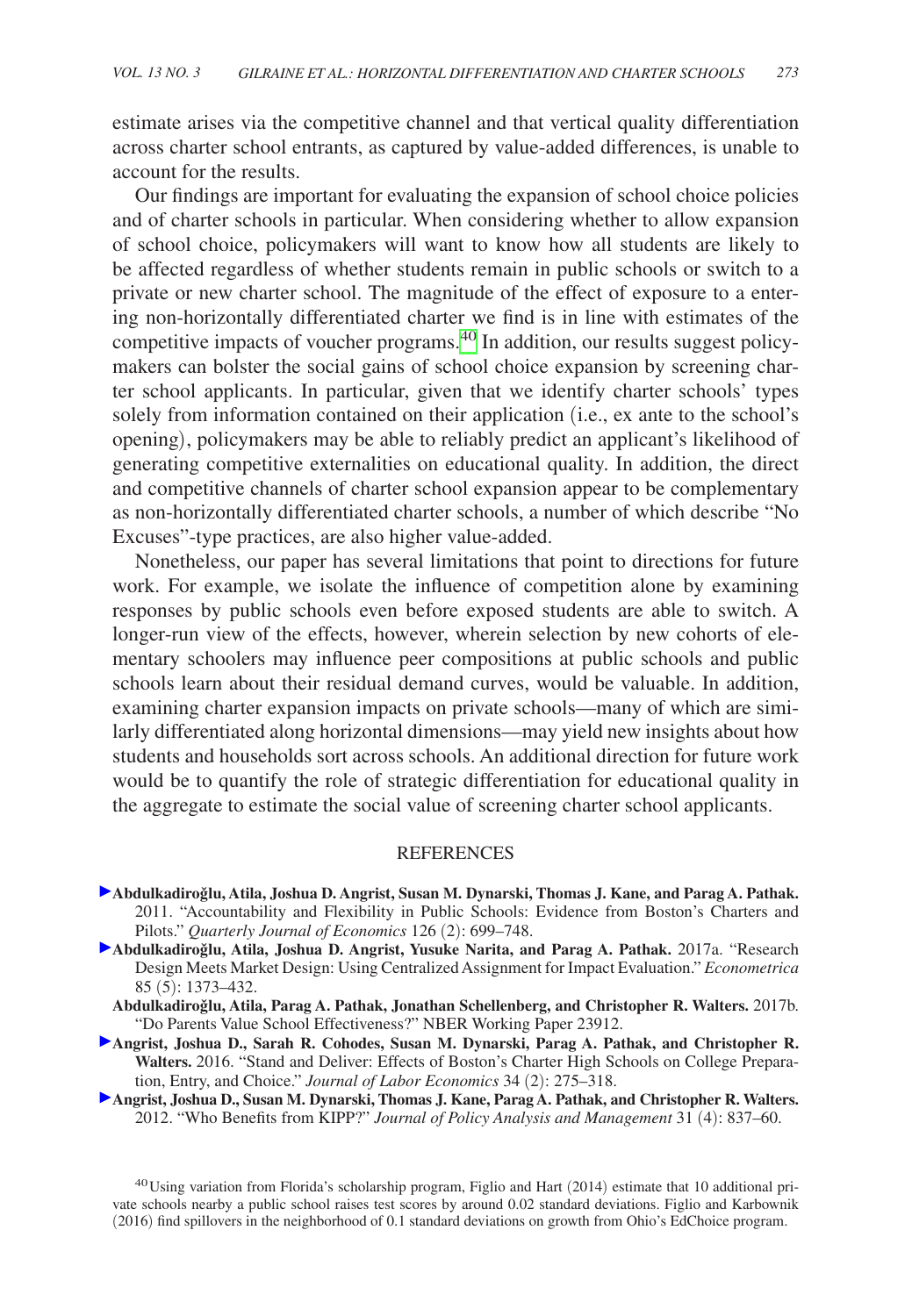- **Angrist, Joshua D., Parag A. Pathak, and Christopher R. Walters.** 2013. "Explaining Charter School Effectiveness." *American Economic Journal: Applied Economics* 5 (4): 1–27.
- **Arcidiacono, Peter, Paul B. Ellickson, Carl F. Mela, and John D. Singleton.** 2020. "The Competitive Effects of Entry: Evidence from Supercenter Expansion." *American Economic Journal: Applied Economics* 12 (3): 175–206.
	- **Arcidiacono, Peter, Karthik Muralidharan, Eun-young Shim, and John D. Singleton.** 2017. "Valuing School Choice: Using a Randomized Experiment to Validate Welfare Evaluation of Private School Vouchers."<https://d3lbabstyz1n8a.cloudfront.net/wp-content/uploads/sites/89/2020/10/draft4.pdf>.
	- **Bau, Natalie.** 2019. "Estimating an Equilibrium Model of Horizontal Competition in Education." CEPR Discussion Paper DP13924.
- **Bayer, Patrick, Fernando Ferreira, and Robert McMillan.** 2007. "A Unified Framework for Measuring Preferences for Schools and Neighborhoods." *Journal of Political Economy* 115 (4): 588-638.
- **Bettinger, Eric P.** 2005. "The Effect of Charter Schools on Charter Students and Public Schools." *Economics of Education Review* 24 (2): 133–47.
- **Bifulco, Robert, and Helen F. Ladd.** 2006. "The Impacts of Charter Schools on Student Achievement: Evidence from North Carolina." *Education Finance and Policy* 1 (1): 50–90.
- **Booker, Kevin, Scott M. Gilpatric, Timothy Gronberg, and Dennis Jansen.** 2007. "The Impact of Charter School Attendance on Student Performance." *Journal of Public Economics* 91 (5–6): 849–76.
- **Booker, Kevin, Scott M. Gilpatric, Timothy Gronberg, and Dennis Jansen.** 2008. "The Effect of Charter Schools on Traditional Public School Students in Texas: Are Children Who Stay behind Left behind?" *Journal of Urban Economics* 64 (1): 123–45.
- **Burgess, Simon, Ellen Greaves, Anna Vignoles, and Deborah Wilson.** 2015. "What Parents Want: School Preferences and School Choice." *Economic Journal* 125 (587): 1262-89.
- **Carter, Samuel Casey.** 2000. *No Excuses: Lessons from 21 High-Performing, High-Poverty Schools*. Washington, DC: Heritage Foundation.
- **Chabrier, Julia, Sarah Cohodes, and Philip Oreopoulos.** 2016. "What Can We Learn from Charter School Lotteries?" *Journal of Economic Perspectives* 30 (3): 57-84.
	- **Coen, Thomas, Ira Nichols-Barrer, and Philip Gleason.** 2019. *Assessing the Long-Term Impacts of KIPP Middle Schools on College Enrollment and Persistence*. Cambridge, MA: Mathematica.
	- **Cohodes, Sarah, Elizabeth Setren, and Christopher R. Walters.** 2019. "Can Successful Schools Replicate? Scaling up Boston's Charter School Sector." NBER Working Paper 25796.
- **Cordes, Sarah A.** 2018. "In Pursuit of the Common Good: The Spillover Effects of Charter Schools on Public School Students in New York City." *Education Finance and Policy* 13 (4): 484–512.

**Center for Research on Education Outcomes (CREDO).** 2009. *Multiple Choice: Charter School Performance in 16 States*. Stanford, CA: CREDO.

- **Davis, Matthew, and Blake Heller.** 2019. "No Excuses Charter Schools and College Enrollment: New Evidence from a High School Network in Chicago." *Education Finance and Policy* 14 (3): 414–40.
- **Dixit, Avinash K., and Joseph E. Stiglitz.** 1977. "Monopolistic Competition and Optimum Product Diversity." *American Economic Review* 67 (3): 297–308.
- **Dobbie, Will, and Roland G. Fryer Jr. 2013. "Getting beneath the Veil of Effective Schools: Evidence** from New York City." *American Economic Journal: Applied Economics* 5 (4): 28–60.
- **Dobbie, Will, and Roland G. Fryer Jr.** 2015. "The Medium-Term Impacts of High-Achieving Charter Schools." *Journal of Political Economy* 123 (5): 985–1037.
- **Epple, D., R. Romano, and R. Zimmer.** 2016. "Chapter 3—Charter Schools: A Survey of Research on Their Characteristics and Effectiveness." In *Handbook of the Economics of Education*, Vol. 5, edited by Eric A. Hanushek, Stephen J. Machin, and Ludger Woessmann, 139–208. Amsterdam: North-Holland.
- **Ferreyra, Maria Marta, and Grigory Kosenok.** 2018. "Charter School Entry and School Choice: The Case of Washington, D.C." *Journal of Public Economics* 159: 160–82.
- **Figlio, David, and Cassandra M.D. Hart.** 2014. "Competitive Effects of Means-Tested School Vouchers." *American Economic Journal: Applied Economics* 6 (1): 133–56.
- **Figlio, David, and Krzysztof Karbownik.** 2016. *Evaluation of Ohio's EdChoice Scholarship Program: Selection, Competition, and Performance Effects*. Columbus, OH: Thomas B. Fordham Institute. **Friedman, Milton.** 1962. *Capitalism and Freedom*. Chicago: University of Chicago Press.
- **Gilraine, Michael, Uros Petronijevic, and John D. Singleton.** 2021. "Replication of data for: Horizontal Differentiation and the Policy Effect of Charter Schools." American Economic Association [publisher], Inter-university Consortium for Political and Social Research [distributor]. [https://doi.](https://doi.org/10.3886/E120757V1) [org/10.3886/E120757V1.](https://doi.org/10.3886/E120757V1)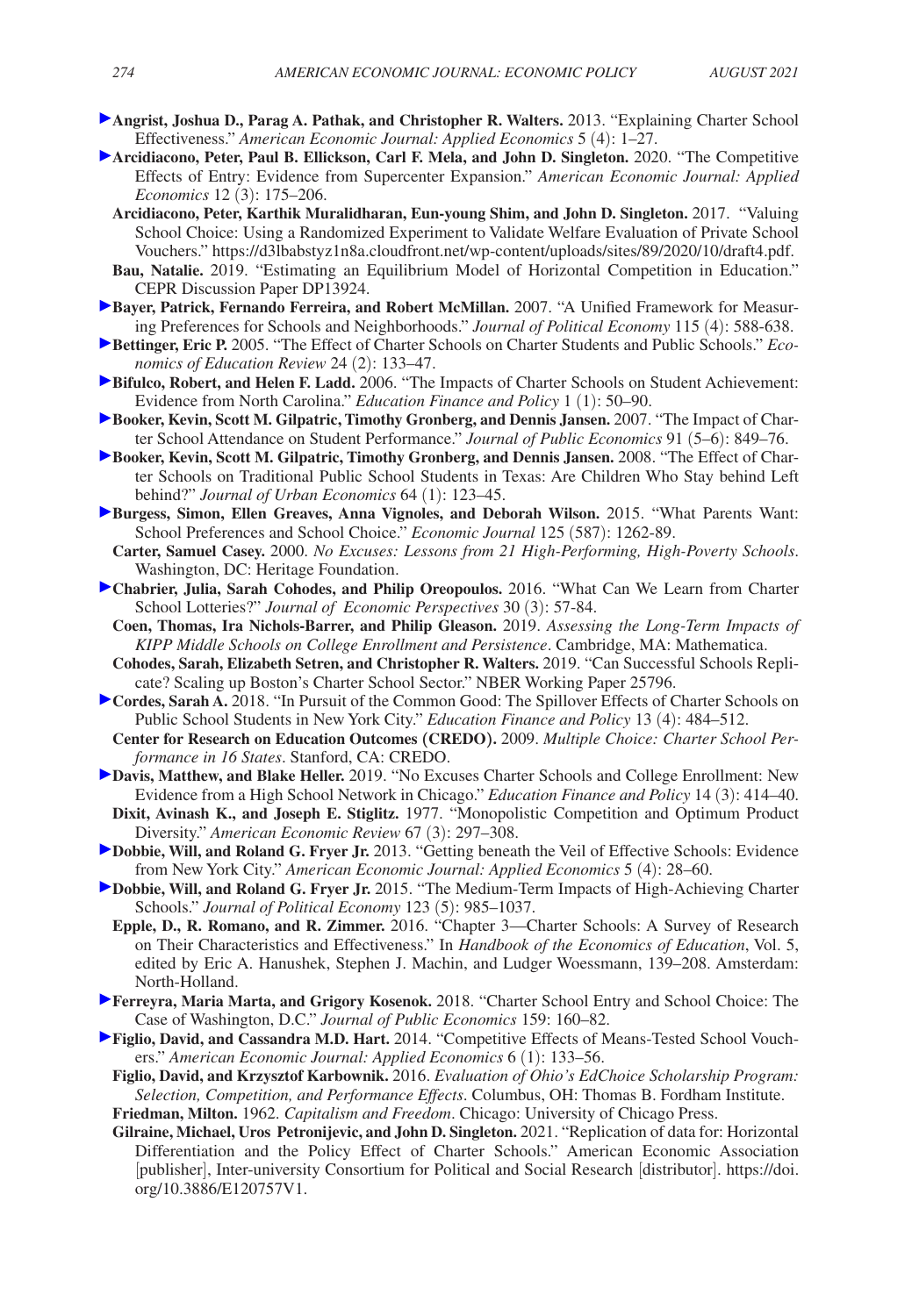- **Google Maps.** 2020. "North Carolina." Google Maps. [https://www.google.com/maps/d/vie](https://www.google.com/maps/d/viewer?mid=1iQnKYLiIl0kxxNY8hUU9McMetoY&msa=0&ll=35.22885500204461%2C-80.83481100000002&spn=0.001152%2C0.001644&z=7) [wer?mid=1iQnKYLiIl0kxxNY8hUU9McMetoY&msa=0&ll=35.22885500204461%2C-](https://www.google.com/maps/d/viewer?mid=1iQnKYLiIl0kxxNY8hUU9McMetoY&msa=0&ll=35.22885500204461%2C-80.83481100000002&spn=0.001152%2C0.001644&z=7)[80.83481100000002&spn=0.001152%2C0.001644&z=7](https://www.google.com/maps/d/viewer?mid=1iQnKYLiIl0kxxNY8hUU9McMetoY&msa=0&ll=35.22885500204461%2C-80.83481100000002&spn=0.001152%2C0.001644&z=7) (accessed on August 25, 2020).
- **Goolsbee, Austan, and Chad Syverson.** 2008. "How Do Incumbents Respond to the Threat of Entry? Evidence from the Major Airlines." *Quarterly Journal of Economics* 123 (4): 1611–33.
- **Graham, Bryan S.** 2008. "Identifying Social Interactions through Conditional Variance Restrictions." *Econometrica* 76 (3): 643–60.
- **Hanushek, Eric A., John F. Kain, Steven G. Rivkin, and Gregory F. Branch.** 2007. "Charter School Quality and Parental Decision Making with School Choice." *Journal of Public Economics*  91 (5–6): 823–48.
	- **Harris, Douglas N., and Matthew F. Larsen.** 2019. "The Identification of Schooling Preferences: Methods and Evidence from Post-Katrina New Orleans." [https://educationresearchalliancenola.org/files/](https://educationresearchalliancenola.org/files/publications/Harris-Larsen-How-Parents-Choose-2019-07-05.pdf) [publications/Harris-Larsen-How-Parents-Choose-2019-07-05.pdf.](https://educationresearchalliancenola.org/files/publications/Harris-Larsen-How-Parents-Choose-2019-07-05.pdf)
	- **Hastings, Justine S., Thomas J. Kane, and Douglas O. Staiger.** 2006. "Preferences and Heterogeneous Treatment Effects in a Public School Choice Lottery." NBER Working Paper 12145.
- **Hotelling, Harold.** 1929. "Stability in Competition." *Economic Journal* 39 (153): 41–57.
- **Hoxby, Caroline M.** 2000. "Does Competition among Public Schools Benefit Students and Taxpayers?" *American Economic Review* 90 (5): 1209–38.
	- **Hoxby, Caroline M.** 2002. "School Choice and School Productivity (or Could School Choice be a Tide that Lifts All Boats?)." NBER Working Paper 8873.
- **Hoxby, Caroline M., and Sonali Murarka.** 2009. "Charter Schools in New York City: Who Enrolls and How They Affect Their Students' Achievement." NBER Working Paper 14852.
- **Hsieh, Chang-Tai, and Miguel Urquiola.** 2006. "The Effects of Generalized School Choice on Achievement and Stratification: Evidence from Chile's Voucher Program." *Journal of Public Economics*  90 (8–9): 1477–503.
- **Imberman, Scott A.** 2011a. "Achievement and Behavior in Charter Schools: Drawing a More Complete Picture." *Review of Economics and Statistics* 93 (2): 416–35.
- Imberman, Scott A. 2011b. "The Effect of Charter Schools on Achievement and Behavior of Public School Students." *Journal of Public Economics* 95 (7–8): 850–63.
- **Jinnai, Yusuke.** 2014. "Direct and Indirect Impact of Charter Schools' Entry on Traditional Public Schools: New Evidence from North Carolina." *Economics Letters* 124 (3): 452–56.
- **Lee, David S.** 2009. "Training, Wages, and Sample Selection: Estimating Sharp Bounds on Treatment Effects." *Review of Economic Studies* 76 (3): 1071–102.
	- **MacLeod, W. Bentley, and Miguel Urquiola.** 2013. "Competition and Education Productivity: Incentives Writ Large." In *Education Policy in Developing Countries*, edited by Paul Glewwe, 243–84. Chicago: University of Chicago Press.
- **MacLeod, W. Bentley, and Miguel Urquiola.** 2015. "Reputation and School Competition." *American Economic Review* 105 (11): 3471–88.
- **McMillan, Robert.** 2004. "Competition, Incentives, and Public School Productivity." *Journal of Public*  Economics 88 (9–10): 1871–92.
	- **Neilson, Christopher.** 2020. "Targeted Vouchers, Competition among Schools and the Academic Achievement of Poor Students." Unpublished. [https://christopherneilson.github.io/work/docu](https://christopherneilson.github.io/work/documents/Neilson_JMP/Neilson_SEPVouchers2020.pdf)[ments/Neilson\\_JMP/Neilson\\_SEPVouchers2020.pdf](https://christopherneilson.github.io/work/documents/Neilson_JMP/Neilson_SEPVouchers2020.pdf)
	- **North Carolina Education Research Data Center (**1995-2017), "Student, class and personnel files." URL [http://childandfamilypolicy.duke.edu/research/hc-education-data-center/.](http://childandfamilypolicy.duke.edu/research/hc-education-data-center/)
	- **Petronijevic, Uros.** 2016. "Incentives and Productivity in the Economics of Education." PhD diss. University of Toronto.
	- **Place, Kate, and Philip Gleason.** 2019. *Do Charter Middle Schools Improve Students' College Outcomes?* Washington, DC: Institute of Education Services (IES), US Department of Education.
- **Ridley, Matthew, and Camille Terrier.** 2018. "Fiscal and Education Spillovers from Charter School Expansion." NBER Working Paper 25070.
- **Rothstein, Jesse M.** 2006. "Good Principals or Good Peers? Parental Valuation of School Characteristics, Tiebout Equilibrium, and the Incentive Effects of Competition among Jurisdictions." *American Economic Review* 96 (4): 1333–50.
- **Sass, Tim R.** 2006. "Charter Schools and Student Achievement in Florida." *Education Finance and Policy* 1 (1): 91–122.
- **Singleton, John D.** 2019. "Incentives and the Supply of Effective Charter Schools." *American Economic Review* 109 (7): 2568–612.